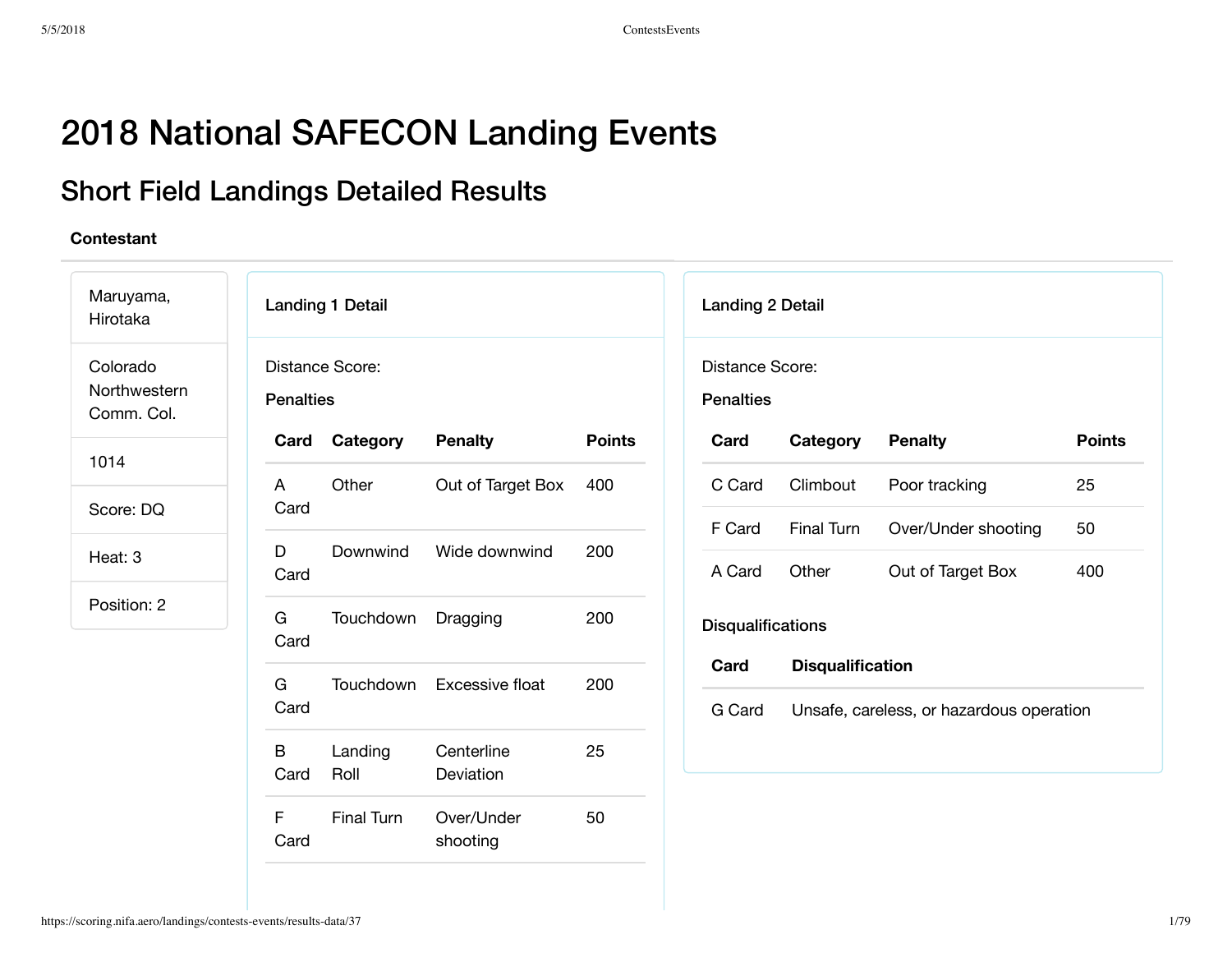| Card                     | Category                | <b>Penalty</b>                       | <b>Points</b> |
|--------------------------|-------------------------|--------------------------------------|---------------|
| E.<br>Card               | Base Leg                | Addition of power<br>after reduction | 200           |
| <b>Disqualifications</b> |                         |                                      |               |
| Card                     | <b>Disqualification</b> |                                      |               |
| F Card                   |                         | Completion of turn below 200' AGL    |               |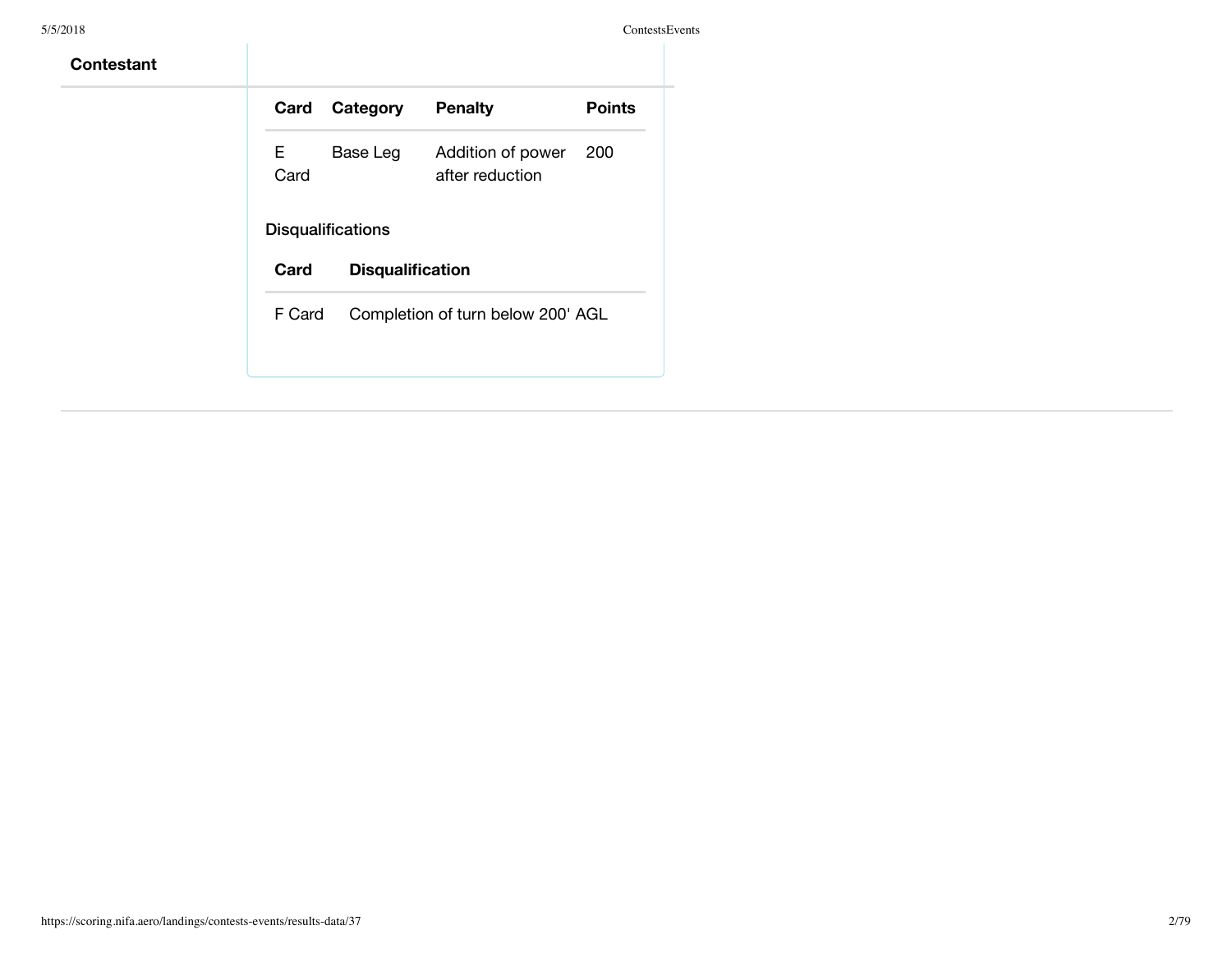### **Contestant**

Campbell, Echo Colorado Northwestern

Comm. Col.

1017

Score: 1400

Heat: 8

Position: 4

| <b>Penalties</b> | Distance Score:                  |                                         |               |
|------------------|----------------------------------|-----------------------------------------|---------------|
| Card             | Category                         | <b>Penalty</b>                          | <b>Points</b> |
| C<br>Card        | Climbout                         | Poor tracking                           | 25            |
| F<br>Card        | Final<br>Approach to<br>100' AGL | Addition of<br>power after<br>reduction | 200           |
| G<br>Card        | Touchdown                        | Go-around<br>(own fault)                | 300           |
| A<br>Card        | Other                            | Did Not Land                            | 0             |
| D<br>Card        | Downwind                         | Wide<br>downwind                        | 200           |

| <b>Landing 2 Detail</b> |  |  |
|-------------------------|--|--|
|                         |  |  |

tance Score:

nalties

| Card   | Category                 | <b>Penalty</b>          | Points |  |  |  |  |  |  |
|--------|--------------------------|-------------------------|--------|--|--|--|--|--|--|
| C Card | Climbout                 | Poor tracking           | 25     |  |  |  |  |  |  |
| D Card | Downwind                 | Wide downwind           | 200    |  |  |  |  |  |  |
| F Card | Final Turn               | Over/Under shooting     | 50     |  |  |  |  |  |  |
| A Card | Other                    | Out of Target Box       | 400    |  |  |  |  |  |  |
|        | <b>Disqualifications</b> |                         |        |  |  |  |  |  |  |
| Card   |                          | <b>Disqualification</b> |        |  |  |  |  |  |  |
|        |                          |                         |        |  |  |  |  |  |  |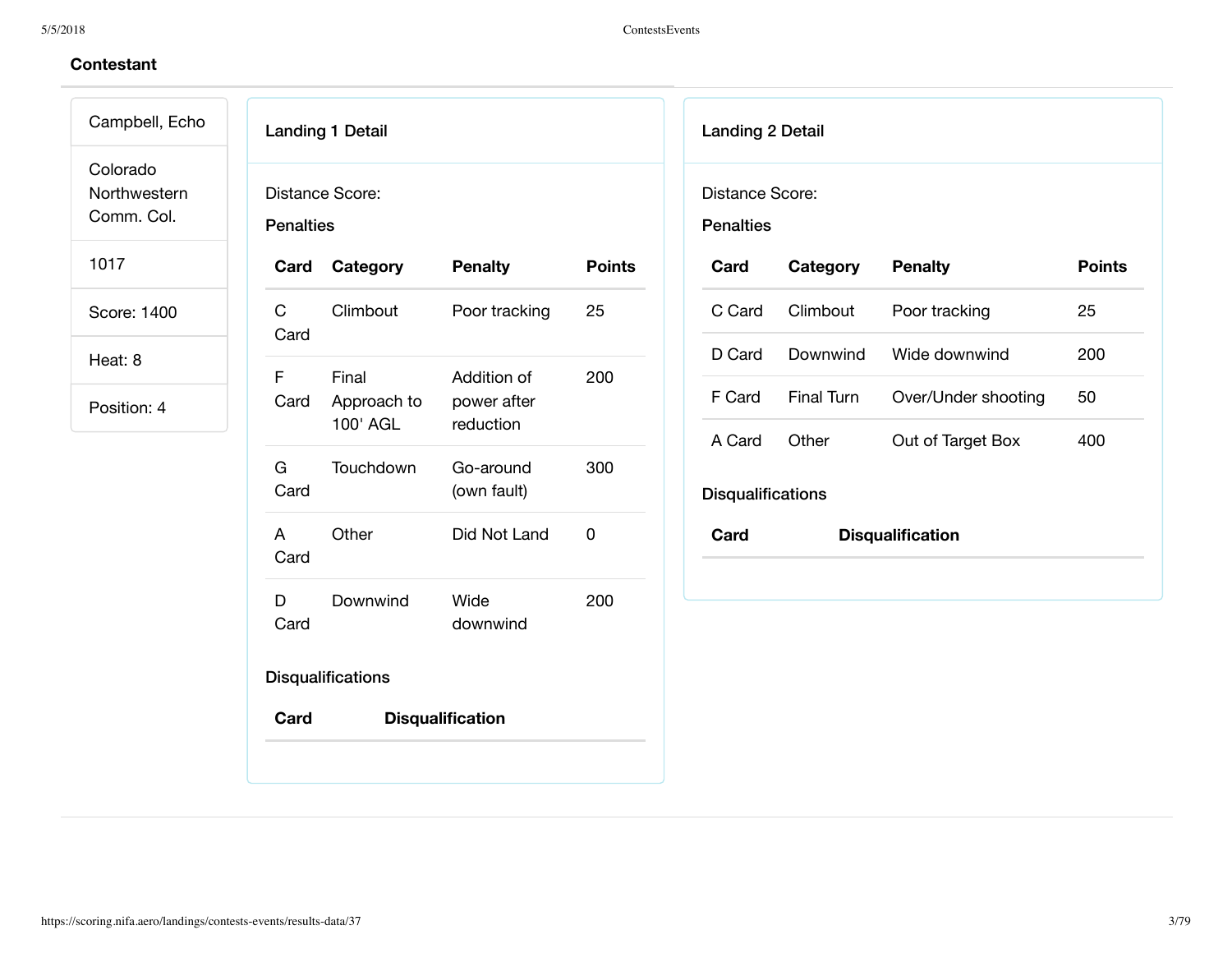| Schroeder,<br>Samuel                   |                     | <b>Landing 1 Detail</b>  |                         |               |                  | <b>Landing 2 Detail</b>  |                                                                        |               |
|----------------------------------------|---------------------|--------------------------|-------------------------|---------------|------------------|--------------------------|------------------------------------------------------------------------|---------------|
| Colorado<br>Northwestern<br>Comm. Col. | <b>Penalties</b>    | Distance Score:          |                         |               | <b>Penalties</b> | <b>Distance Score:</b>   |                                                                        |               |
| 1018                                   | Card                | Category                 | <b>Penalty</b>          | <b>Points</b> | Card             | Category                 | <b>Penalty</b>                                                         | <b>Points</b> |
| Score: 1775                            | $\mathbf C$<br>Card | Climbout                 | Poor tracking           | 25            | A<br>Card        | Other                    | Out of Target Box                                                      | 400           |
| Heat: 18                               | A<br>Card           | Other                    | Out of Target<br>Box    | 400           | $\sf B$<br>Card  | Landing<br>Roll          | <b>Centerline Deviation</b>                                            | 25            |
| Position: 1                            | G<br>Card           | Touchdown                | Bouncing                | 100           | G<br>Card        | Touchdown                | Bouncing                                                               | 100           |
|                                        | $\mathsf B$<br>Card | Landing<br>Roll          | Centerline<br>Deviation | 25            | G<br>Card        | Touchdown                | Landing off runway<br>centerline                                       | 100           |
|                                        | Card                | <b>Disqualifications</b> | <b>Disqualification</b> |               | G<br>Card        | Touchdown                | Three-point touchdown<br>(tricycle gear aircraft<br>ONLY)              | 400           |
|                                        |                     |                          |                         |               | G<br>Card        | Touchdown                | Touchdown not in full stall<br>attitude at minimum<br>control airspeed | 200           |
|                                        |                     |                          |                         |               |                  | <b>Disqualifications</b> |                                                                        |               |
|                                        |                     |                          |                         |               | Card             |                          | <b>Disqualification</b>                                                |               |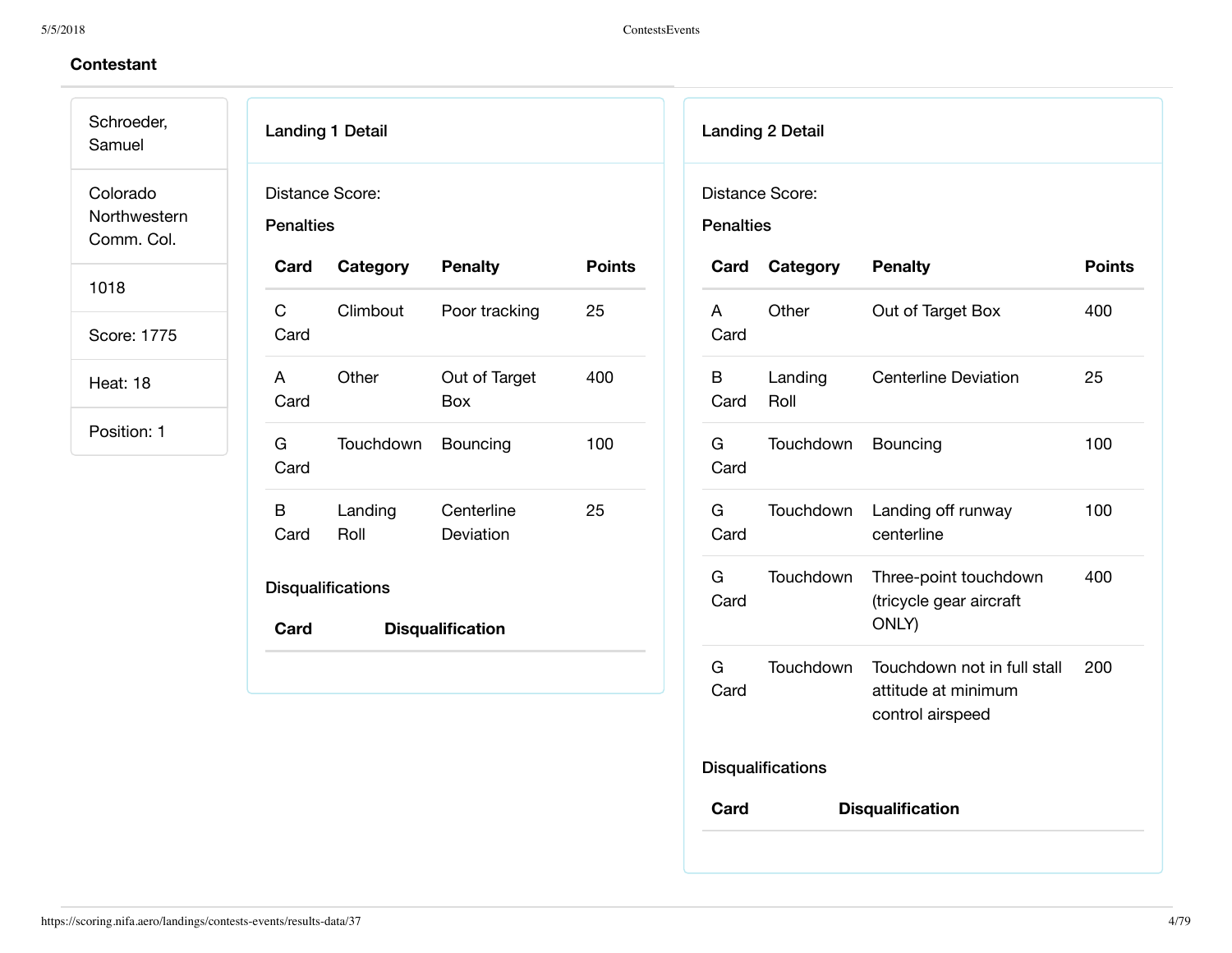| Baatar, Badraa                           |                  | <b>Landing 1 Detail</b>  |                                                       |               |           |                      | Landing 2 Detail         |                                                    |               |
|------------------------------------------|------------------|--------------------------|-------------------------------------------------------|---------------|-----------|----------------------|--------------------------|----------------------------------------------------|---------------|
| Metropolitan<br>State Univ. of<br>Denver | <b>Penalties</b> | Distance Score: 45       |                                                       |               |           | <b>Penalties</b>     | Distance Score: 110      |                                                    |               |
| 1112                                     | Card             | Category                 | <b>Penalty</b>                                        | <b>Points</b> |           | Card                 | Category                 | <b>Penalty</b>                                     | <b>Points</b> |
| Score: 1080                              | F<br>Card        | Final Turn               | Over/Under<br>shooting                                | 50            |           | $\mathsf{C}$<br>Card | Climbout                 | Poor tracking                                      | 25            |
| Heat: 17                                 | G                | Touchdown                | Three-point<br>touchdown<br>(tricycle gear            | 400           |           | $\mathsf{F}$         | Final Turn               | Over/Under shooting                                | 50            |
| Position: 3                              | Card             |                          |                                                       |               |           | Card                 |                          |                                                    |               |
|                                          |                  |                          | aircraft ONLY)                                        |               | G<br>Card |                      | Touchdown                | Touchdown not in full stall<br>attitude at minimum | 200           |
|                                          | G<br>Card        | <b>Touchdown</b>         | Touchdown not in<br>full stall attitude<br>at minimum | 200           |           |                      | <b>Disqualifications</b> | control airspeed                                   |               |
|                                          |                  |                          | control airspeed                                      |               |           | Card                 |                          | <b>Disqualification</b>                            |               |
|                                          |                  | <b>Disqualifications</b> |                                                       |               |           |                      |                          |                                                    |               |
|                                          | Card             |                          | <b>Disqualification</b>                               |               |           |                      |                          |                                                    |               |
|                                          |                  |                          |                                                       |               |           |                      |                          |                                                    |               |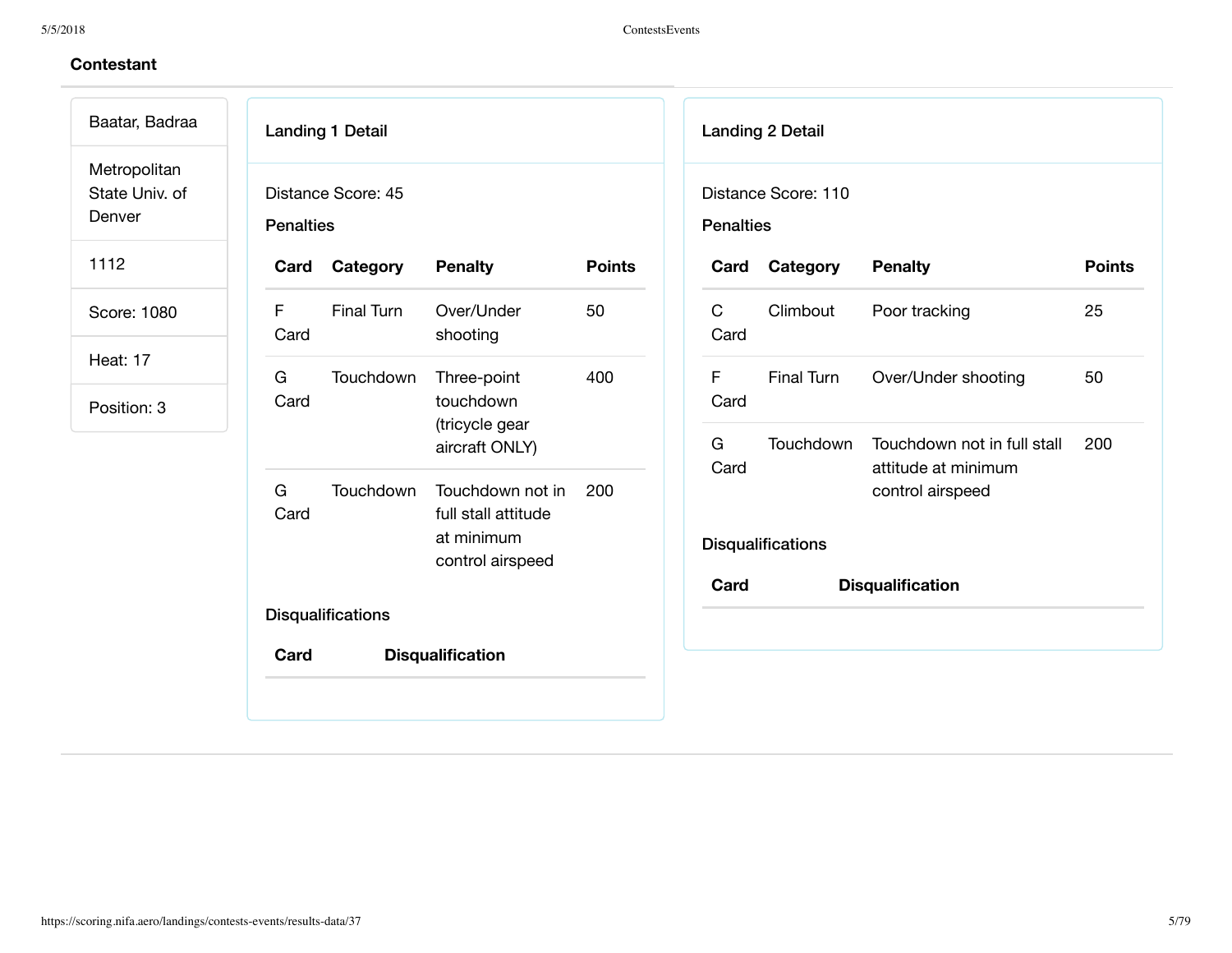| Samberson,<br>Samuel                     |                      | <b>Landing 1 Detail</b>  |                         |               |                      | <b>Landing 2 Detail</b>  |                                                           |               |
|------------------------------------------|----------------------|--------------------------|-------------------------|---------------|----------------------|--------------------------|-----------------------------------------------------------|---------------|
| Metropolitan<br>State Univ. of<br>Denver | <b>Penalties</b>     | Distance Score: 27       |                         |               | <b>Penalties</b>     | Distance Score: 140      |                                                           |               |
| 1114                                     | Card                 | Category                 | <b>Penalty</b>          | <b>Points</b> | Card                 | Category                 | <b>Penalty</b>                                            | <b>Points</b> |
| Score: 867                               | $\mathsf{C}$<br>Card | Climbout                 | Poor tracking           | 25            | $\mathsf{C}$<br>Card | Climbout                 | Poor tracking                                             | 25            |
| Heat: 8                                  | Е<br>Card            | Base Leg                 | Irregular pattern       | 25            | Е<br>Card            | Base Leg                 | Irregular pattern                                         | 25            |
| Position: 2                              | F<br>Card            | Final Turn               | Over/Under<br>shooting  | 50            | F<br>Card            | Final Turn               | Over/Under shooting                                       | 50            |
|                                          |                      | <b>Disqualifications</b> |                         |               | G<br>Card            | Touchdown                | Bouncing                                                  | 100           |
|                                          | Card                 |                          | <b>Disqualification</b> |               | G<br>Card            | Touchdown                | Three-point touchdown<br>(tricycle gear aircraft<br>ONLY) | 400           |
|                                          |                      |                          |                         |               |                      | <b>Disqualifications</b> |                                                           |               |
|                                          |                      |                          |                         |               | Card                 |                          | <b>Disqualification</b>                                   |               |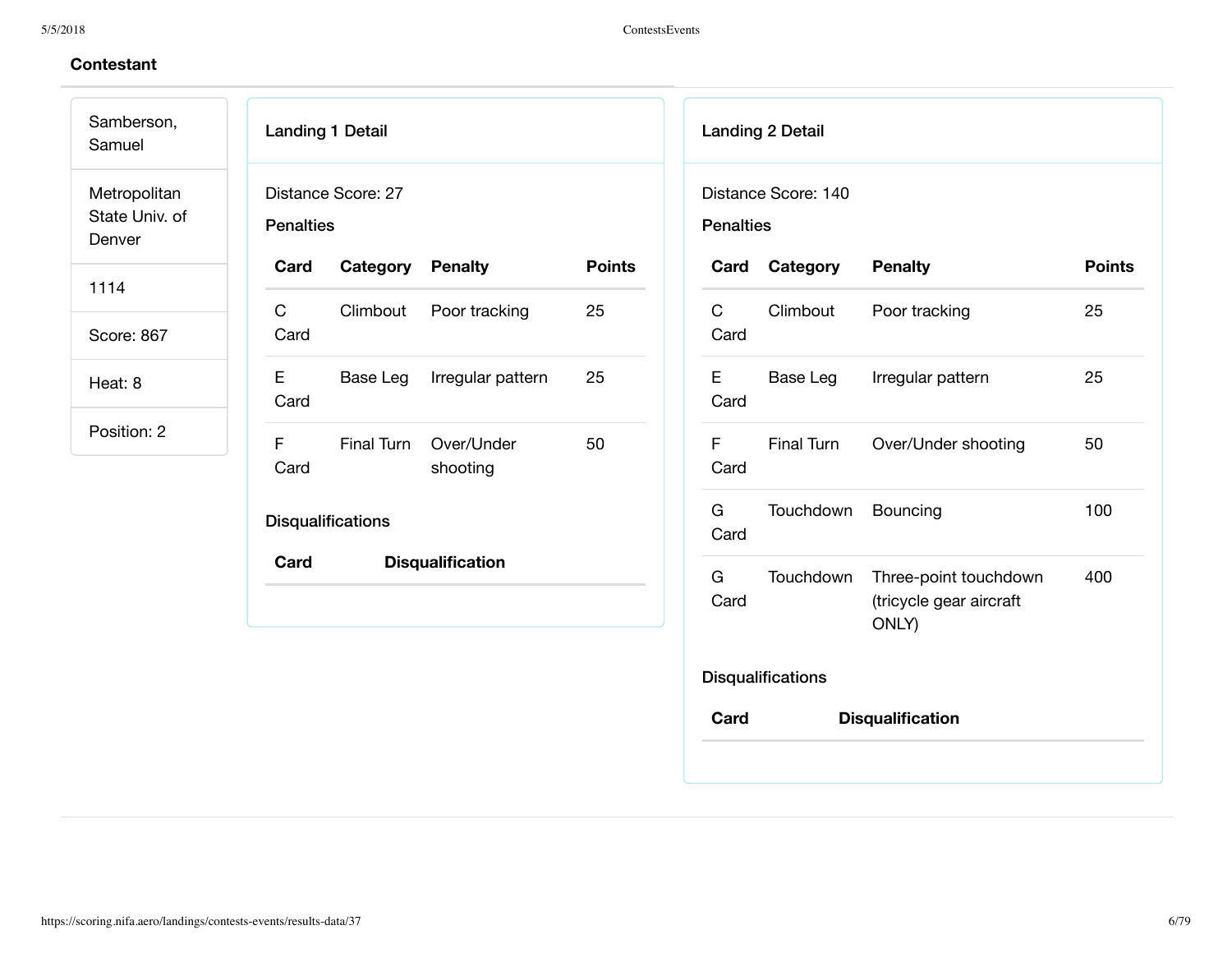| Archer, Nicholas                         |                      | <b>Landing 1 Detail</b>  |                         |               | <b>Landing 2 Detail</b>                |            |                         |               |
|------------------------------------------|----------------------|--------------------------|-------------------------|---------------|----------------------------------------|------------|-------------------------|---------------|
| Metropolitan<br>State Univ. of<br>Denver | <b>Penalties</b>     | Distance Score: 25       |                         |               | Distance Score: 70<br><b>Penalties</b> |            |                         |               |
| 1115                                     | Card                 | Category                 | <b>Penalty</b>          | <b>Points</b> | Card                                   | Category   | <b>Penalty</b>          | <b>Points</b> |
| Score: 645                               | $\mathsf{C}$<br>Card | Climbout                 | Poor tracking           | 25            | C Card                                 | Climbout   | Poor tracking           | 25            |
| Heat: 2                                  |                      |                          |                         |               | G Card                                 | Touchdown  | Dragging                | 200           |
| Position: 1                              | F.<br>Card           | Final Turn               | Over/Under<br>shooting  | 50            | F Card                                 | Final Turn | Over/Under shooting     | 50            |
|                                          | G<br>Card            | Touchdown                | Dragging                | 200           | <b>Disqualifications</b>               |            |                         |               |
|                                          |                      | <b>Disqualifications</b> |                         |               | Card                                   |            | <b>Disqualification</b> |               |
|                                          | Card                 |                          | <b>Disqualification</b> |               |                                        |            |                         |               |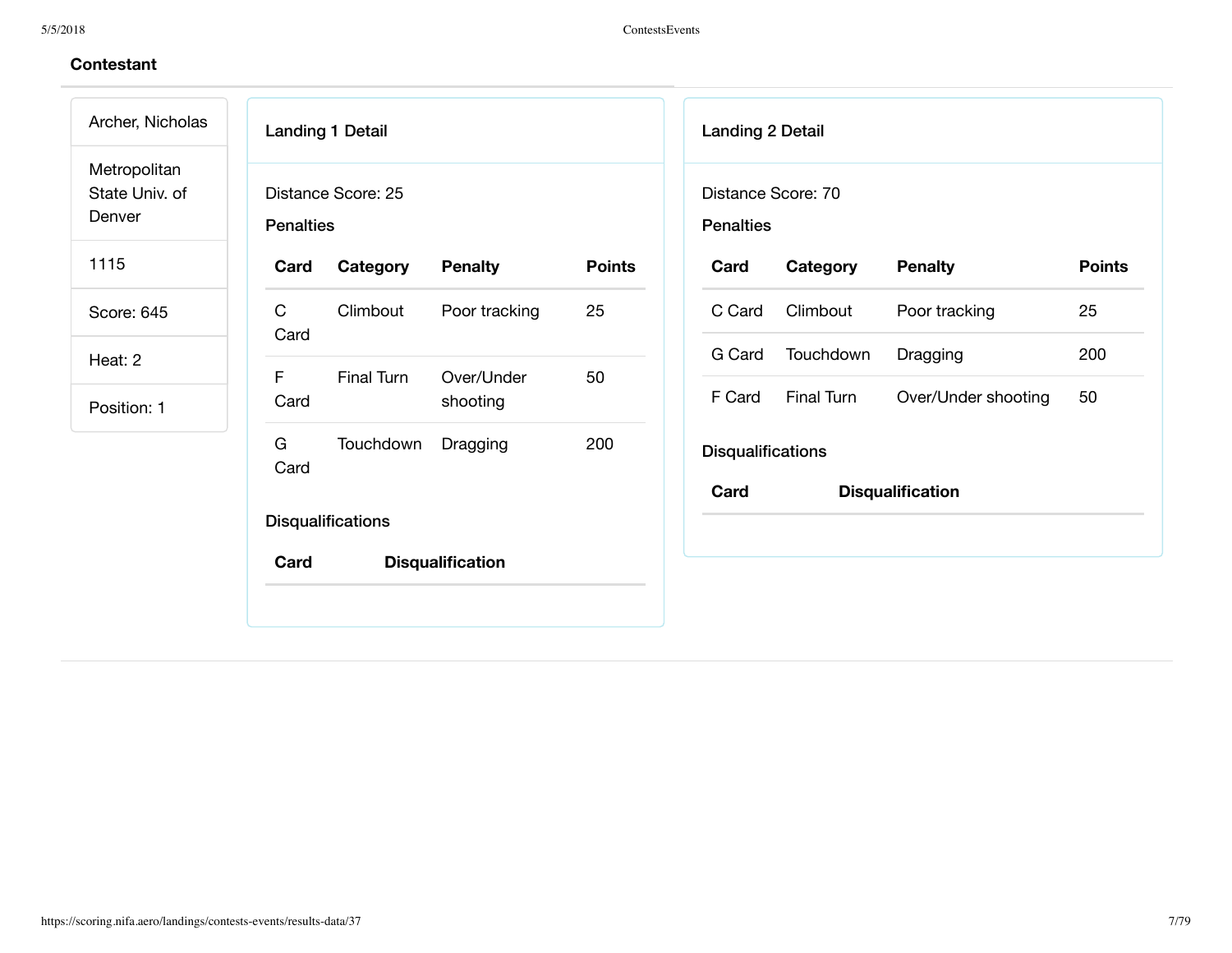| Foster, Thomas                               | Landing 1 Detail                                    | <b>Landing 2 Detail</b>                             |
|----------------------------------------------|-----------------------------------------------------|-----------------------------------------------------|
| <b>United States</b><br>Air Force<br>Academy | Distance Score: 95<br><b>Penalties</b>              | Distance Score: 90<br><b>Penalties</b>              |
| 1212                                         | <b>Points</b><br>Card<br>Category<br><b>Penalty</b> | <b>Points</b><br><b>Penalty</b><br>Card<br>Category |
| Score: 385                                   | 25<br>C Card<br>Climbout<br>Poor tracking           | 25<br>Climbout<br>Poor tracking<br>C Card           |
| Heat: 11                                     | <b>Disqualifications</b>                            | Final Turn<br>F Card<br>Over/Under shooting<br>50   |
| Position: 1                                  | Card<br><b>Disqualification</b>                     | G Card<br>Touchdown<br>Bouncing<br>100              |
|                                              |                                                     | <b>Disqualifications</b>                            |
|                                              |                                                     | Card<br><b>Disqualification</b>                     |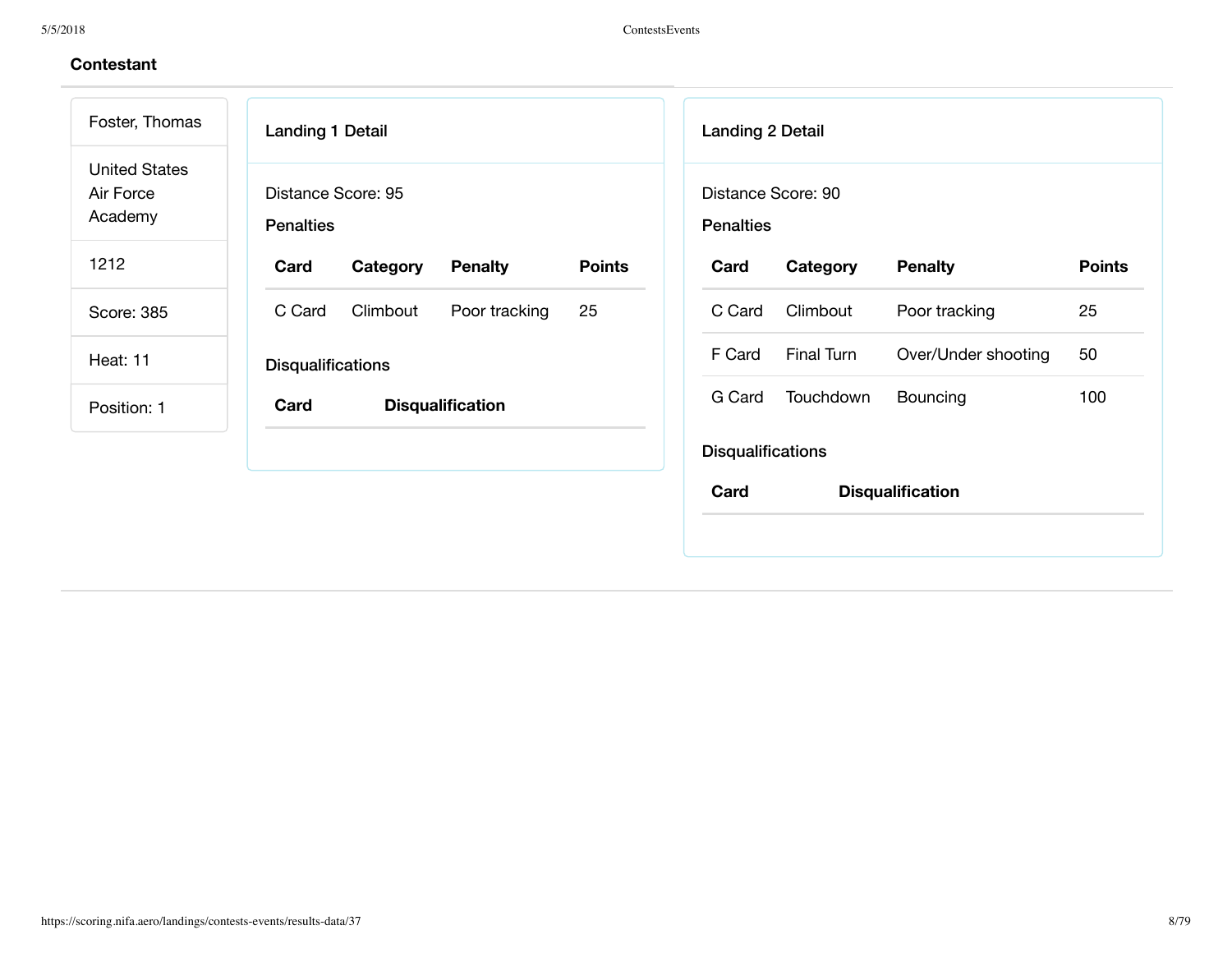| Neff, Patrick                                | <b>Landing 1 Detail</b>                             | <b>Landing 2 Detail</b>                             |
|----------------------------------------------|-----------------------------------------------------|-----------------------------------------------------|
| <b>United States</b><br>Air Force<br>Academy | Distance Score: 130<br><b>Penalties</b>             | Distance Score: 2<br><b>Penalties</b>               |
| 1221                                         | <b>Points</b><br>Card<br>Category<br><b>Penalty</b> | <b>Points</b><br>Card<br>Category<br><b>Penalty</b> |
| Score: 207                                   | <b>Disqualifications</b>                            | 25<br>Climbout<br>C Card<br>Poor tracking           |
| Heat: 6                                      | Card<br><b>Disqualification</b>                     | 50<br>F Card<br>Final Turn<br>Over/Under shooting   |
| Position: 2                                  |                                                     | <b>Disqualifications</b>                            |
|                                              |                                                     | Card<br><b>Disqualification</b>                     |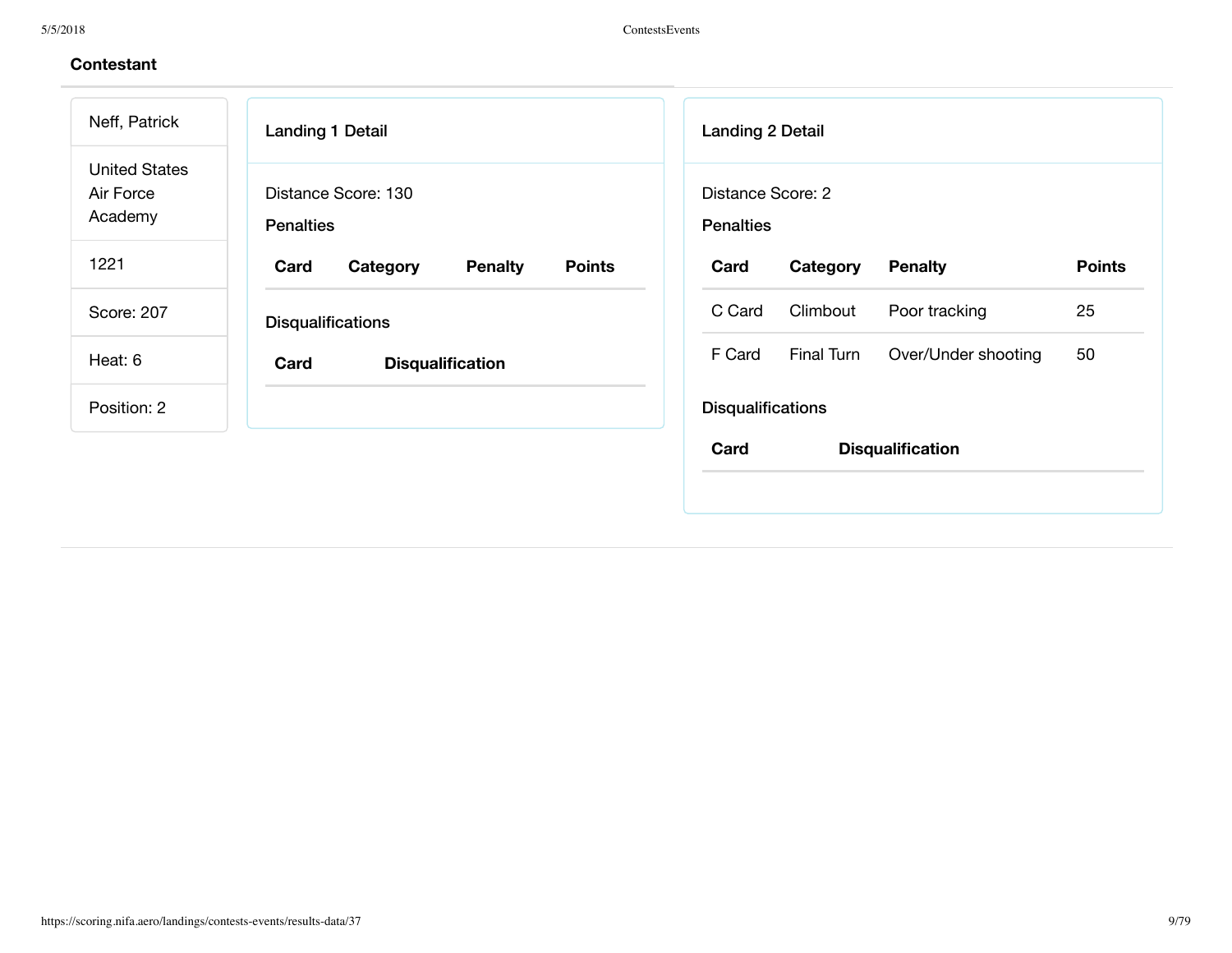| Kelly, Wyatt                                 | <b>Landing 1 Detail</b>                             | <b>Landing 2 Detail</b>                             |
|----------------------------------------------|-----------------------------------------------------|-----------------------------------------------------|
| <b>United States</b><br>Air Force<br>Academy | Distance Score: 5<br><b>Penalties</b>               | Distance Score: 39<br><b>Penalties</b>              |
| 1234                                         | <b>Points</b><br>Card<br>Category<br><b>Penalty</b> | <b>Points</b><br>Card<br>Category<br><b>Penalty</b> |
| Score: 119                                   | <b>Disqualifications</b>                            | Final Turn<br>50<br>F Card<br>Over/Under shooting   |
| Heat: 16                                     | Card<br><b>Disqualification</b>                     | 25<br>C Card<br>Climbout<br>Poor tracking           |
| Position: 3                                  |                                                     | <b>Disqualifications</b>                            |
|                                              |                                                     | Card<br><b>Disqualification</b>                     |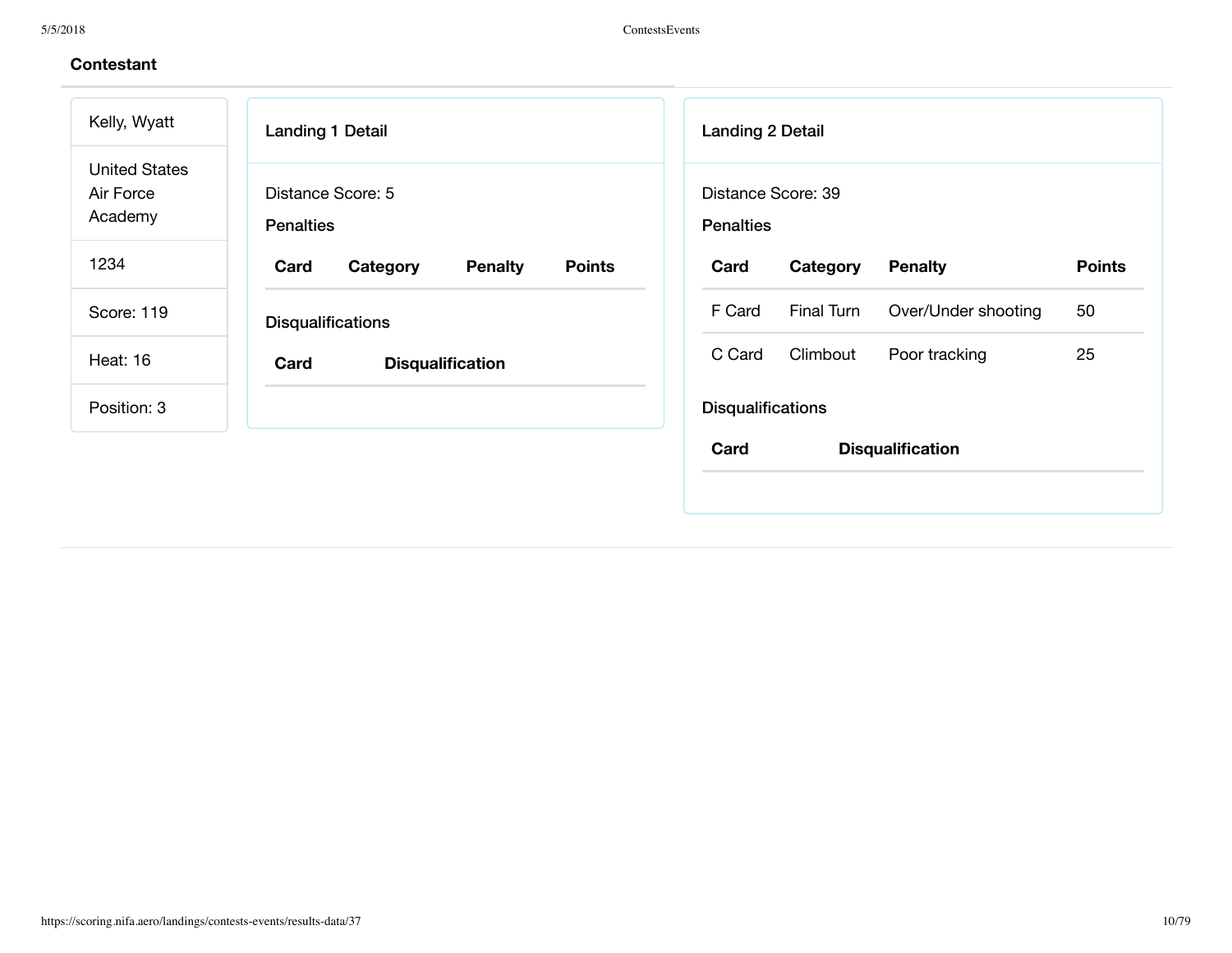| Cobian, Jacob                                    | Landing 1 Detail                                    | <b>Landing 2 Detail</b>                             |
|--------------------------------------------------|-----------------------------------------------------|-----------------------------------------------------|
| <b>Embry Riddle</b><br>Aero. Univ. -<br>Prescott | Distance Score: 52<br><b>Penalties</b>              | Distance Score: 4<br><b>Penalties</b>               |
| 1315                                             | <b>Points</b><br>Card<br>Category<br><b>Penalty</b> | <b>Points</b><br>Card<br><b>Penalty</b><br>Category |
| Score: 81                                        | <b>Disqualifications</b>                            | 25<br>C Card<br>Climbout<br>Poor tracking           |
| Heat: 3                                          | Card<br><b>Disqualification</b>                     | <b>Disqualifications</b>                            |
| Position: 4                                      |                                                     | Card<br><b>Disqualification</b>                     |
|                                                  |                                                     |                                                     |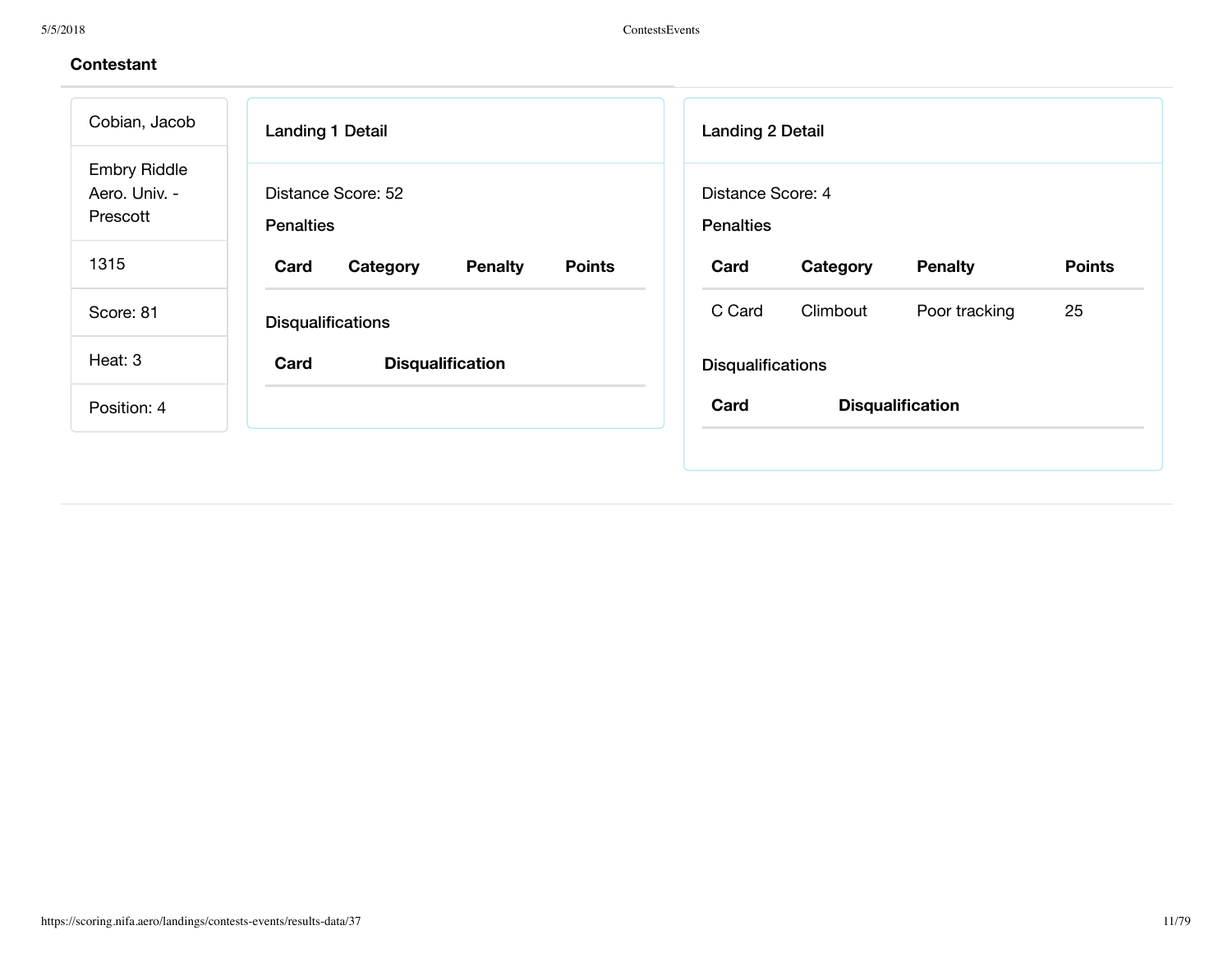| Klinkman-<br>Sinatra, Ben                        | <b>Landing 1 Detail</b>                             | <b>Landing 2 Detail</b>                             |
|--------------------------------------------------|-----------------------------------------------------|-----------------------------------------------------|
| <b>Embry Riddle</b><br>Aero. Univ. -<br>Prescott | Distance Score: 130<br><b>Penalties</b>             | Distance Score: 19<br><b>Penalties</b>              |
| 1317                                             | <b>Points</b><br>Card<br><b>Penalty</b><br>Category | <b>Points</b><br><b>Penalty</b><br>Card<br>Category |
|                                                  | <b>Disqualifications</b>                            | 50<br>F Card<br>Final Turn<br>Over/Under shooting   |
| Score: 199                                       |                                                     |                                                     |
| <b>Heat: 17</b>                                  | Card<br><b>Disqualification</b>                     | <b>Disqualifications</b>                            |
|                                                  |                                                     | Card<br><b>Disqualification</b>                     |
| Position: 2                                      |                                                     |                                                     |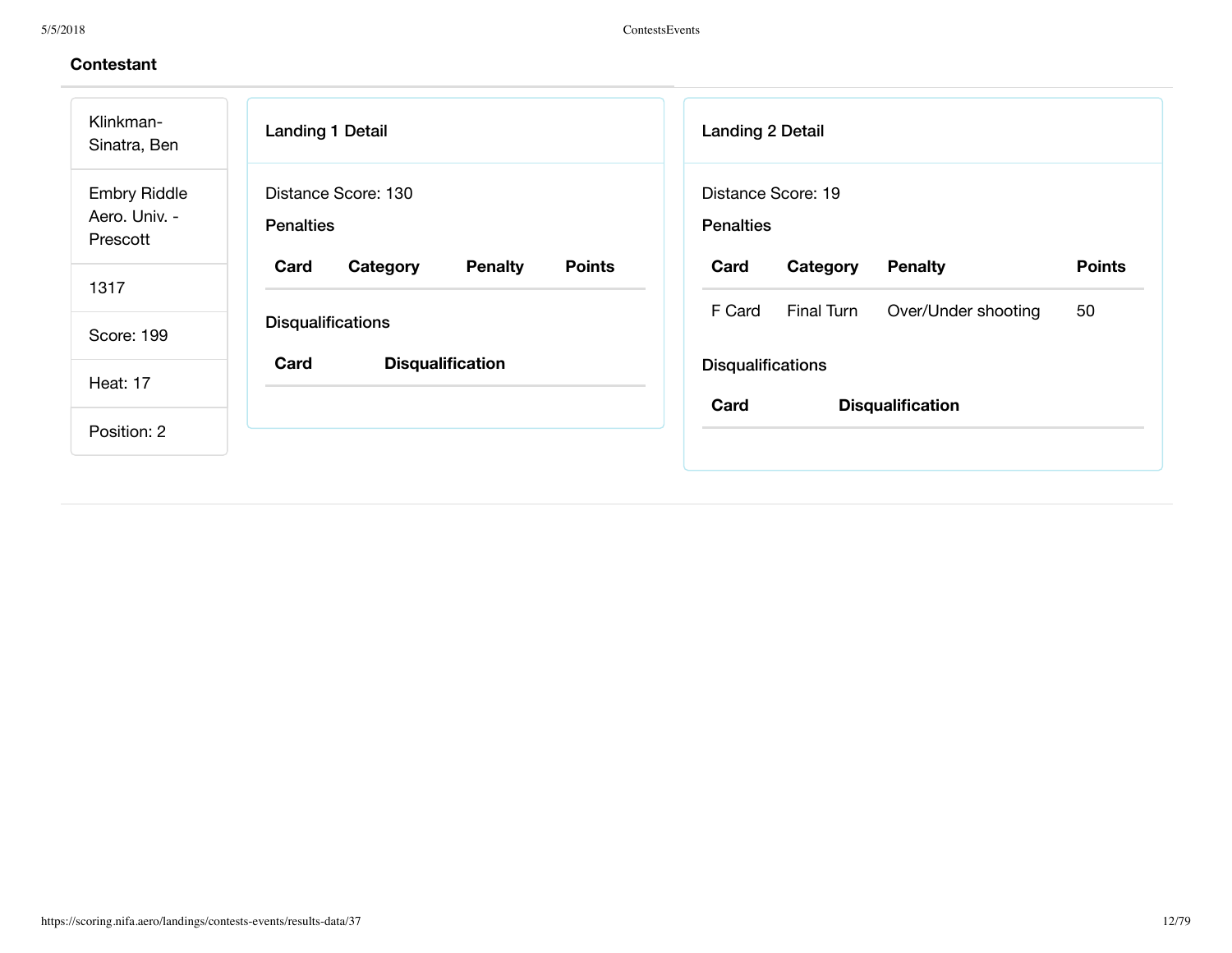| Moore, Nick                                      | <b>Landing 1 Detail</b>                             | <b>Landing 2 Detail</b>                             |
|--------------------------------------------------|-----------------------------------------------------|-----------------------------------------------------|
| <b>Embry Riddle</b><br>Aero. Univ. -<br>Prescott | Distance Score: 26<br><b>Penalties</b>              | Distance Score: 6<br><b>Penalties</b>               |
| 1322                                             | <b>Penalty</b><br><b>Points</b><br>Card<br>Category | Card<br><b>Penalty</b><br><b>Points</b><br>Category |
| Score: 82                                        | Climbout<br>25<br>C Card<br>Poor tracking           | 25<br>C Card<br>Poor tracking<br>Climbout           |
| Heat: 11                                         | <b>Disqualifications</b>                            | <b>Disqualifications</b>                            |
| Position: 3                                      | Card<br><b>Disqualification</b>                     | Card<br><b>Disqualification</b>                     |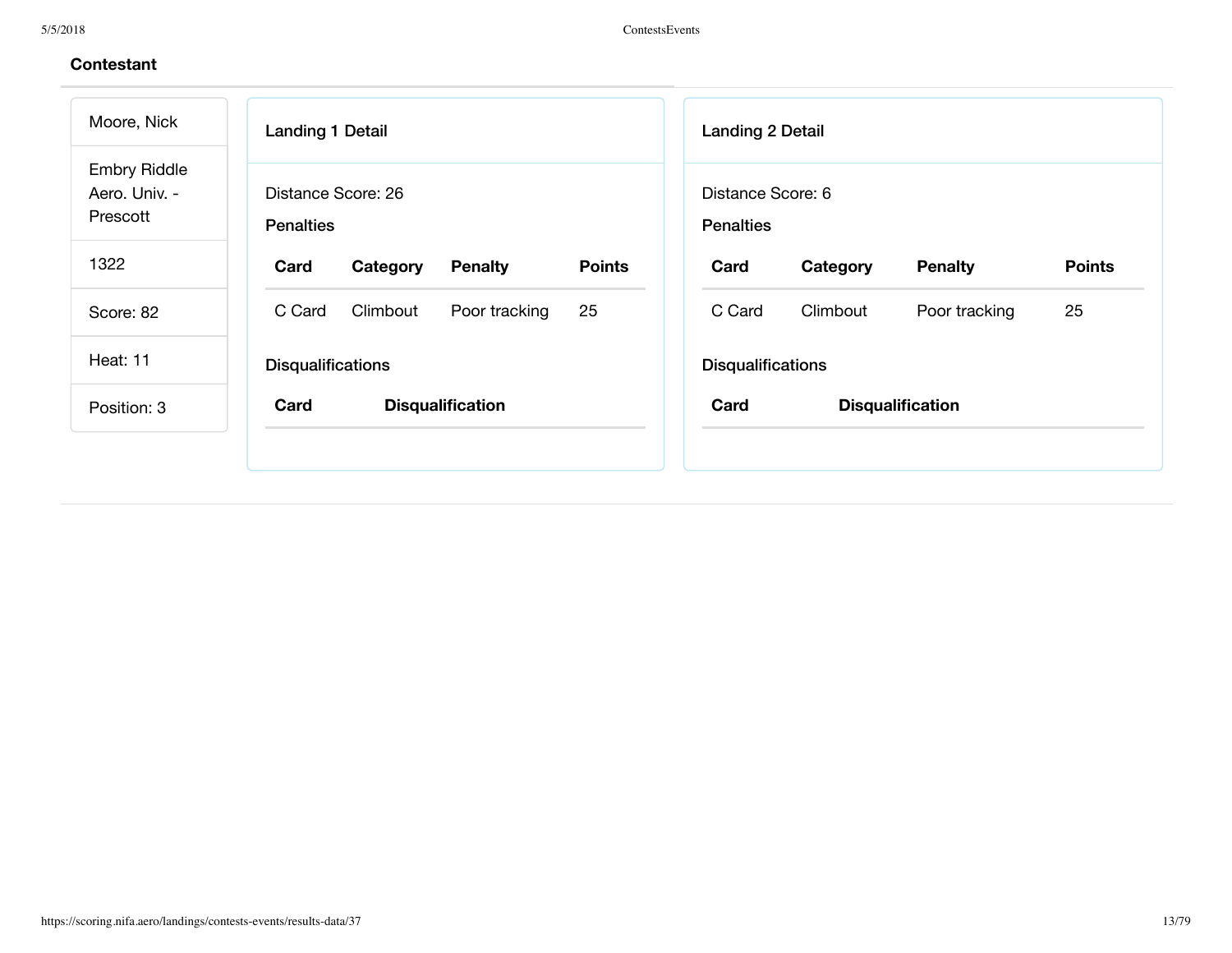| San Diego<br>Distance Score: 37<br>Distance Score: 20<br>Christian<br><b>Penalties</b><br><b>Penalties</b><br>College<br><b>Points</b><br><b>Points</b><br>Card<br>Category<br><b>Penalty</b><br>Card<br><b>Penalty</b><br>Category<br>1411<br>25<br>C Card<br>Climbout<br>Poor tracking<br><b>Disqualifications</b><br>Score: 82<br>Card<br><b>Disqualification</b><br><b>Disqualifications</b><br>Heat: 7<br>Card<br><b>Disqualification</b> | Javner II,<br>Christopher | <b>Landing 1 Detail</b> | <b>Landing 2 Detail</b> |
|------------------------------------------------------------------------------------------------------------------------------------------------------------------------------------------------------------------------------------------------------------------------------------------------------------------------------------------------------------------------------------------------------------------------------------------------|---------------------------|-------------------------|-------------------------|
|                                                                                                                                                                                                                                                                                                                                                                                                                                                |                           |                         |                         |
|                                                                                                                                                                                                                                                                                                                                                                                                                                                |                           |                         |                         |
|                                                                                                                                                                                                                                                                                                                                                                                                                                                |                           |                         |                         |
|                                                                                                                                                                                                                                                                                                                                                                                                                                                |                           |                         |                         |
|                                                                                                                                                                                                                                                                                                                                                                                                                                                | Position: 1               |                         |                         |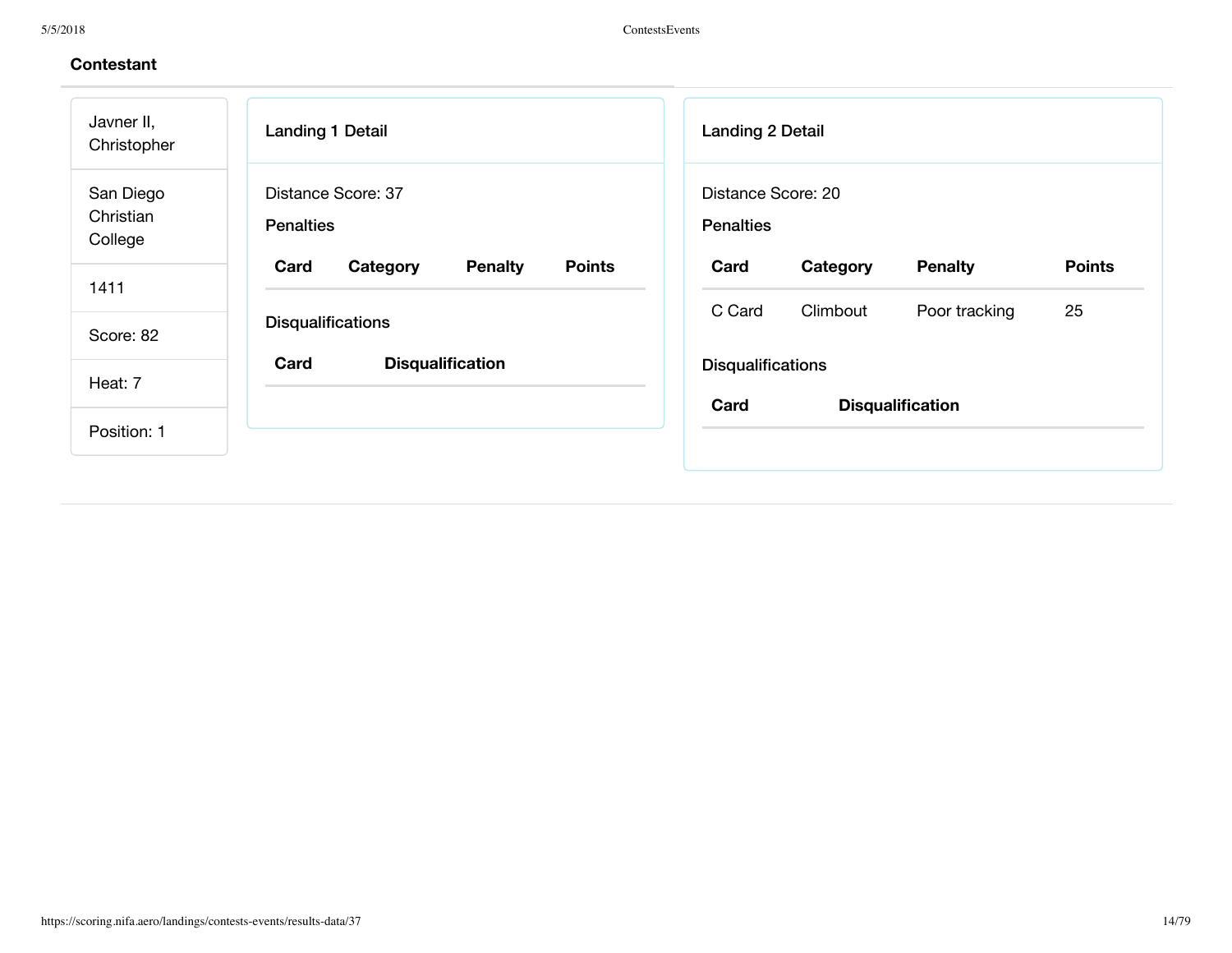| Landing 1 Detail                       |               |                  |          |                                                                                    |                                          |
|----------------------------------------|---------------|------------------|----------|------------------------------------------------------------------------------------|------------------------------------------|
| Distance Score: 30<br><b>Penalties</b> |               | <b>Penalties</b> |          |                                                                                    |                                          |
| Card<br>Category<br><b>Penalty</b>     | <b>Points</b> | Card             | Category | <b>Penalty</b>                                                                     | <b>Points</b>                            |
| F<br>Final Turn<br>Over/Under          | 50            | A Card           | Other    | Out of Target Box                                                                  | 400                                      |
| Card<br>shooting                       |               |                  |          |                                                                                    | 25                                       |
| <b>Disqualifications</b>               |               |                  |          |                                                                                    |                                          |
| Card<br><b>Disqualification</b>        |               | Card             |          |                                                                                    |                                          |
|                                        |               |                  | C Card   | <b>Landing 2 Detail</b><br>Distance Score:<br>Climbout<br><b>Disqualifications</b> | Poor tracking<br><b>Disqualification</b> |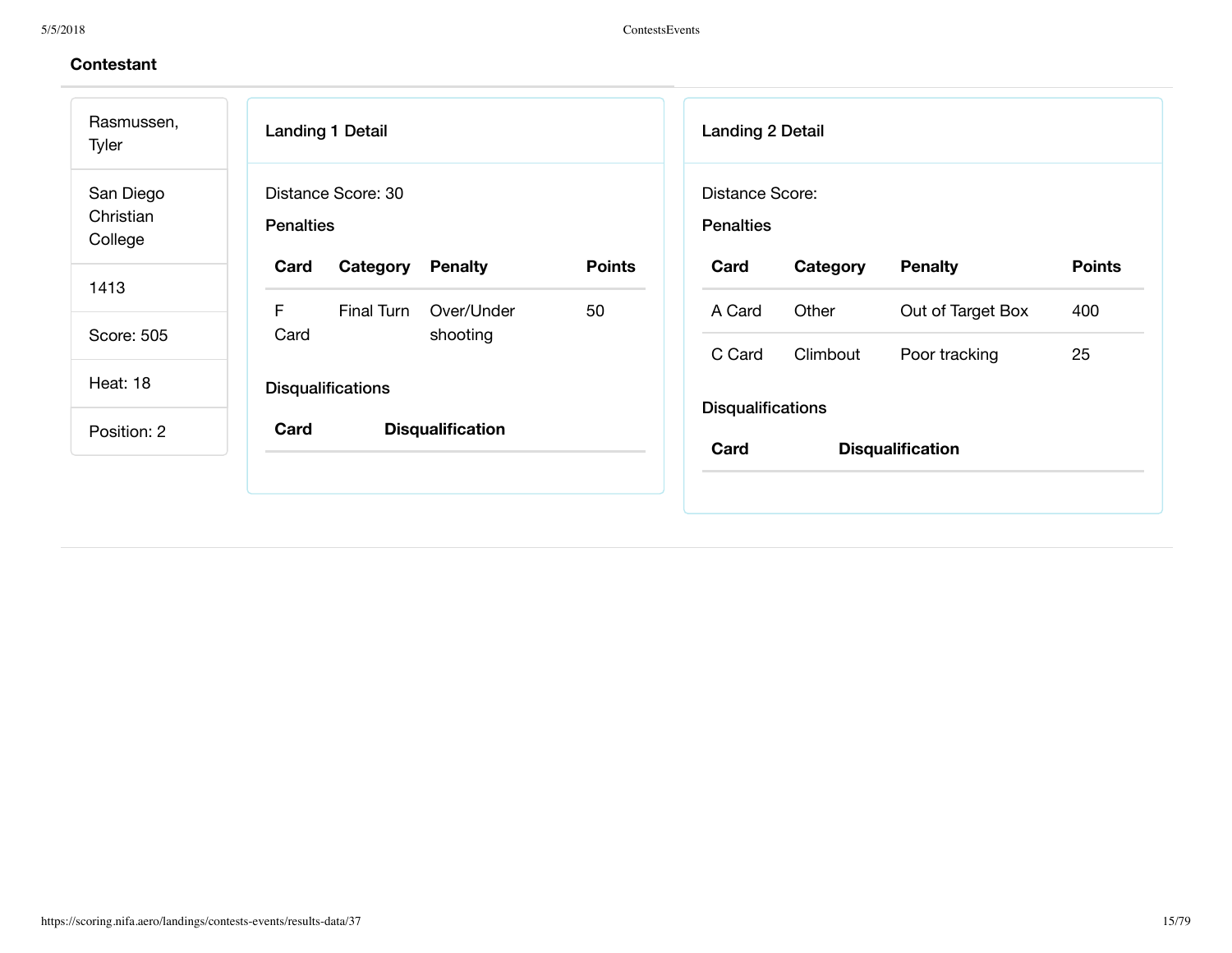| Hooker, Josh                      | Landing 1 Detail                           |          |                         |               | <b>Landing 2 Detail</b>             |          |                         |               |
|-----------------------------------|--------------------------------------------|----------|-------------------------|---------------|-------------------------------------|----------|-------------------------|---------------|
| San Diego<br>Christian<br>College | <b>Distance Score:</b><br><b>Penalties</b> |          |                         |               | Distance Score:<br><b>Penalties</b> |          |                         |               |
| 1420                              | Card                                       | Category | <b>Penalty</b>          | <b>Points</b> | Card                                | Category | <b>Penalty</b>          | <b>Points</b> |
| Score: 850                        | C Card                                     | Climbout | Poor tracking           | 25            | C Card                              | Climbout | Poor tracking           | 25            |
| <b>Heat: 12</b>                   | A Card                                     | Other    | Out of Target Box       | 400           | A Card                              | Other    | Out of Target Box       | 400           |
| Position: 4                       | <b>Disqualifications</b>                   |          |                         |               | <b>Disqualifications</b>            |          |                         |               |
|                                   | Card                                       |          | <b>Disqualification</b> |               | Card                                |          | <b>Disqualification</b> |               |

| Gu, Qiao                     | <b>Landing 1 Detail</b>                |            |                        |               |                  | <b>Landing 2 Detail</b> |                   |               |
|------------------------------|----------------------------------------|------------|------------------------|---------------|------------------|-------------------------|-------------------|---------------|
| San Jose State<br>University | Distance Score: 95<br><b>Penalties</b> |            |                        |               | <b>Penalties</b> | Distance Score:         |                   |               |
| 1510                         | Card                                   | Category   | <b>Penalty</b>         | <b>Points</b> | Card             | Category                | <b>Penalty</b>    | <b>Points</b> |
| Score: 1770<br>Heat: 4       | F<br>Card                              | Final Turn | Over/Under<br>shooting | 50            | A<br>Card        | Other                   | Out of Target Box | 400           |
| Position: 3                  | G<br>Card                              | Touchdown  | Bouncing               | 100           | G<br>Card        | Touchdown               | Bouncing          | 100           |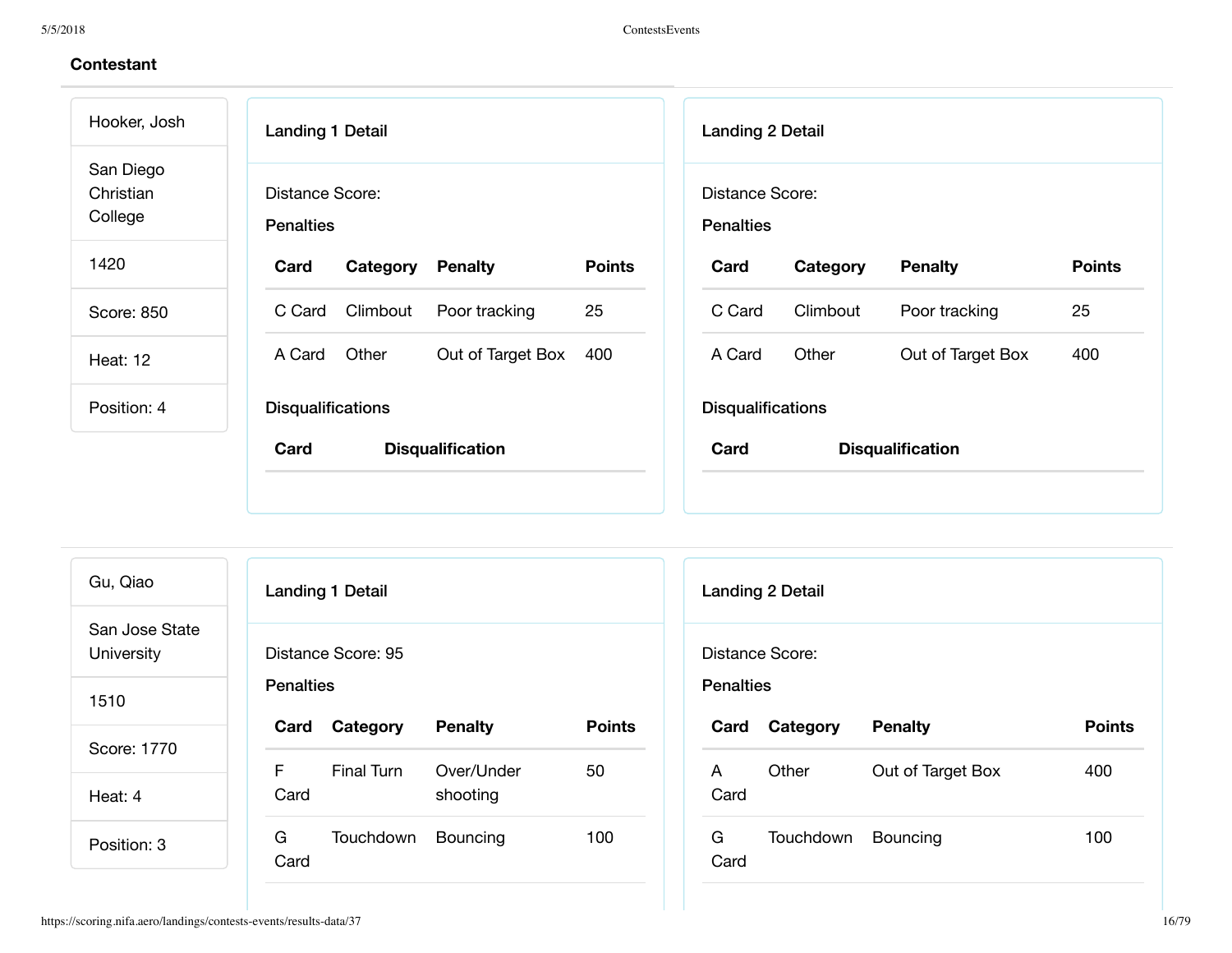| 70 I<br>., | 8 |
|------------|---|
|            |   |

ContestsEvents

| <b>Contestant</b> | Card | Category                 | <b>Penalty</b>                                | <b>Points</b> |                      |                          |                                                                        |               |
|-------------------|------|--------------------------|-----------------------------------------------|---------------|----------------------|--------------------------|------------------------------------------------------------------------|---------------|
|                   | G    | Touchdown                | Three-point                                   | 400           | Card                 | Category                 | <b>Penalty</b>                                                         | <b>Points</b> |
|                   | Card |                          | touchdown<br>(tricycle gear<br>aircraft ONLY) |               | G<br>Card            | Touchdown                | Three-point touchdown<br>(tricycle gear aircraft<br>ONLY)              | 400           |
|                   | Card | <b>Disqualifications</b> | <b>Disqualification</b>                       |               | G<br>Card            | Touchdown                | Touchdown not in full stall<br>attitude at minimum<br>control airspeed | 200           |
|                   |      |                          |                                               |               | $\mathsf{C}$<br>Card | Climbout                 | Poor tracking                                                          | 25            |
|                   |      |                          |                                               |               |                      | <b>Disqualifications</b> |                                                                        |               |
|                   |      |                          |                                               |               | Card                 |                          | <b>Disqualification</b>                                                |               |
|                   |      |                          |                                               |               |                      |                          |                                                                        |               |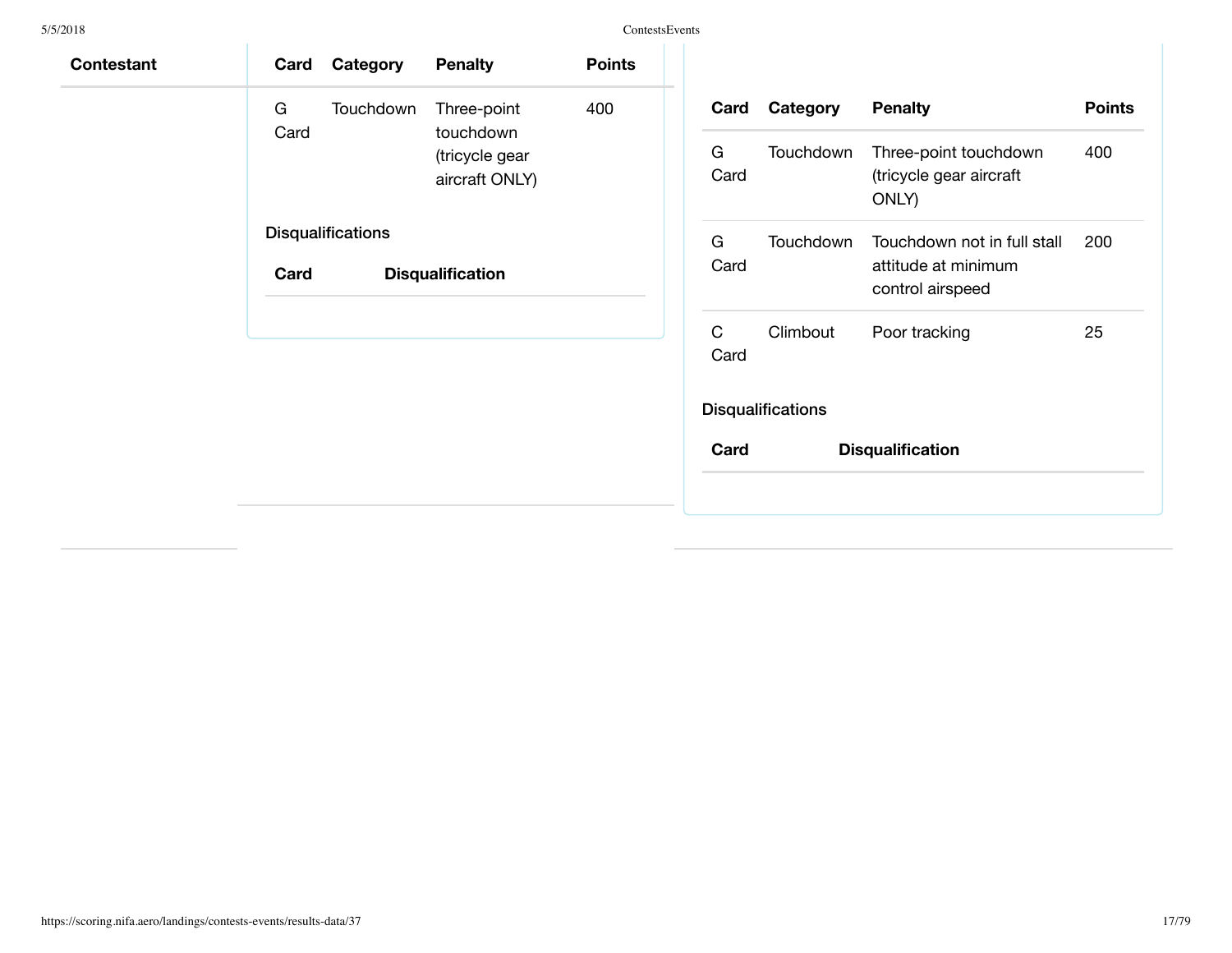| Gill, David                  |                  | <b>Landing 1 Detail</b>  |                         |               |                  | <b>Landing 2 Detail</b>  |                         |               |
|------------------------------|------------------|--------------------------|-------------------------|---------------|------------------|--------------------------|-------------------------|---------------|
| San Jose State<br>University |                  | Distance Score: 30       |                         |               |                  | Distance Score:          |                         |               |
| 1516                         | <b>Penalties</b> |                          |                         |               | <b>Penalties</b> |                          |                         |               |
|                              | Card             | Category                 | <b>Penalty</b>          | <b>Points</b> | Card             | Category                 | <b>Penalty</b>          | <b>Points</b> |
| Score: 480                   | $\mathsf{C}$     | Climbout                 | Poor tracking           | 25            | F Card           | Final Turn               | Over/Under shooting     | 50            |
| <b>Heat: 19</b>              | Card             |                          |                         |               | A Card           | Other                    | Did Not Land            | $\mathsf 0$   |
| Position: 1                  | F<br>Card        | Final Turn               | Over/Under<br>shooting  | 50            | G Card           | Touchdown                | Go-around (own fault)   | 300           |
|                              |                  | <b>Disqualifications</b> |                         |               | C Card           | Climbout                 | Poor tracking           | 25            |
|                              | Card             |                          | <b>Disqualification</b> |               |                  | <b>Disqualifications</b> |                         |               |
|                              |                  |                          |                         |               | Card             |                          | <b>Disqualification</b> |               |
|                              |                  |                          |                         |               |                  |                          |                         |               |
|                              |                  |                          |                         |               |                  |                          |                         |               |

| Behlen,<br>Kenneth           | <b>Landing 1 Detail</b>             |            |                        |               |  |  |  |
|------------------------------|-------------------------------------|------------|------------------------|---------------|--|--|--|
| San Jose State<br>University | Distance Score:<br><b>Penalties</b> |            |                        |               |  |  |  |
| 1520                         | Card                                | Category   | <b>Penalty</b>         | <b>Points</b> |  |  |  |
| Score: 1545                  | F.<br>Card                          | Final Turn | Over/Under<br>shooting | 50            |  |  |  |

|                  | <b>Landing 2 Detail</b> |                     |               |
|------------------|-------------------------|---------------------|---------------|
| <b>Penalties</b> | Distance Score: 95      |                     |               |
| Card             | Category                | <b>Penalty</b>      | <b>Points</b> |
| F<br>Card        | Final Turn              | Over/Under shooting | 50            |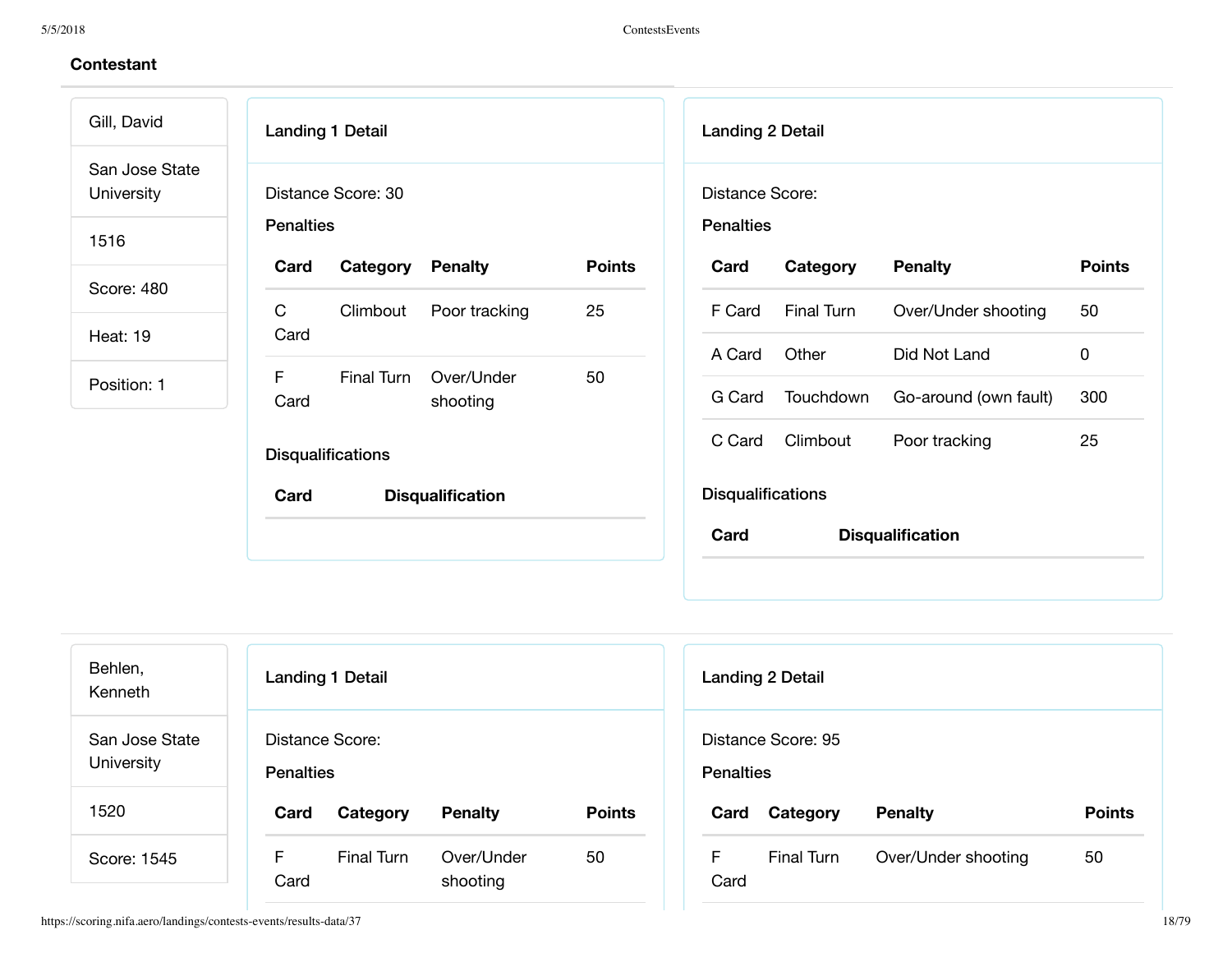| `ontestsEvents |  |
|----------------|--|
|                |  |
|                |  |

| 5/5/2018    |           |                          |                         | ContestsEvents |           |                                  |                                                                        |                 |
|-------------|-----------|--------------------------|-------------------------|----------------|-----------|----------------------------------|------------------------------------------------------------------------|-----------------|
| Contestant  | Card      | Category                 | <b>Penalty</b>          | <b>Points</b>  |           |                                  |                                                                        |                 |
| Position: 2 | A<br>Card | Other                    | Out of Target<br>Box    | 400            | Card      | Category                         | <b>Penalty</b>                                                         | Po              |
|             | G         | Touchdown                | Dragging                | 200            | E<br>Card | Base Leg                         | Irregular pattern                                                      | 25              |
|             | Card      | <b>Disqualifications</b> |                         |                | F<br>Card | Final<br>Approach<br>to 100' AGL | <b>Insufficient Flaps</b>                                              | 10 <sub>0</sub> |
|             | Card      |                          | <b>Disqualification</b> |                | G<br>Card | Touchdown                        | Three-point touchdown<br>(tricycle gear aircraft<br>ONLY)              | 40              |
|             |           |                          |                         |                | G<br>Card | Touchdown                        | Touchdown not in full stall<br>attitude at minimum<br>control airspeed | 20              |
|             |           |                          |                         |                | B<br>Card | Landing<br>Roll                  | <b>Centerline Deviation</b>                                            | 25              |
|             |           |                          |                         |                |           | <b>Disqualifications</b>         |                                                                        |                 |
|             |           |                          |                         |                | Card      |                                  | <b>Disqualification</b>                                                |                 |
|             |           |                          |                         |                |           |                                  |                                                                        |                 |

**Points** 

 $100$ 

400

200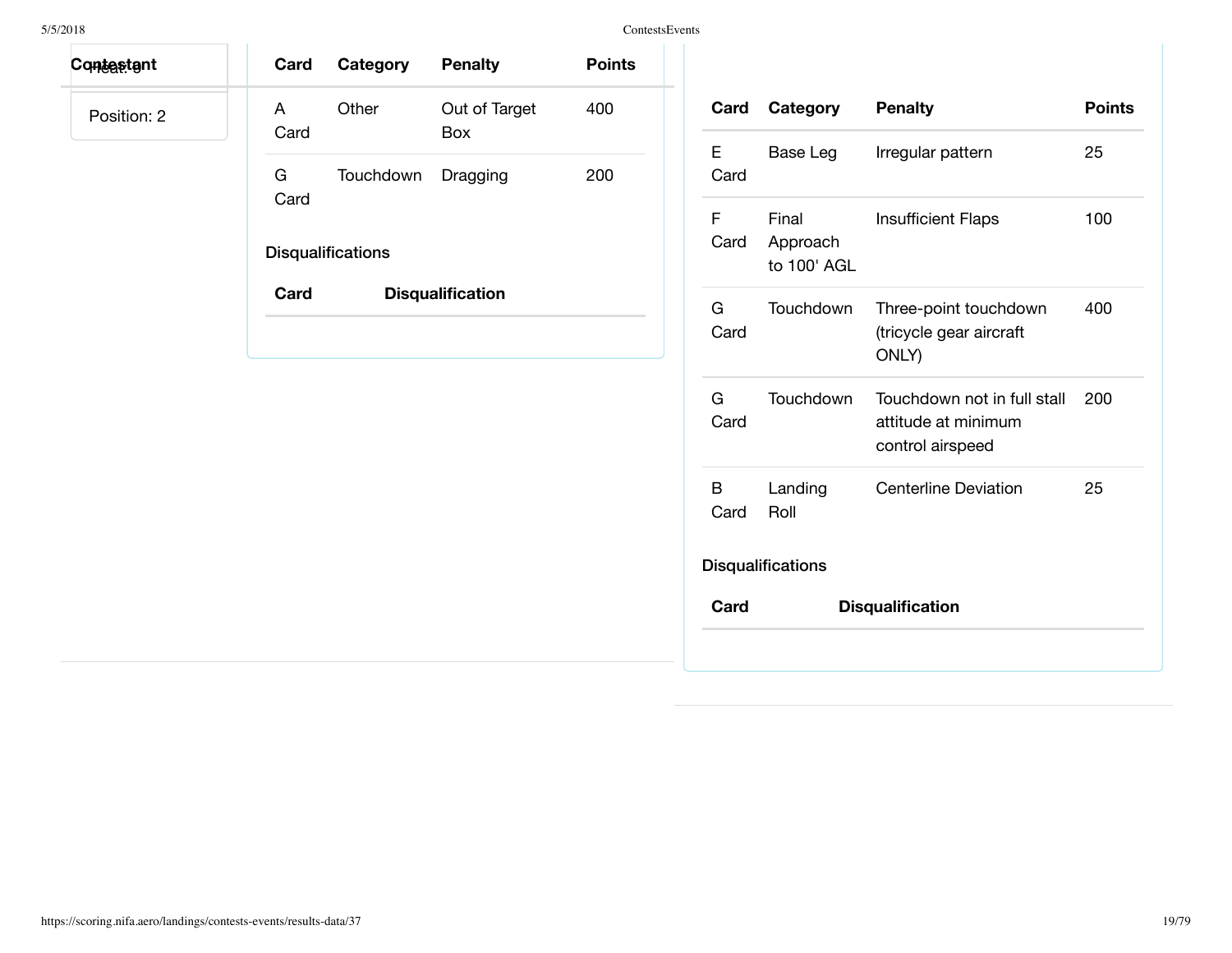### **Contestant**

Austin, Alex Western Michigan

University

1612

Score: 567

Heat: 11

Position: 2

| Distance Score:<br><b>Penalties</b>      |                                         |               |
|------------------------------------------|-----------------------------------------|---------------|
| Category                                 | <b>Penalty</b>                          | <b>Points</b> |
| Climbout                                 | Poor tracking                           | 25            |
| Final<br>Card<br>Approach to<br>100' AGL | Addition of<br>power after<br>reduction | 200           |
| Other                                    | Did Not Land                            | 0             |
| Touchdown                                | Go-around<br>(own fault)                | 300           |
| <b>Disqualifications</b>                 |                                         |               |
|                                          |                                         |               |

| <b>Landing 2 Detail</b>                |          |                         |               |  |
|----------------------------------------|----------|-------------------------|---------------|--|
| Distance Score: 17<br><b>Penalties</b> |          |                         |               |  |
| Card                                   | Category | <b>Penalty</b>          | <b>Points</b> |  |
| C Card                                 | Climbout | Poor tracking           | 25            |  |
| <b>Disqualifications</b>               |          |                         |               |  |
| Card                                   |          | <b>Disqualification</b> |               |  |
|                                        |          |                         |               |  |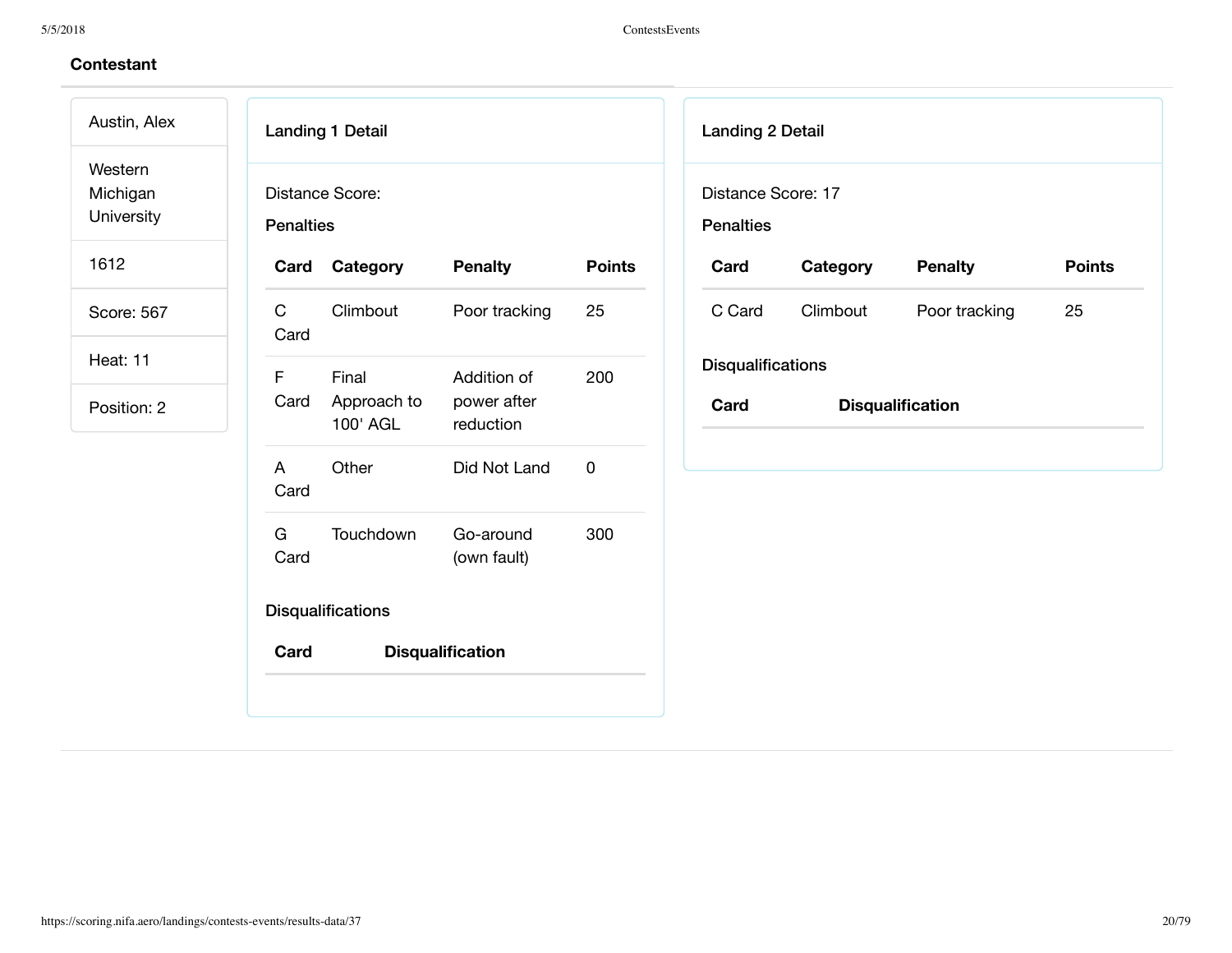| Nienhaus,<br>Joshua               | <b>Landing 1 Detail</b>                             | <b>Landing 2 Detail</b>                             |
|-----------------------------------|-----------------------------------------------------|-----------------------------------------------------|
| Western<br>Michigan<br>University | Distance Score: 18<br><b>Penalties</b>              | Distance Score: 4<br><b>Penalties</b>               |
| 1620                              | Card<br><b>Points</b><br>Category<br><b>Penalty</b> | Card<br><b>Penalty</b><br><b>Points</b><br>Category |
|                                   |                                                     | 25<br>C Card<br>Climbout<br>Poor tracking           |
| Score: 47                         | <b>Disqualifications</b>                            |                                                     |
|                                   | Card<br><b>Disqualification</b>                     | <b>Disqualifications</b>                            |
| Heat: 4                           |                                                     | Card<br><b>Disqualification</b>                     |
| Position: 4                       |                                                     |                                                     |

| Been, Brett                       | <b>Landing 1 Detail</b>                             | <b>Landing 2 Detail</b>                             |
|-----------------------------------|-----------------------------------------------------|-----------------------------------------------------|
| Western<br>Michigan<br>University | Distance Score: 50<br><b>Penalties</b>              | Distance Score: 21<br><b>Penalties</b>              |
| 1623                              | <b>Points</b><br>Card<br><b>Penalty</b><br>Category | Card<br><b>Points</b><br><b>Penalty</b><br>Category |
| Score: 71                         | <b>Disqualifications</b>                            | <b>Disqualifications</b>                            |
| Heat: 18                          | Card<br><b>Disqualification</b>                     | Card<br><b>Disqualification</b>                     |
| Position: 3                       |                                                     |                                                     |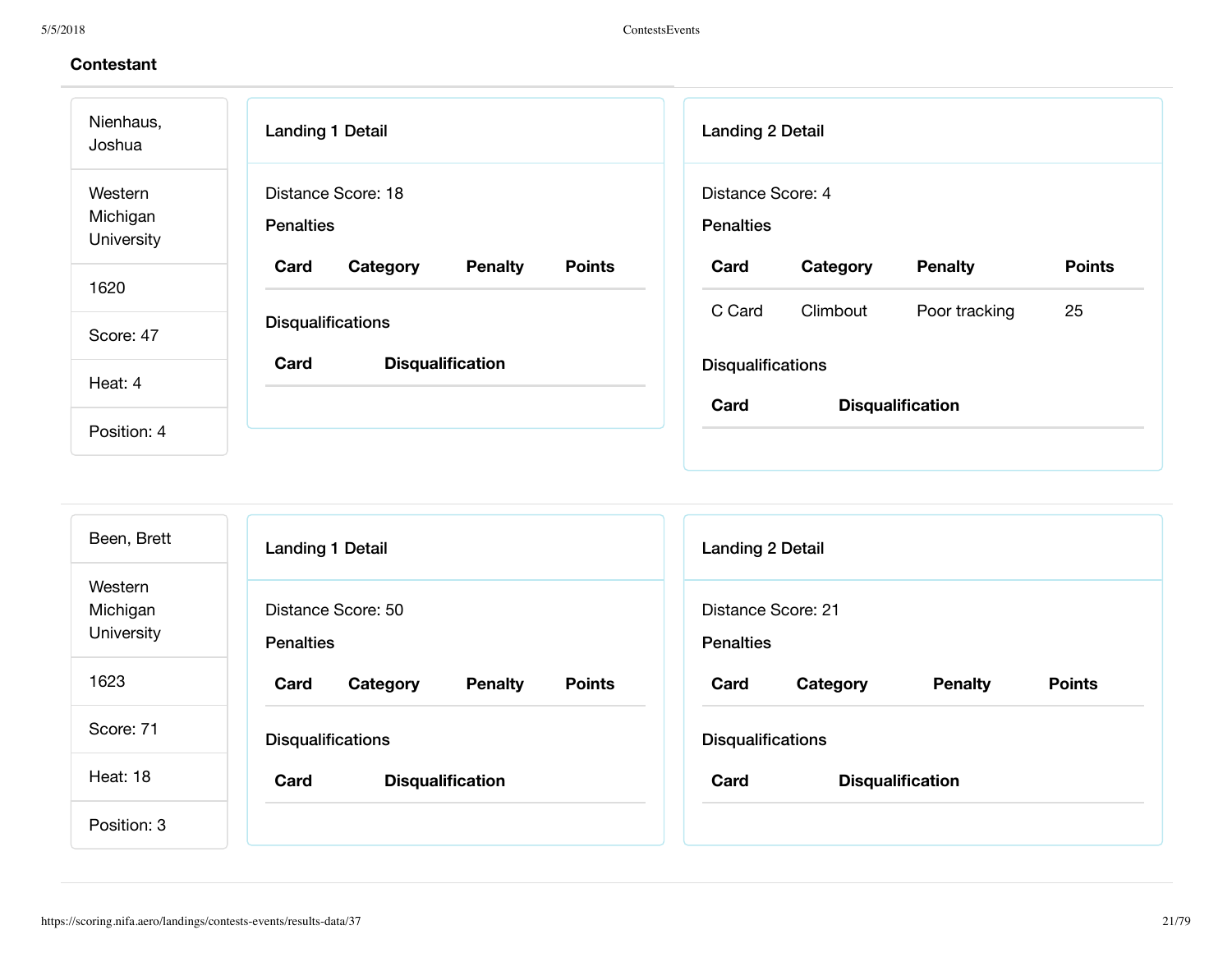| Bond,<br>Alexandra           | <b>Landing 1 Detail</b>                                | <b>Landing 2 Detail</b>                             |
|------------------------------|--------------------------------------------------------|-----------------------------------------------------|
| The Ohio State<br>University | Distance Score: 128<br><b>Penalties</b>                | Distance Score: 39<br><b>Penalties</b>              |
| 1714                         | Card Category<br><b>Points</b><br><b>Penalty</b>       | Category<br><b>Penalty</b><br><b>Points</b><br>Card |
| Score: 367                   | G<br>Touchdown<br>200<br>Improper<br>Card<br>Crosswind | <b>Disqualifications</b>                            |
| Heat: 3                      | Technique                                              | Card<br><b>Disqualification</b>                     |
| Position: 3                  | <b>Disqualifications</b>                               |                                                     |
|                              | Card<br><b>Disqualification</b>                        |                                                     |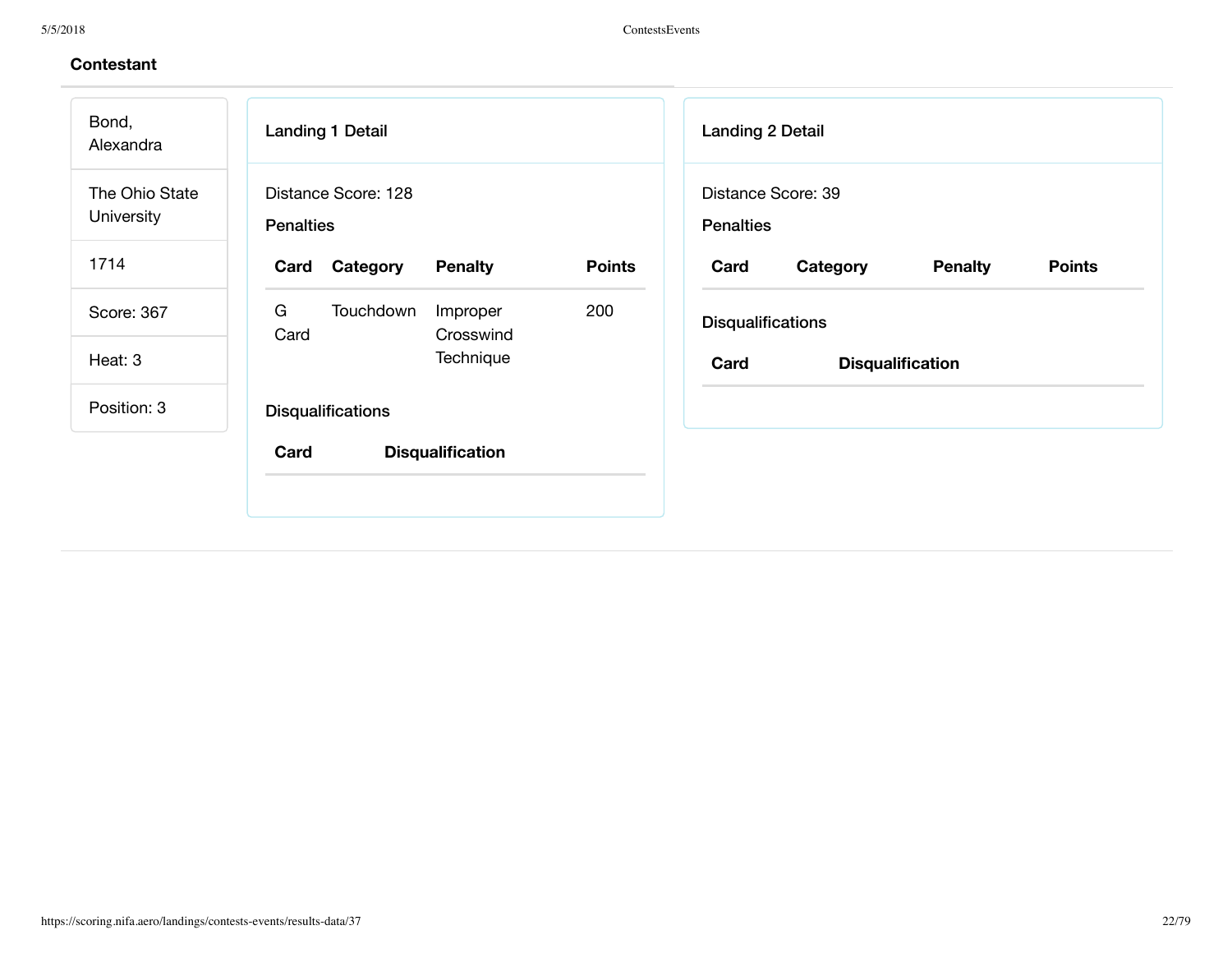| Desrochers,<br>Jonah         | <b>Landing 1 Detail</b>                             | <b>Landing 2 Detail</b>                             |
|------------------------------|-----------------------------------------------------|-----------------------------------------------------|
| The Ohio State<br>University | Distance Score: 27<br><b>Penalties</b>              | Distance Score: 28<br><b>Penalties</b>              |
| 1718                         | <b>Points</b><br>Card<br><b>Penalty</b><br>Category | <b>Points</b><br>Card<br>Category<br><b>Penalty</b> |
| Score: 55                    | <b>Disqualifications</b>                            | <b>Disqualifications</b>                            |
| Heat: 8                      | Card<br><b>Disqualification</b>                     | Card<br><b>Disqualification</b>                     |
| Position: 3                  |                                                     |                                                     |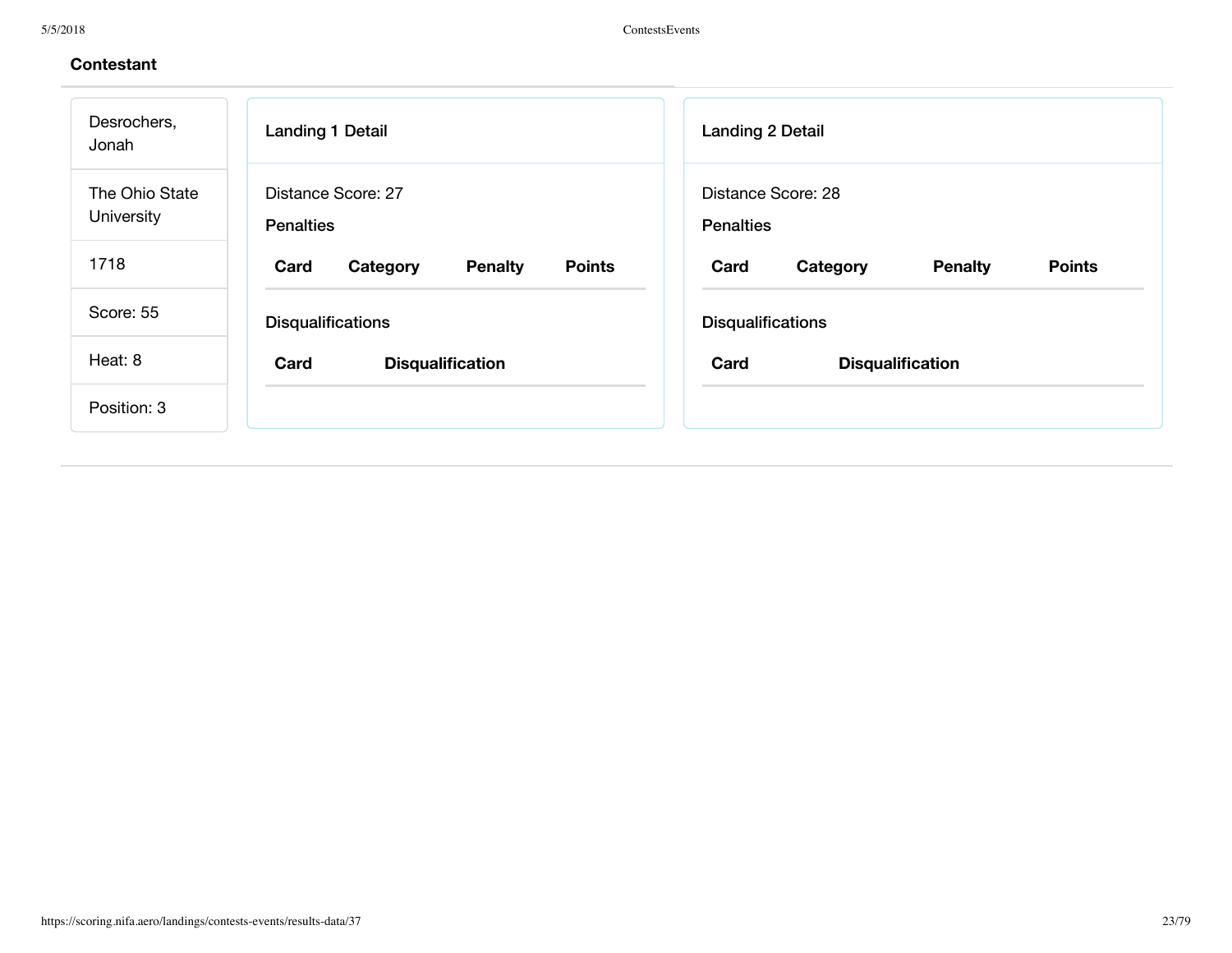| Watters, Shelby                     | <b>Landing 1 Detail</b>                          | <b>Landing 2 Detail</b>                                              |
|-------------------------------------|--------------------------------------------------|----------------------------------------------------------------------|
| The Ohio State<br><b>University</b> | Distance Score:                                  | Distance Score: 21                                                   |
| 1719                                | <b>Penalties</b>                                 | <b>Penalties</b>                                                     |
| Score: 521                          | <b>Penalty</b><br>Card<br>Category               | <b>Points</b><br><b>Points</b><br>Category<br><b>Penalty</b><br>Card |
| <b>Heat: 15</b>                     | $\mathsf C$<br>Climbout<br>Poor tracking<br>Card | 25<br>C Card<br>25<br>Climbout<br>Poor tracking                      |
| Position: 1                         | Other<br>Out of Target<br>A<br>Card<br>Box       | <b>Disqualifications</b><br>400<br><b>Disqualification</b><br>Card   |
|                                     | G<br>Touchdown<br>Ballooning<br>Card             | 50                                                                   |
|                                     | <b>Disqualifications</b>                         |                                                                      |
|                                     | Card<br><b>Disqualification</b>                  |                                                                      |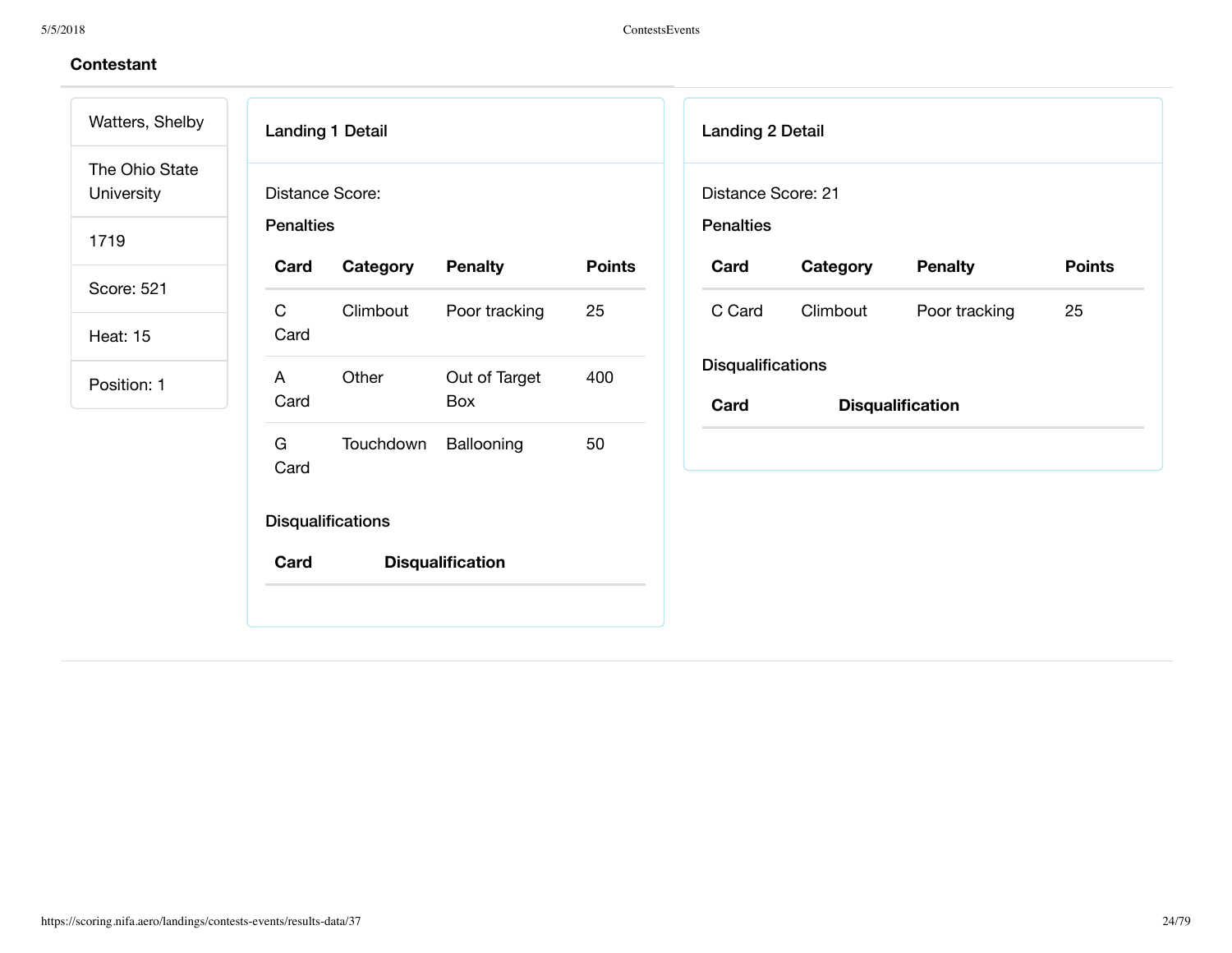| Rouse, Jesse             | <b>Landing 1 Detail</b>                     | <b>Landing 2 Detail</b>                                              |
|--------------------------|---------------------------------------------|----------------------------------------------------------------------|
| Kent State<br>University | <b>Distance Score:</b>                      | Distance Score:                                                      |
| 1813                     | <b>Penalties</b>                            | <b>Penalties</b>                                                     |
|                          | Card<br><b>Penalty</b><br>Category          | <b>Points</b><br><b>Penalty</b><br><b>Points</b><br>Card<br>Category |
| Score: 800               | Other<br>Out of Target Box<br>A Card<br>400 | Other<br>Out of Target Box<br>400<br>A Card                          |
| Heat: 5                  |                                             |                                                                      |
|                          | <b>Disqualifications</b>                    | <b>Disqualifications</b>                                             |
| Position: 1              | Card<br><b>Disqualification</b>             | Card<br><b>Disqualification</b>                                      |
|                          |                                             |                                                                      |
|                          |                                             |                                                                      |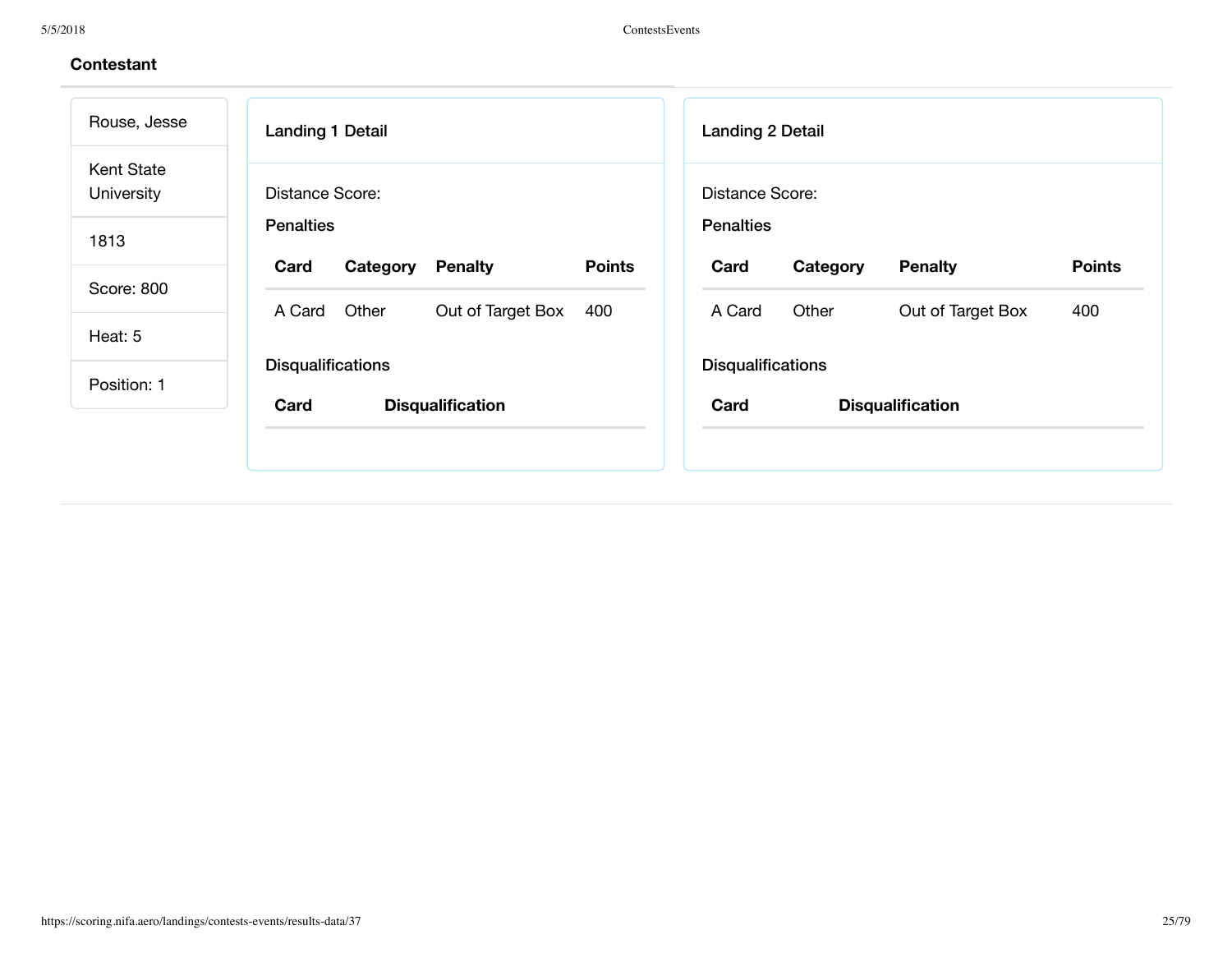| Flanagan, Ryan           | <b>Landing 1 Detail</b>                             | <b>Landing 2 Detail</b>                             |
|--------------------------|-----------------------------------------------------|-----------------------------------------------------|
| Kent State<br>University | Distance Score:                                     | <b>Distance Score:</b>                              |
| 1816                     | <b>Penalties</b>                                    | <b>Penalties</b>                                    |
| Score: 1100              | <b>Points</b><br><b>Penalty</b><br>Card<br>Category | <b>Penalty</b><br><b>Points</b><br>Card<br>Category |
|                          | F<br>Final Turn<br>Over/Under<br>50<br>Card         | Final Turn<br>50<br>Over/Under shooting<br>F Card   |
| <b>Heat: 16</b>          | shooting                                            | Other<br>Out of Target Box<br>400<br>A Card         |
| Position: 2              | Other<br>Out of Target Box<br>400<br>A<br>Card      | Touchdown<br>200<br>G Card<br>Dragging              |
|                          | <b>Disqualifications</b>                            | <b>Disqualifications</b>                            |
|                          | Card<br><b>Disqualification</b>                     | Card<br><b>Disqualification</b>                     |
|                          |                                                     |                                                     |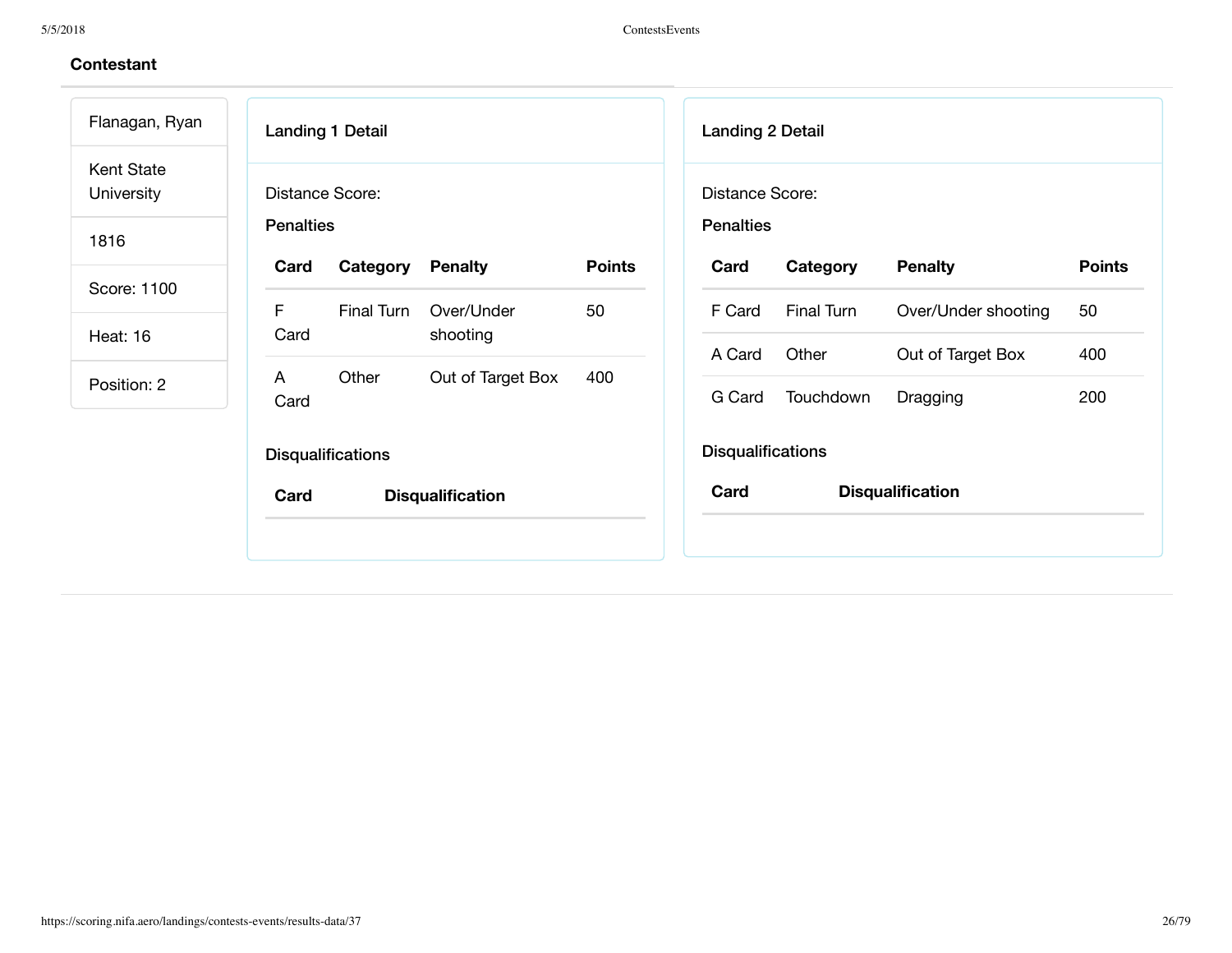| Crandall, Tyler          | <b>Landing 1 Detail</b>              |               | <b>Landing 2 Detail</b>  |          |                         |               |
|--------------------------|--------------------------------------|---------------|--------------------------|----------|-------------------------|---------------|
| Kent State<br>University | Distance Score:                      |               | <b>Distance Score:</b>   |          |                         |               |
| 1819                     | <b>Penalties</b>                     |               | <b>Penalties</b>         |          |                         |               |
|                          | Card<br><b>Penalty</b><br>Category   | <b>Points</b> | Card                     | Category | <b>Penalty</b>          | <b>Points</b> |
| Score: 800               | Other<br>Out of Target Box<br>A Card | 400           | A Card                   | Other    | Out of Target Box       | 400           |
| <b>Heat: 10</b>          |                                      |               |                          |          |                         |               |
|                          | <b>Disqualifications</b>             |               | <b>Disqualifications</b> |          |                         |               |
| Position: 4              | Card<br><b>Disqualification</b>      |               | Card                     |          | <b>Disqualification</b> |               |
|                          |                                      |               |                          |          |                         |               |
|                          |                                      |               |                          |          |                         |               |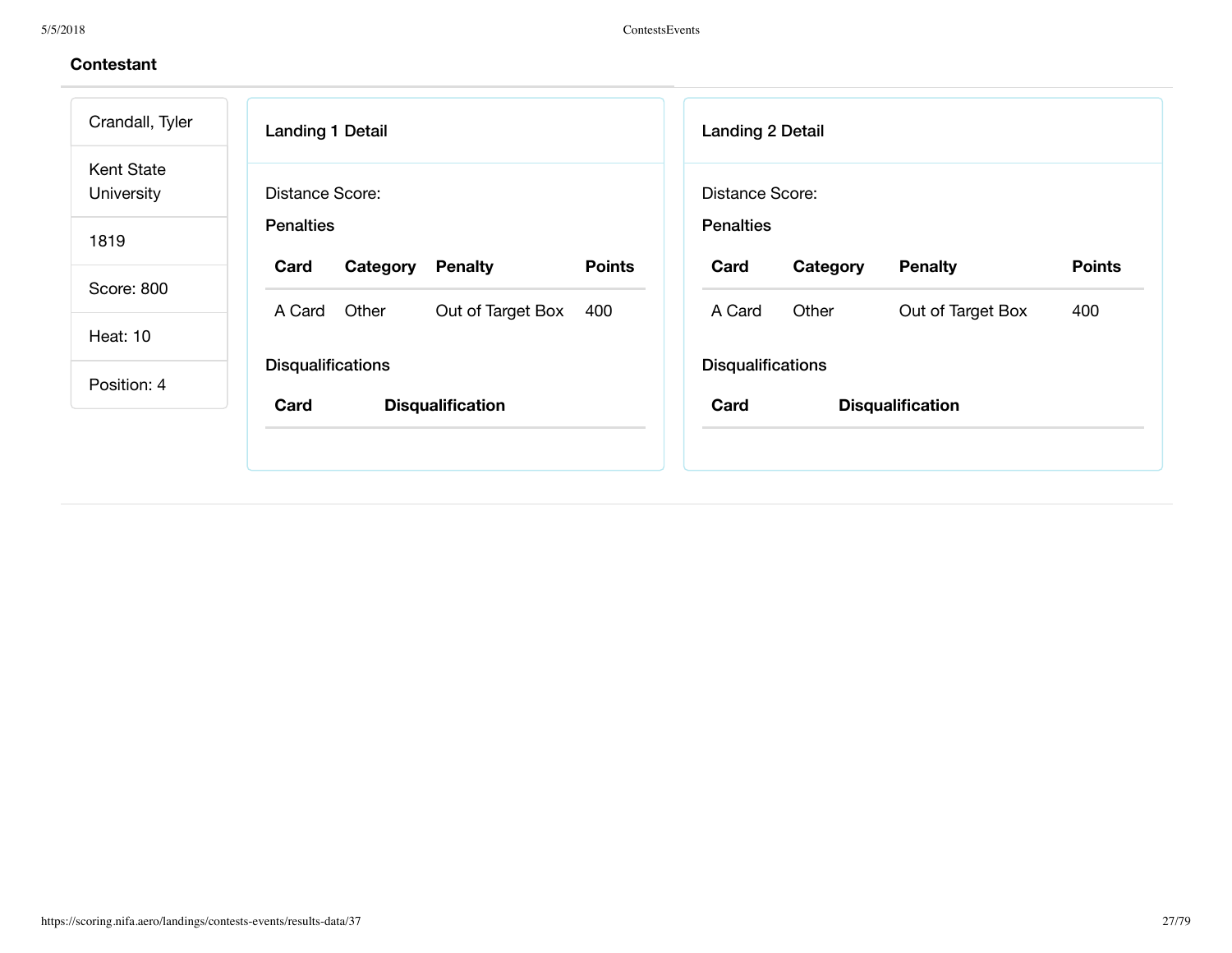| hawkins, dakota                 | <b>Landing 1 Detail</b><br><b>Landing 2 Detail</b>                                                                                                                     |
|---------------------------------|------------------------------------------------------------------------------------------------------------------------------------------------------------------------|
| <b>Central Texas</b><br>College | Distance Score: 90<br>Distance Score: 95                                                                                                                               |
| 1912                            | <b>Penalties</b><br><b>Penalties</b>                                                                                                                                   |
| Score: 435                      | <b>Penalty</b><br><b>Points</b><br>Category<br><b>Points</b><br>Card<br>Category<br><b>Penalty</b><br>Card                                                             |
| Heat: 12                        | 25<br>25<br>Climbout<br>Poor tracking<br>C Card<br>Climbout<br>Poor tracking<br>$\mathsf{C}$<br>Card                                                                   |
| Position: 2                     | <b>Disqualifications</b><br>G<br>Touchdown<br>Touchdown not in full stall<br>200<br>Card<br>attitude at minimum<br>Card<br><b>Disqualification</b><br>control airspeed |
|                                 | <b>Disqualifications</b>                                                                                                                                               |
|                                 | Card<br><b>Disqualification</b>                                                                                                                                        |
|                                 |                                                                                                                                                                        |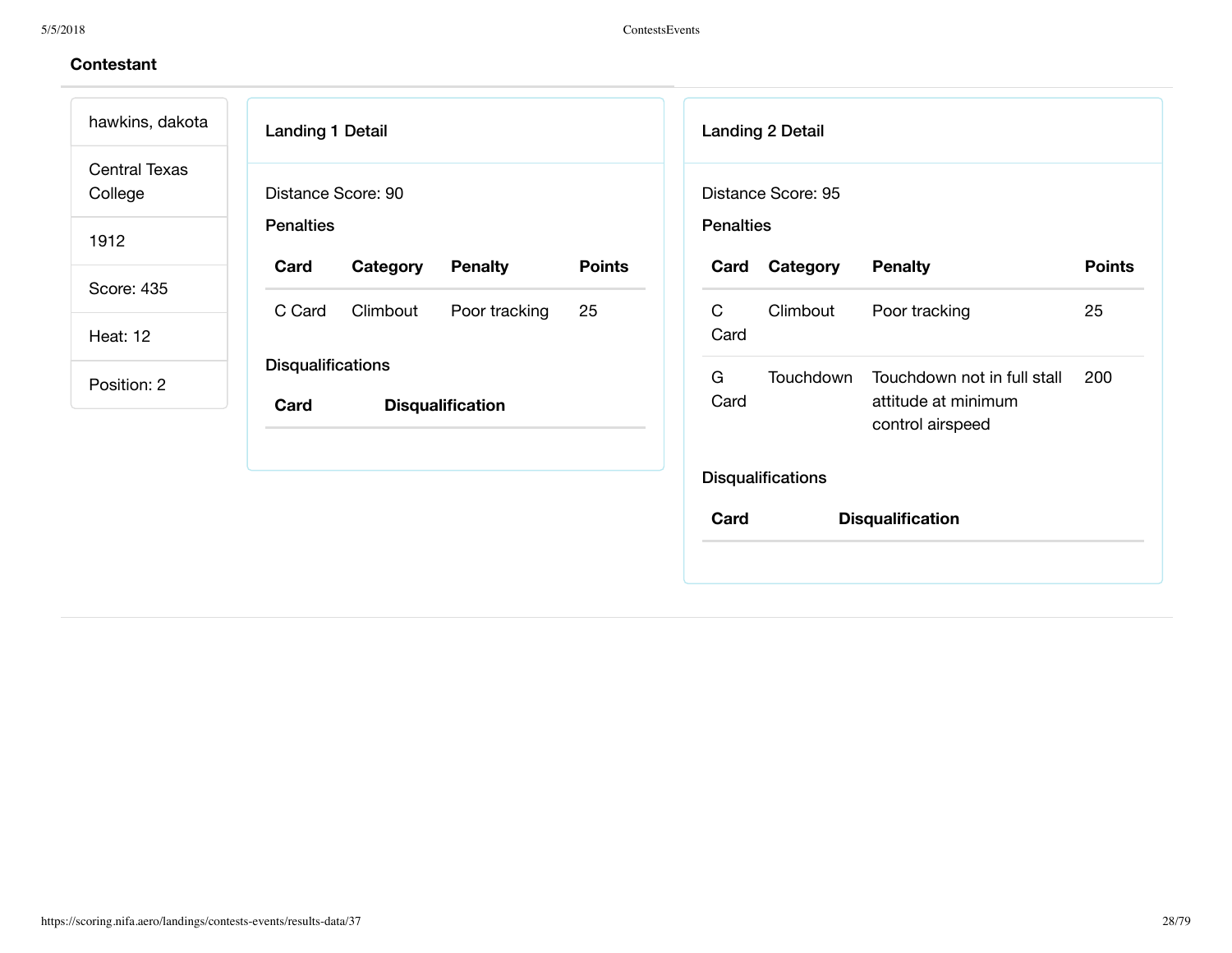Tschoepe, Shawn

Central Texas

College

1913

Score: 1100

Heat: 17

Position: 4

| Distance Score: |
|-----------------|
|                 |

Landing 1 Detail

Penalties

| Card      | Category                 | <b>Penalty</b>                   | <b>Points</b> |
|-----------|--------------------------|----------------------------------|---------------|
| F<br>Card | Final Turn               | Over/Under<br>shooting           | 50            |
| G<br>Card | Touchdown                | Landing off<br>runway centerline | 100           |
| В<br>Card | Landing<br>Roll          | Centerline<br>Deviation          | 25            |
| A<br>Card | Other                    | Out of Target Box                | 400           |
| C<br>Card | Climbout                 | Poor tracking                    | 25            |
|           | <b>Disqualifications</b> |                                  |               |
| Card      |                          | <b>Disqualification</b>          |               |

Landing 2 Detail

Distance Score:

Penalties

| Card                     | Category          | <b>Penalty</b>          | Points |  |  |  |  |
|--------------------------|-------------------|-------------------------|--------|--|--|--|--|
| B Card                   | Takeoff Roll      | Centerline Deviation    | 25     |  |  |  |  |
| F Card                   | <b>Final Turn</b> | Over/Under shooting     | 50     |  |  |  |  |
| A Card                   | Other             | Out of Target Box       | 400    |  |  |  |  |
| C Card                   | Climbout          | Poor tracking           | 25     |  |  |  |  |
| <b>Disqualifications</b> |                   |                         |        |  |  |  |  |
| Card                     |                   | <b>Disqualification</b> |        |  |  |  |  |
|                          |                   |                         |        |  |  |  |  |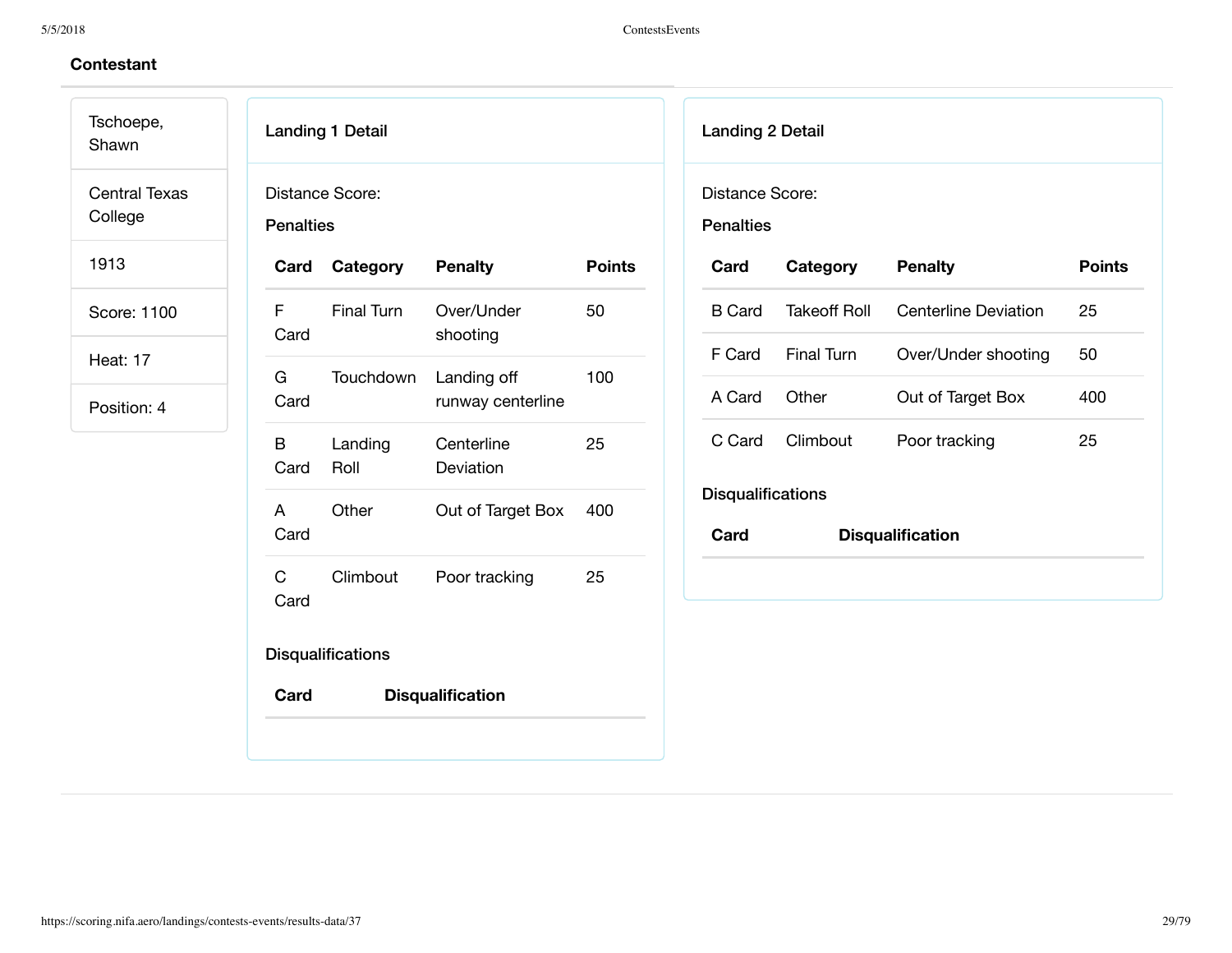| Adams, Aaron             | <b>Landing 1 Detail</b>                                                 | <b>Landing 2 Detail</b>                                                 |
|--------------------------|-------------------------------------------------------------------------|-------------------------------------------------------------------------|
| Central Texas<br>College | Distance Score: 55                                                      | Distance Score: 62                                                      |
| 1915                     | <b>Penalties</b><br><b>Points</b><br>Card<br><b>Penalty</b><br>Category | <b>Penalties</b><br><b>Penalty</b><br><b>Points</b><br>Category<br>Card |
| Score: 517               |                                                                         | F.<br>Final Approach<br>Addition of power<br>200                        |
| Heat: 7                  | <b>Disqualifications</b>                                                | to 100' AGL<br>Card<br>after reduction                                  |
| Position: 3              | Card<br><b>Disqualification</b>                                         | G<br>200<br>Touchdown<br>Dragging<br>Card                               |
|                          |                                                                         | <b>Disqualifications</b>                                                |
|                          |                                                                         | Card<br><b>Disqualification</b>                                         |
|                          |                                                                         |                                                                         |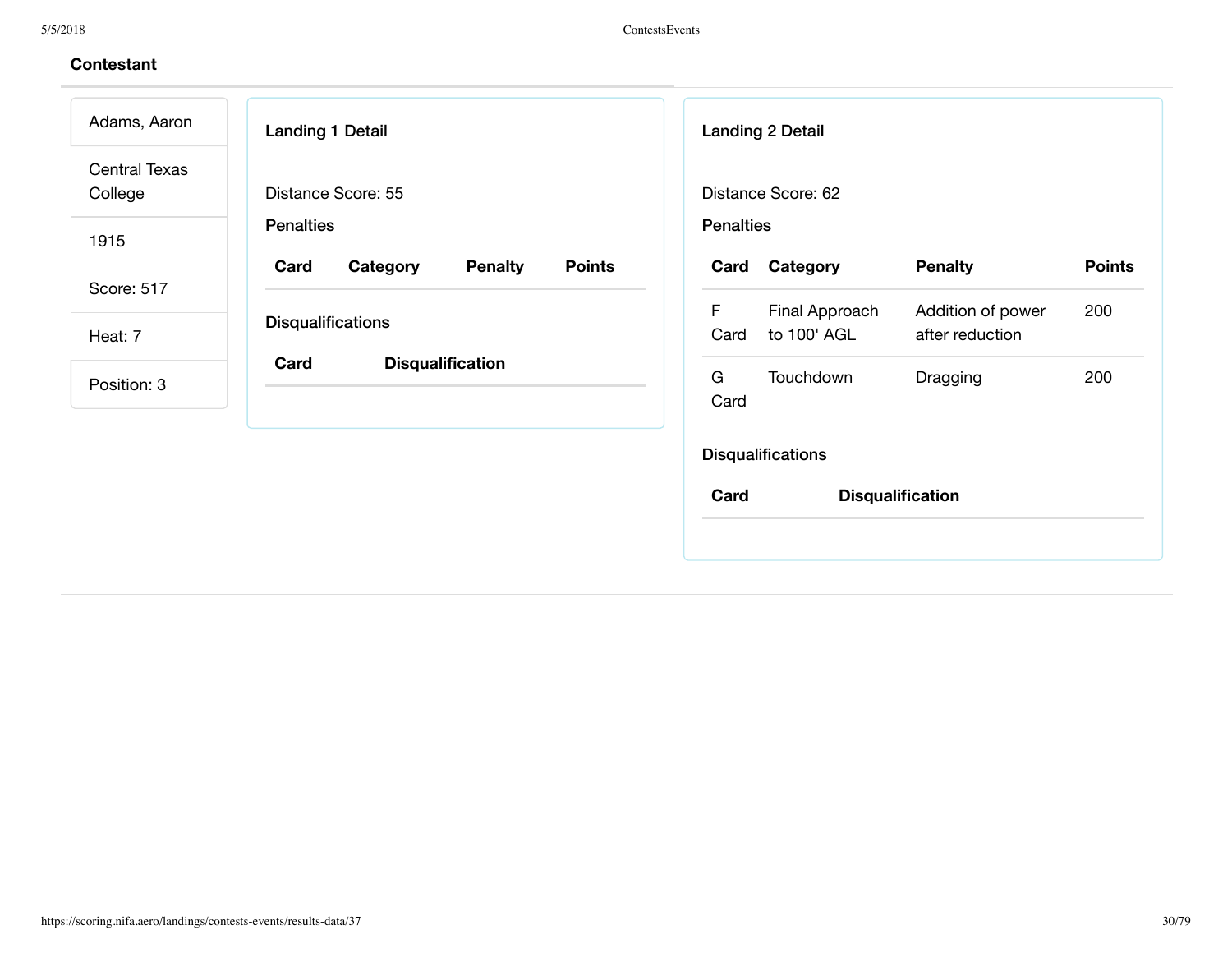|                           | Landing 1 Detail                                 |                          | <b>Landing 2 Detail</b> |          |                         |               |
|---------------------------|--------------------------------------------------|--------------------------|-------------------------|----------|-------------------------|---------------|
| Delta State<br>University | Distance Score: 55                               |                          | Distance Score: 45      |          |                         |               |
| 2011                      | <b>Penalties</b>                                 |                          | <b>Penalties</b>        |          |                         |               |
|                           | Card<br><b>Penalty</b><br>Category               | <b>Points</b>            | Card                    | Category | <b>Penalty</b>          | <b>Points</b> |
| Score: 200<br>Heat: 14    | $\mathsf C$<br>Poor tracking<br>Climbout<br>Card | 25                       | C Card                  | Climbout | Poor tracking           | 25            |
| Position: 1               | F<br>Final Turn<br>Over/Under                    | <b>Disqualifications</b> |                         |          |                         |               |
|                           | Card<br>shooting                                 |                          | Card                    |          | <b>Disqualification</b> |               |
|                           | <b>Disqualifications</b>                         |                          |                         |          |                         |               |
|                           | Card<br><b>Disqualification</b>                  |                          |                         |          |                         |               |
|                           |                                                  |                          |                         |          |                         |               |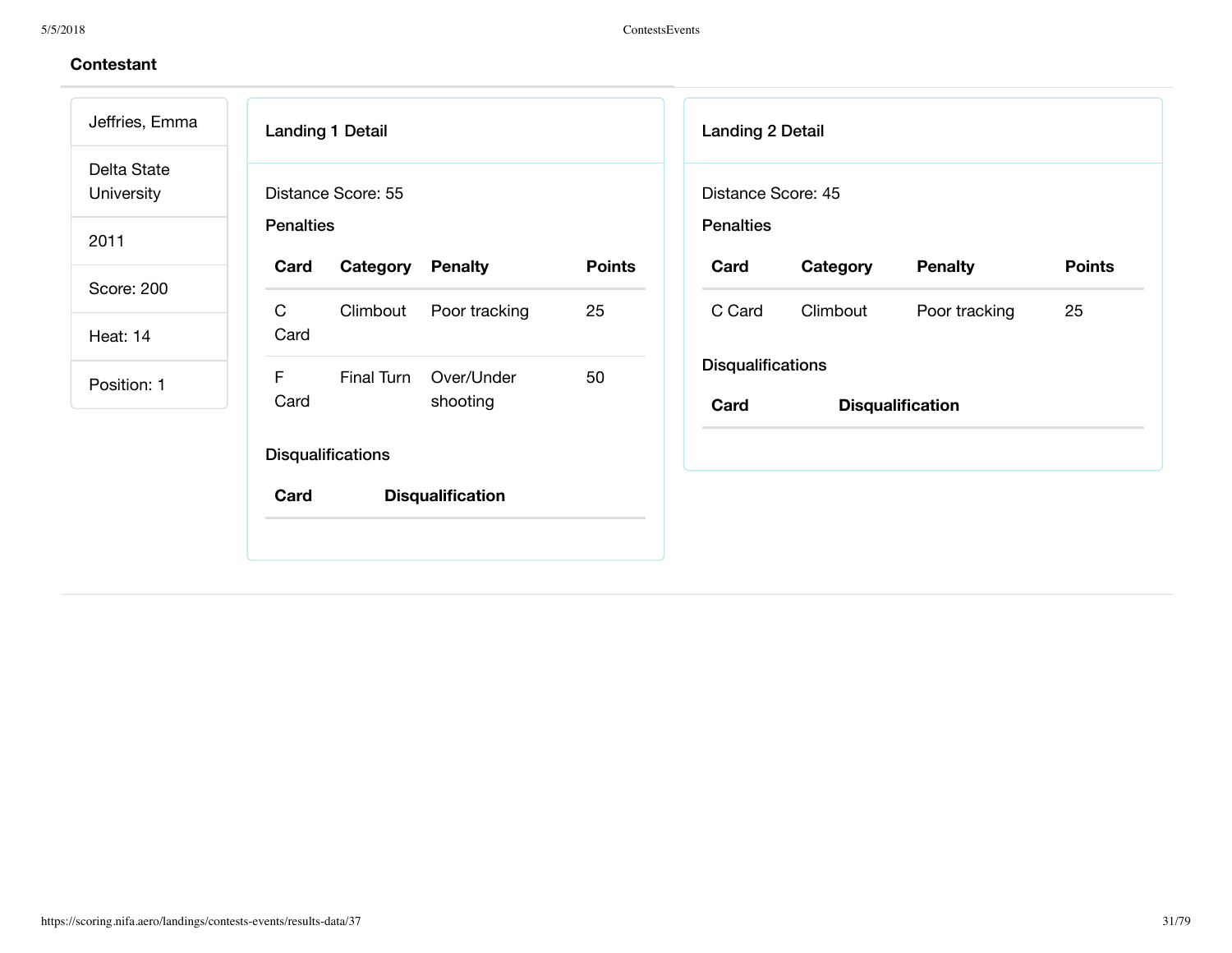### **Contestant**

Crockett, Ti Delta State University

2014

Score: DQ

Heat: 21

Position: 3

|                        | <b>Landing 1 Detail</b>  |                                |               | <b>Landing 2 Detail</b>  |                     |                             |               |
|------------------------|--------------------------|--------------------------------|---------------|--------------------------|---------------------|-----------------------------|---------------|
| <b>Distance Score:</b> |                          |                                |               | <b>Distance Score:</b>   |                     |                             |               |
| <b>Penalties</b>       |                          |                                |               | <b>Penalties</b>         |                     |                             |               |
| Card                   | Category                 | <b>Penalty</b>                 | <b>Points</b> | Card                     | Category            | <b>Penalty</b>              | <b>Points</b> |
| $\mathsf F$<br>Card    | Final Turn               | Over/Under<br>shooting         | 50            | E Card                   | Base Leg            | Irregular pattern           | 25            |
|                        |                          |                                |               | F Card                   | Final Turn          | Over/Under shooting         | 50            |
| A<br>Card              | Other                    | Out of Target Box              | 400           | A Card                   | Other               | Out of Target Box           | 400           |
| B<br>Card              | Landing<br>Roll          | Centerline<br>Deviation        | 25            | <b>B</b> Card            | <b>Landing Roll</b> | <b>Centerline Deviation</b> | 25            |
|                        |                          |                                |               | <b>Disqualifications</b> |                     |                             |               |
|                        | <b>Disqualifications</b> |                                |               | Card                     |                     | <b>Disqualification</b>     |               |
| Card                   | <b>Disqualification</b>  |                                |               |                          |                     |                             |               |
| G<br>Card              | Porpoise                 |                                |               |                          |                     |                             |               |
| B                      | operation                | Unsafe, careless, or hazardous |               |                          |                     |                             |               |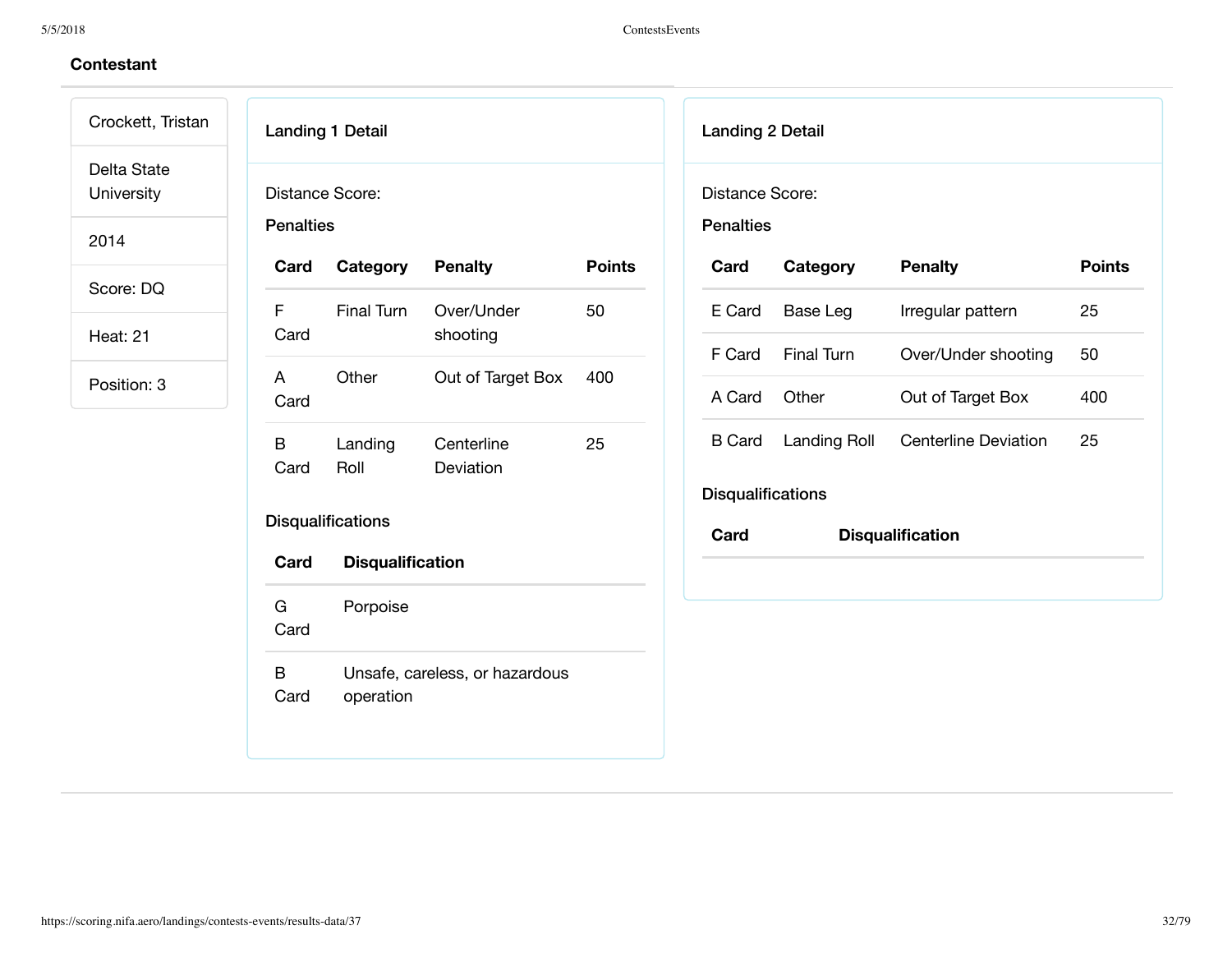| Hudson, Ryan              | <b>Landing 1 Detail</b>  | <b>Landing 2 Detail</b> |               |                          |                     |                         |               |
|---------------------------|--------------------------|-------------------------|---------------|--------------------------|---------------------|-------------------------|---------------|
| Delta State<br>University | Distance Score: 48       |                         |               |                          | Distance Score: 130 |                         |               |
| 2018                      | <b>Penalties</b>         |                         |               | <b>Penalties</b>         |                     |                         |               |
|                           | Card<br>Category         | <b>Penalty</b>          | <b>Points</b> | Card                     | Category            | <b>Penalty</b>          | <b>Points</b> |
| Score: 278                | F<br><b>Final Turn</b>   | Over/Under              | 50            | F Card                   | Final Turn          | Over/Under shooting     | 50            |
| Heat: 1                   | Card                     | shooting                |               |                          |                     |                         |               |
|                           |                          |                         |               | <b>Disqualifications</b> |                     |                         |               |
| Position: 2               | <b>Disqualifications</b> |                         |               | Card                     |                     | <b>Disqualification</b> |               |
|                           | Card                     | <b>Disqualification</b> |               |                          |                     |                         |               |
|                           |                          |                         |               |                          |                     |                         |               |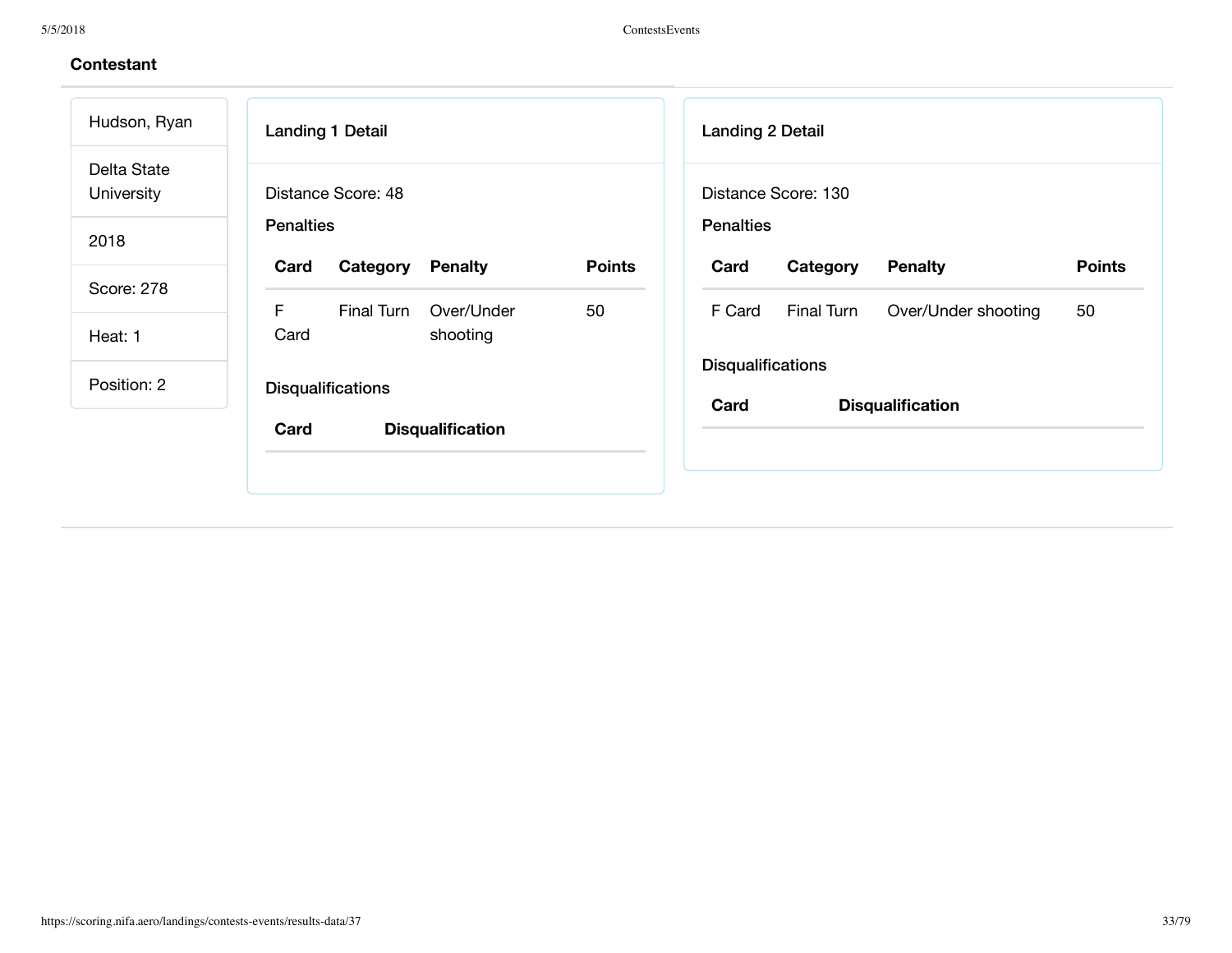| Alley, Thomas                          | <b>Landing 1 Detail</b><br>Landing 2 Detail                                                                |
|----------------------------------------|------------------------------------------------------------------------------------------------------------|
| LeTourneau<br>University -<br>Longview | Distance Score: 110<br>Distance Score: 120<br><b>Penalties</b><br><b>Penalties</b>                         |
| 2111                                   | <b>Points</b><br><b>Penalty</b><br><b>Penalty</b><br><b>Points</b><br>Card<br>Category<br>Category<br>Card |
| Score: 355                             | Poor tracking<br>Climbout<br>25<br>C Card<br><b>Disqualifications</b>                                      |
| <b>Heat: 13</b>                        | 100<br>Touchdown<br>Bouncing<br>G Card<br>Card<br><b>Disqualification</b>                                  |
| Position: 1                            | <b>Disqualifications</b>                                                                                   |
|                                        | <b>Disqualification</b><br>Card                                                                            |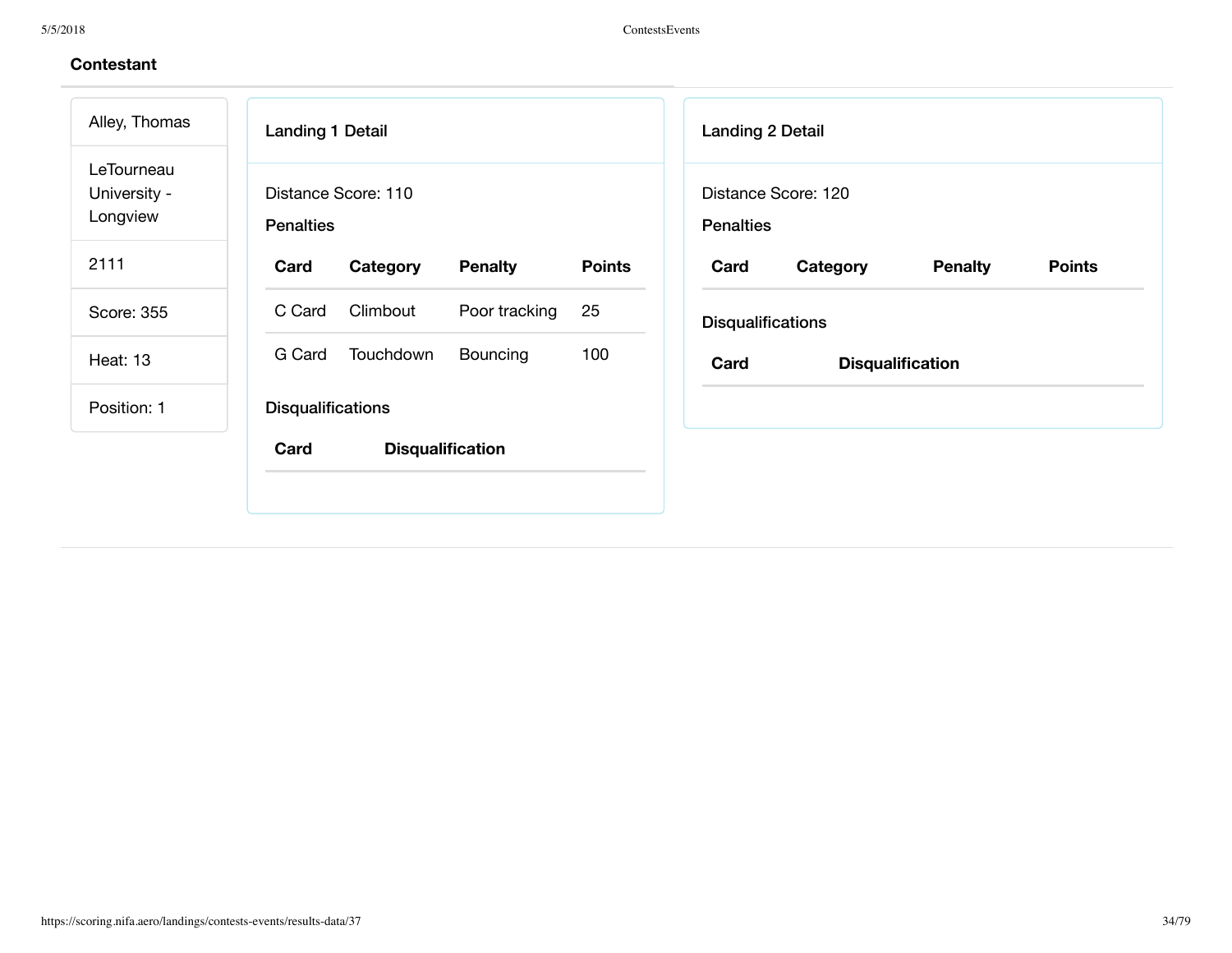| Hulsey, James                          | <b>Landing 1 Detail</b>                             | <b>Landing 2 Detail</b>                             |  |  |
|----------------------------------------|-----------------------------------------------------|-----------------------------------------------------|--|--|
| LeTourneau<br>University -<br>Longview | Distance Score:<br><b>Penalties</b>                 | Distance Score: 19<br><b>Penalties</b>              |  |  |
| 2115                                   | Category<br><b>Penalty</b><br><b>Points</b><br>Card | Category<br><b>Penalty</b><br><b>Points</b><br>Card |  |  |
| Score: 519                             | Out of Target<br>Other<br>400<br>A<br>Card<br>Box   | <b>Disqualifications</b>                            |  |  |
| <b>Heat: 19</b>                        | G<br>Touchdown<br>Bouncing<br>100                   | Card<br><b>Disqualification</b>                     |  |  |
| Position: 3                            | Card                                                |                                                     |  |  |
|                                        | <b>Disqualifications</b>                            |                                                     |  |  |
|                                        | Card<br><b>Disqualification</b>                     |                                                     |  |  |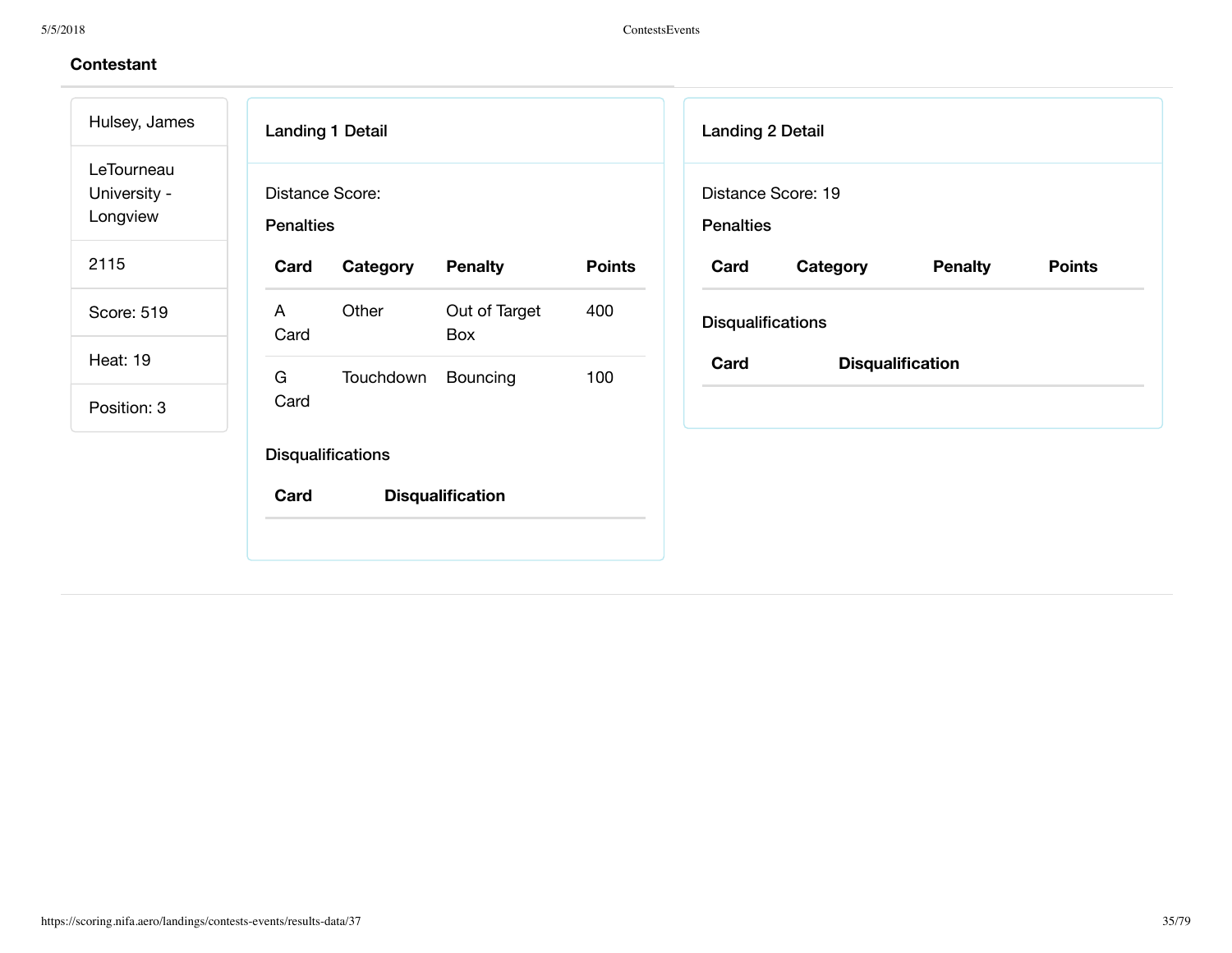| White, Benjamin                        |                                        | <b>Landing 1 Detail</b> |                         |               |                                       | <b>Landing 2 Detail</b> |                |               |  |
|----------------------------------------|----------------------------------------|-------------------------|-------------------------|---------------|---------------------------------------|-------------------------|----------------|---------------|--|
| LeTourneau<br>University -<br>Longview | Distance Score: 28<br><b>Penalties</b> |                         |                         |               | Distance Score: 4<br><b>Penalties</b> |                         |                |               |  |
| 2116                                   | Card                                   | Category                | <b>Penalty</b>          | <b>Points</b> | Card                                  | Category                | <b>Penalty</b> | <b>Points</b> |  |
| Score: 257                             | C Card                                 | Climbout                | Poor tracking           | 25            | G Card                                | Touchdown               | Dragging       | 200           |  |
| Heat: 5                                | <b>Disqualifications</b>               |                         |                         |               | <b>Disqualifications</b>              |                         |                |               |  |
| Position: 4                            | Card                                   |                         | <b>Disqualification</b> |               | Card                                  | <b>Disqualification</b> |                |               |  |
|                                        |                                        |                         |                         |               |                                       |                         |                |               |  |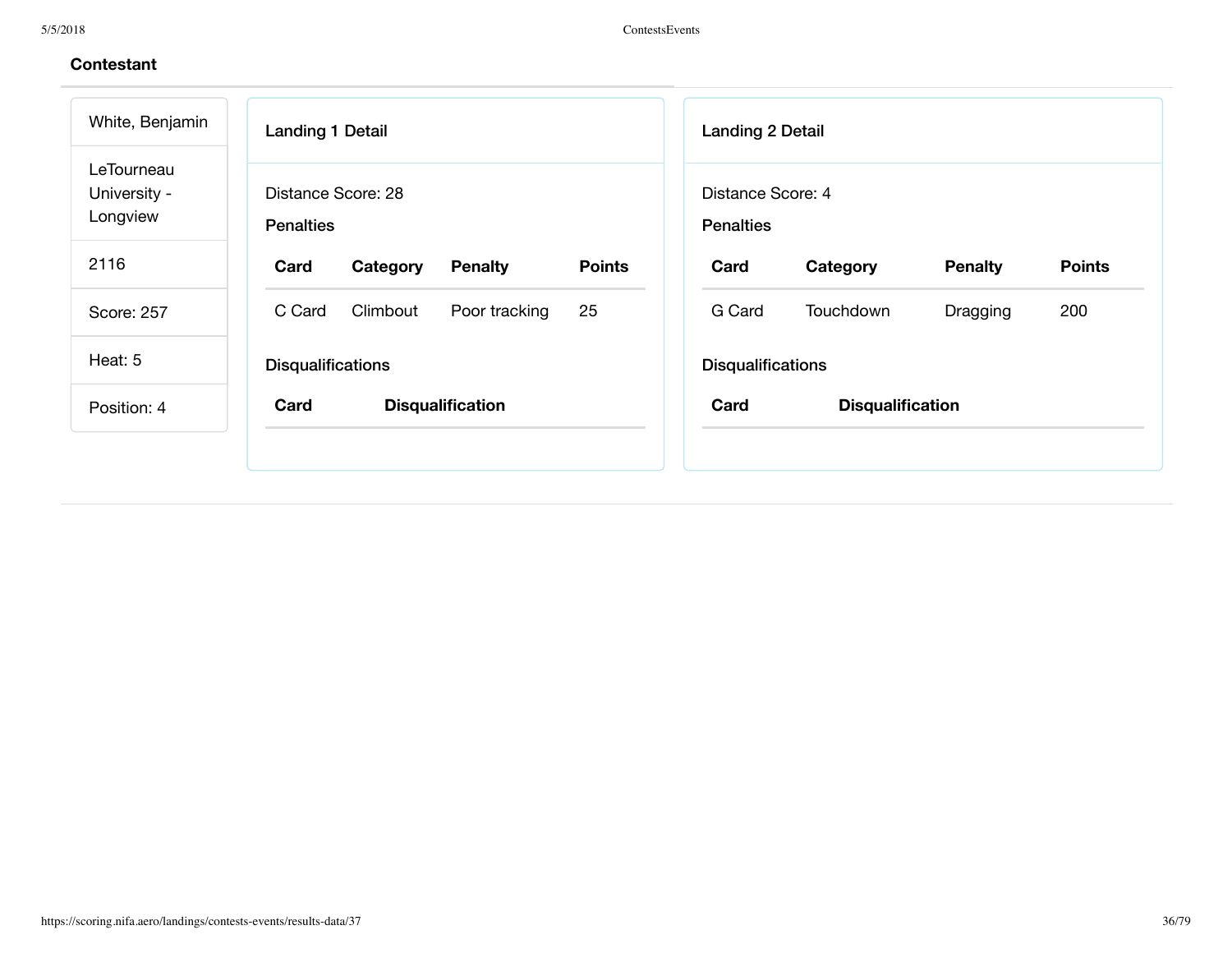| Germano, Ben             | Landing 1 Detail                                            | <b>Landing 2 Detail</b>                             |
|--------------------------|-------------------------------------------------------------|-----------------------------------------------------|
| University of<br>Dubuque | Distance Score: 92                                          | Distance Score: 22                                  |
| 2214                     | <b>Penalties</b>                                            | <b>Penalties</b>                                    |
|                          | <b>Points</b><br>Card<br>Category<br><b>Penalty</b>         | <b>Points</b><br>Card<br>Category<br><b>Penalty</b> |
| Score: 239               | F.<br>Final Turn<br>Over/Under<br>50                        | Climbout<br>25<br>Poor tracking<br>C Card           |
| <b>Heat: 10</b>          | Card<br>shooting                                            | 50<br>F Card<br>Final Turn<br>Over/Under shooting   |
| Position: 1              | <b>Disqualifications</b><br>Card<br><b>Disqualification</b> | <b>Disqualifications</b>                            |
|                          |                                                             | Card<br><b>Disqualification</b>                     |
|                          |                                                             |                                                     |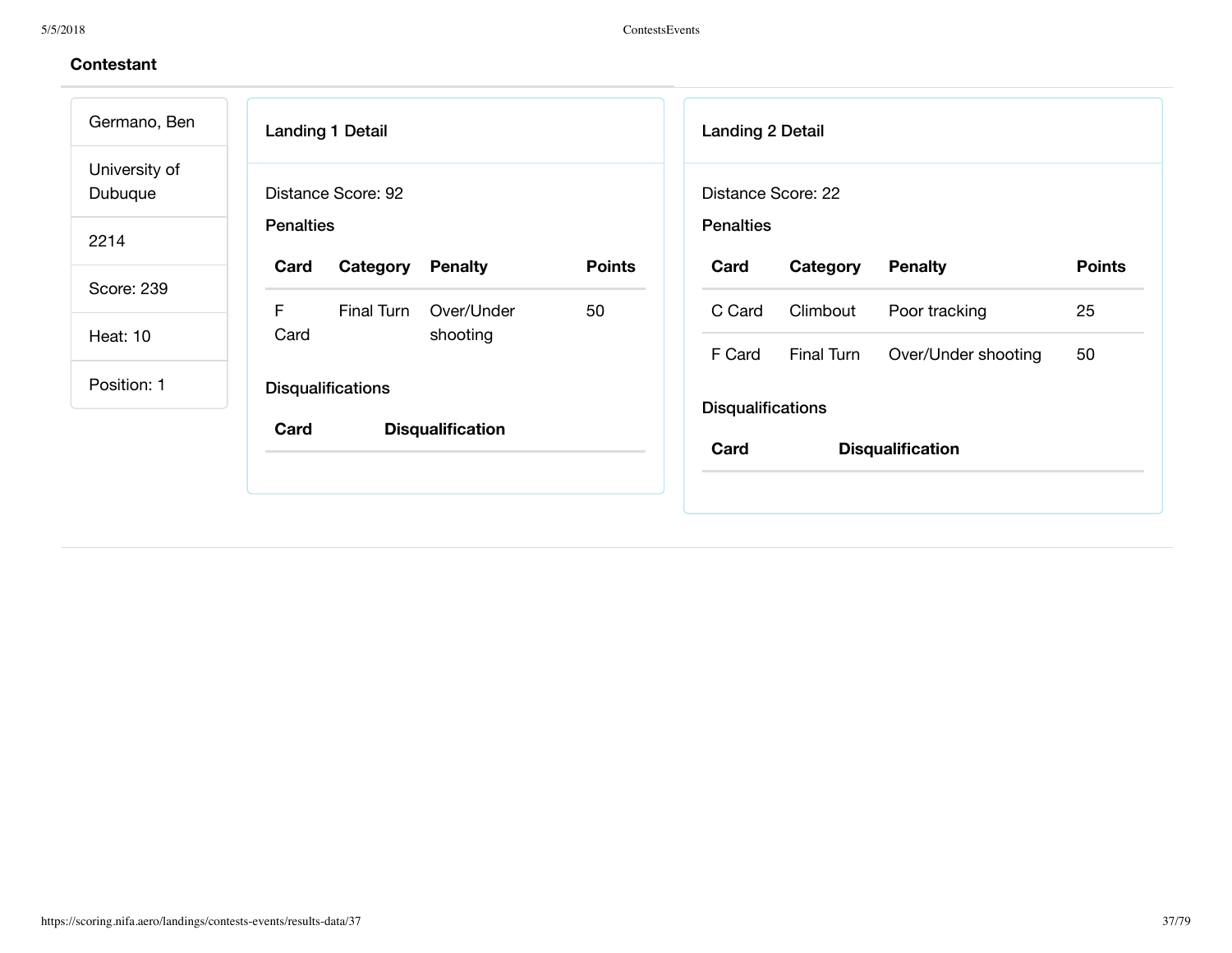| Wiater, Matt             |                                                                                | <b>Landing 1 Detail</b> |                            |                                                                        |                    | <b>Landing 2 Detail</b>         |                                                           |               |  |  |
|--------------------------|--------------------------------------------------------------------------------|-------------------------|----------------------------|------------------------------------------------------------------------|--------------------|---------------------------------|-----------------------------------------------------------|---------------|--|--|
| University of<br>Dubuque |                                                                                | Distance Score:         |                            |                                                                        | Distance Score: 85 |                                 |                                                           |               |  |  |
| 2215                     | <b>Penalties</b>                                                               |                         |                            |                                                                        | <b>Penalties</b>   |                                 |                                                           |               |  |  |
| Score: 1885              | Card                                                                           | Category                | <b>Penalty</b>             | <b>Points</b>                                                          | Card               | Category                        | <b>Penalty</b>                                            | <b>Points</b> |  |  |
| Heat: 4                  | A<br>Card                                                                      | Other                   | Out of Target<br>Box       | 400                                                                    | G<br>Card          | Final<br>Approach<br>below 100' | Addition of power after<br>reduction                      | 200           |  |  |
| Position: 2              | G<br>Card                                                                      | Final<br>Approach       | Addition of<br>power after | 200                                                                    |                    | <b>AGL</b>                      |                                                           |               |  |  |
|                          | below 100'<br><b>AGL</b><br>G<br>Touchdown<br>Card<br><b>Disqualifications</b> |                         | reduction                  |                                                                        | G<br>Card          | Touchdown                       | Three-point<br>touchdown (tricycle<br>gear aircraft ONLY) | 400           |  |  |
|                          |                                                                                | Dragging                | 200                        | G<br>Final<br>100' AGL<br>Card<br>Approach<br>below 100'<br><b>AGL</b> |                    | Adding flaps below              | 400                                                       |               |  |  |
|                          | <b>Disqualification</b><br>Card                                                |                         |                            | <b>Disqualifications</b>                                               |                    |                                 |                                                           |               |  |  |
|                          |                                                                                |                         |                            |                                                                        | Card               |                                 | <b>Disqualification</b>                                   |               |  |  |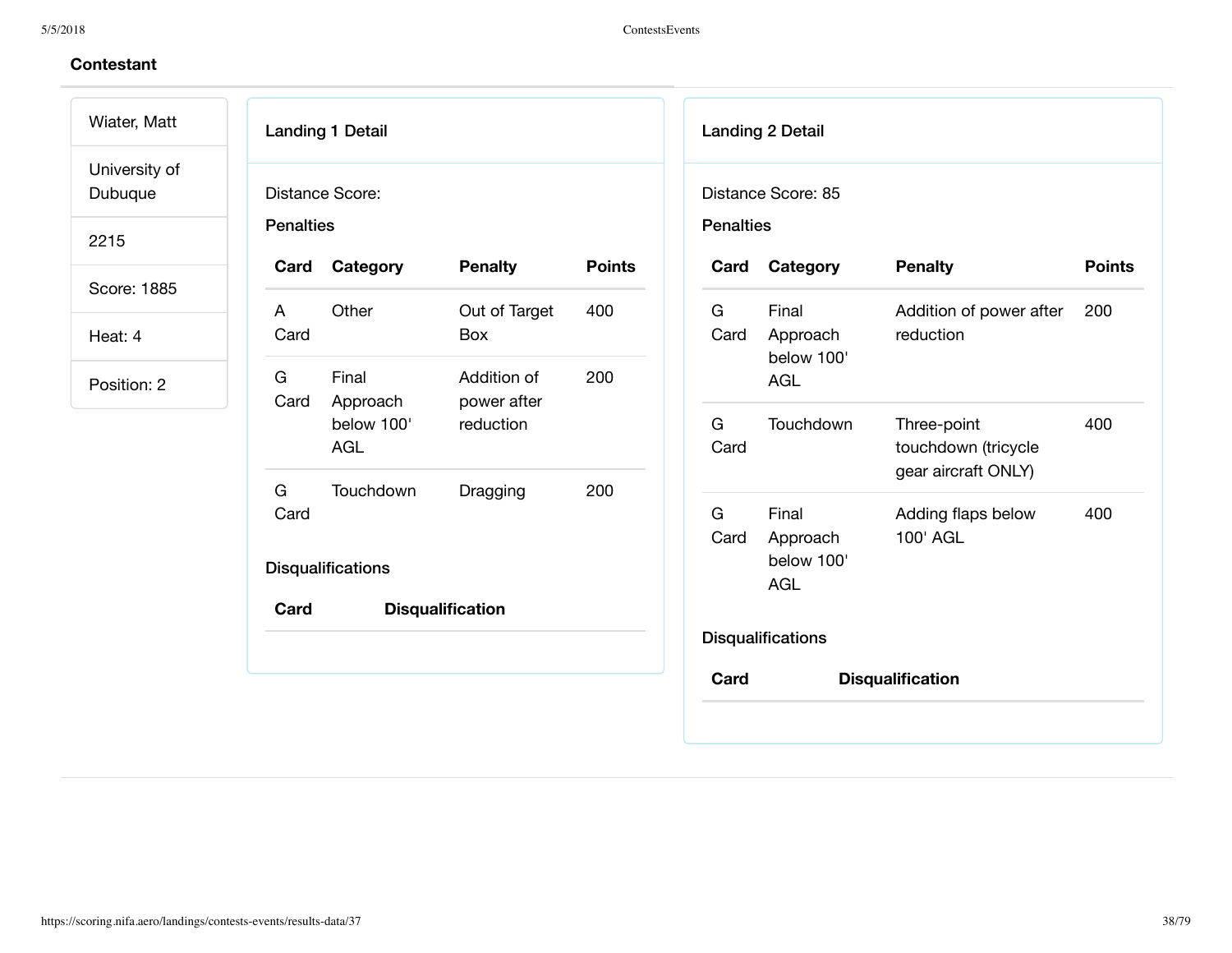| Sanders, Grant           | <b>Landing 1 Detail</b>                             | <b>Landing 2 Detail</b>                                          |
|--------------------------|-----------------------------------------------------|------------------------------------------------------------------|
| University of<br>Dubuque | Distance Score:                                     | Distance Score: 82                                               |
| 2218                     | <b>Penalties</b>                                    | <b>Penalties</b>                                                 |
|                          | <b>Penalty</b><br><b>Points</b><br>Category<br>Card | Category<br><b>Penalty</b><br><b>Points</b><br>Card              |
| Score: 882               | F<br>Final Turn<br>Over/Under<br>50                 | Final Turn<br>Over/Under shooting<br>F<br>50                     |
| Heat: 18                 | Card<br>shooting                                    | Card                                                             |
| Position: 4              | 100<br>G<br>Touchdown<br>Bouncing<br>Card           | Improper Crosswind<br>G<br>Touchdown<br>200<br>Card<br>Technique |
|                          | Other<br>Out of Target<br>400<br>A<br>Card<br>Box   | <b>Disqualifications</b>                                         |
|                          | <b>Disqualifications</b>                            | Card<br><b>Disqualification</b>                                  |
|                          | Card<br><b>Disqualification</b>                     |                                                                  |
|                          |                                                     |                                                                  |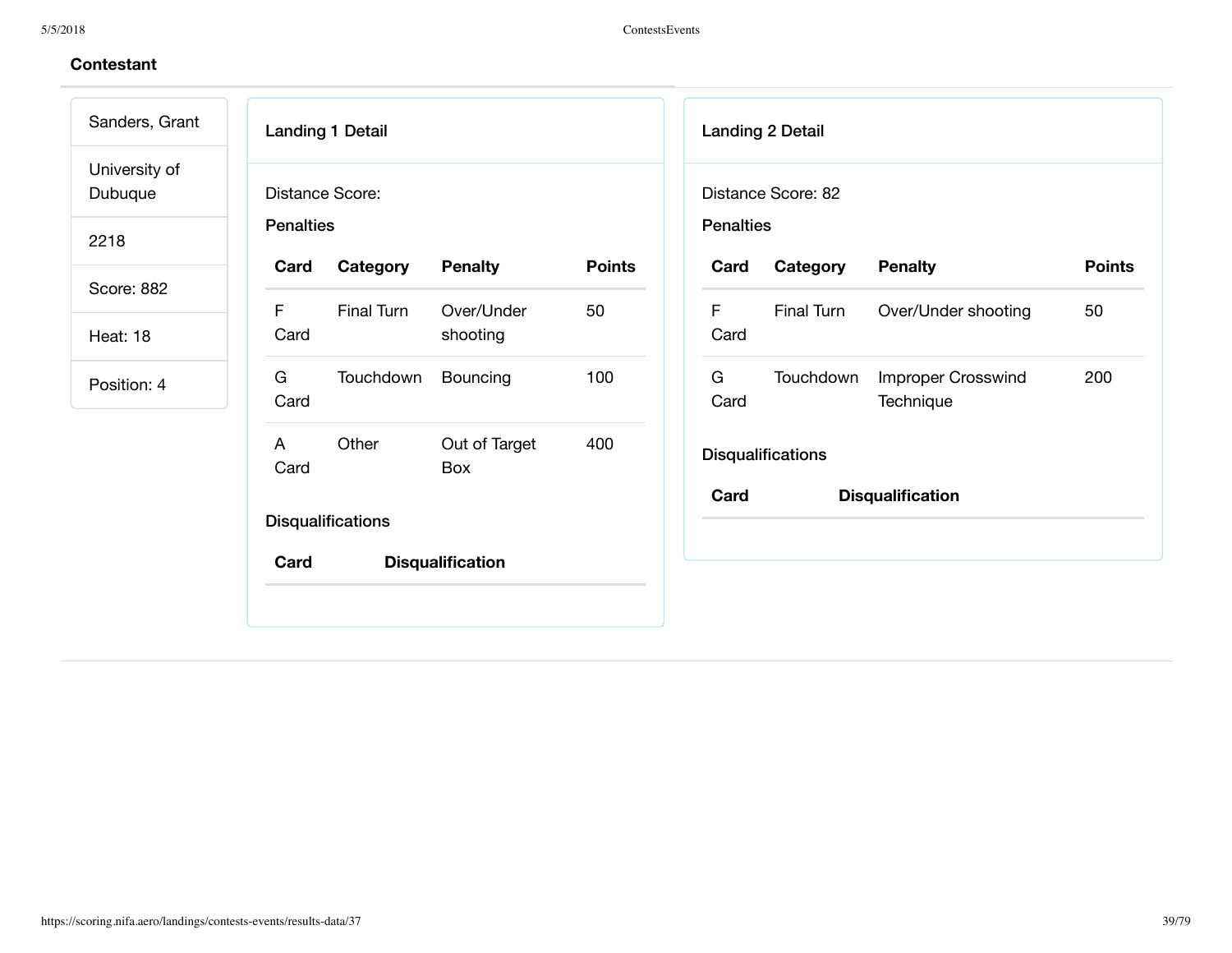| Douville, Adam                |                                                    | <b>Landing 1 Detail</b>          |                                         |               | <b>Landing 2 Detail</b>          |                         |                   |               |
|-------------------------------|----------------------------------------------------|----------------------------------|-----------------------------------------|---------------|----------------------------------|-------------------------|-------------------|---------------|
| University of<br>North Dakota |                                                    | Distance Score:                  |                                         |               | Distance Score:                  |                         |                   |               |
| 2313                          | <b>Penalties</b>                                   |                                  |                                         |               | <b>Penalties</b>                 |                         |                   |               |
| Score: 900                    | Card                                               | Category                         | <b>Penalty</b>                          | <b>Points</b> | Card                             | Category                | <b>Penalty</b>    | <b>Points</b> |
| Heat: 6                       | $\mathsf{A}$<br>Card                               | Other                            | Did Not Land                            | $\mathbf 0$   | A Card                           | Other                   | Out of Target Box | 400           |
| Position: 1                   | Touchdown<br>G<br>Go-around<br>Card<br>(own fault) |                                  |                                         | 300           | <b>Disqualifications</b><br>Card | <b>Disqualification</b> |                   |               |
|                               | F<br>Card                                          | Final<br>Approach to<br>100' AGL | Addition of<br>power after<br>reduction | 200           |                                  |                         |                   |               |
|                               |                                                    | <b>Disqualifications</b>         |                                         |               |                                  |                         |                   |               |
|                               | Card                                               |                                  | <b>Disqualification</b>                 |               |                                  |                         |                   |               |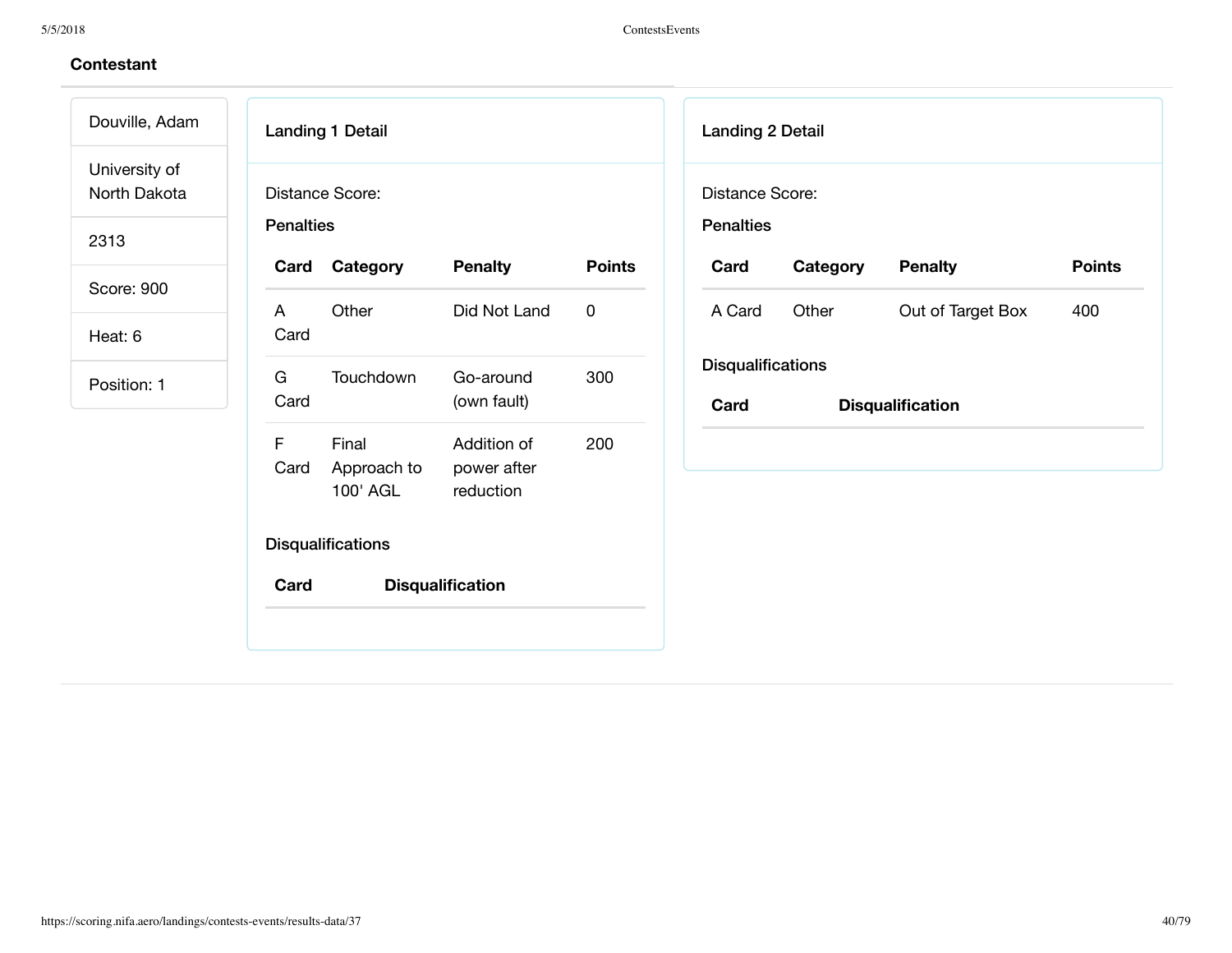| Kinney, Steven                | <b>Landing 1 Detail</b>                             | <b>Landing 2 Detail</b>                             |
|-------------------------------|-----------------------------------------------------|-----------------------------------------------------|
| University of<br>North Dakota | Distance Score: 10                                  | Distance Score: 25                                  |
| 2316                          | <b>Penalties</b>                                    | <b>Penalties</b>                                    |
| Score: 35                     | Card<br><b>Points</b><br><b>Penalty</b><br>Category | <b>Points</b><br>Card<br><b>Penalty</b><br>Category |
| <b>Heat: 14</b>               | <b>Disqualifications</b>                            | <b>Disqualifications</b>                            |
| Position: 3                   | Card<br><b>Disqualification</b>                     | Card<br><b>Disqualification</b>                     |
|                               |                                                     |                                                     |

| Pallasch,<br>Cooper           | <b>Landing 1 Detail</b><br><b>Landing 2 Detail</b>                                                         |
|-------------------------------|------------------------------------------------------------------------------------------------------------|
| University of<br>North Dakota | Distance Score: 3<br>Distance Score: 9<br><b>Penalties</b><br><b>Penalties</b>                             |
| 2322                          | <b>Points</b><br>Card<br>Card<br><b>Points</b><br><b>Penalty</b><br>Category<br><b>Penalty</b><br>Category |
| Score: 37                     | 25<br>Climbout<br>Poor tracking<br>C Card<br><b>Disqualifications</b>                                      |
| <b>Heat: 20</b>               | Card<br><b>Disqualification</b><br><b>Disqualifications</b>                                                |
| Position: 2                   | Card<br><b>Disqualification</b>                                                                            |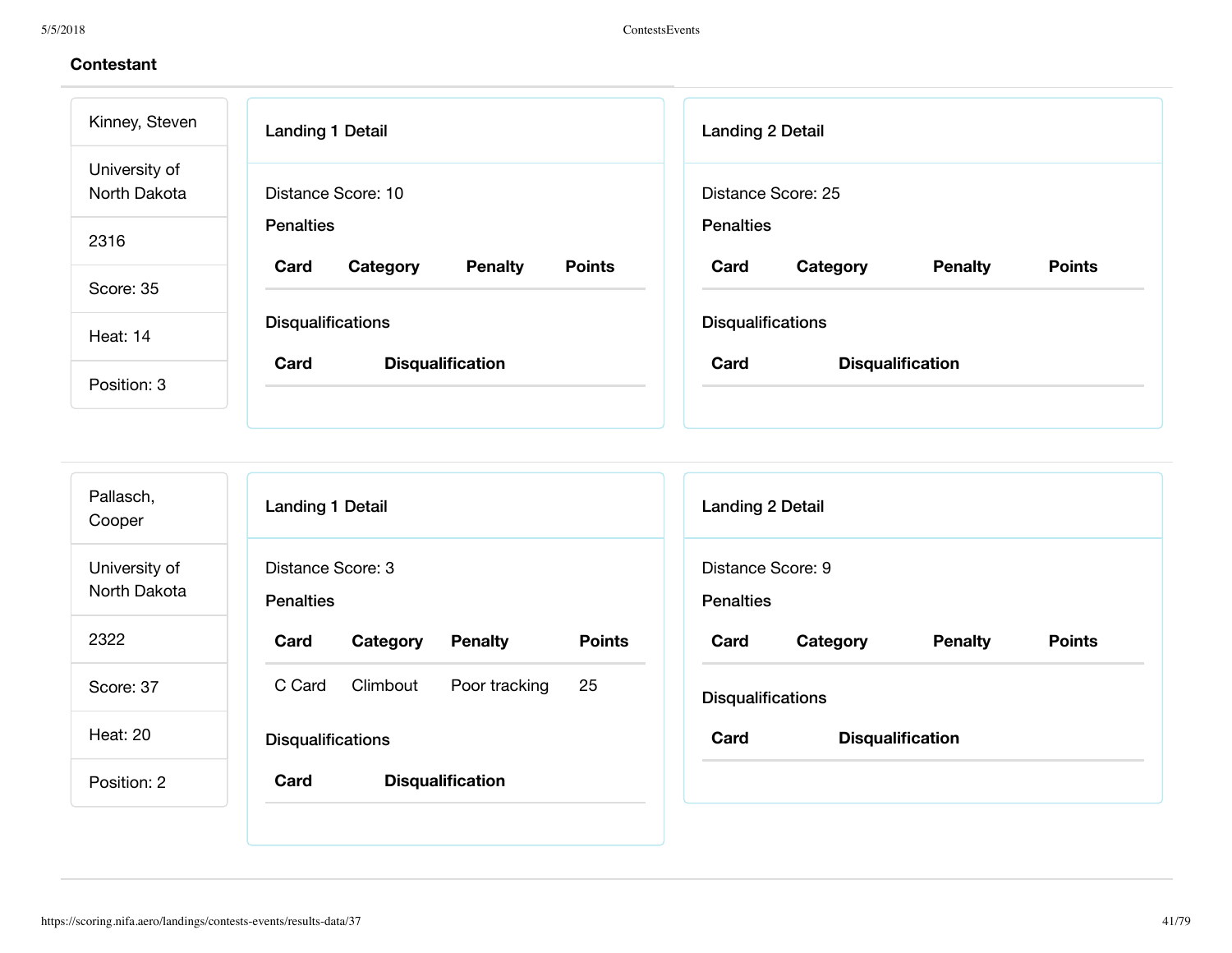| Perry, Maddie                             | <b>Landing 1 Detail</b><br><b>Landing 2 Detail</b>                                                         |
|-------------------------------------------|------------------------------------------------------------------------------------------------------------|
| Kansas State<br>University<br>Polytechnic | Distance Score:<br>Distance Score: 28<br><b>Penalties</b><br><b>Penalties</b>                              |
| 2414                                      | <b>Points</b><br>Category<br><b>Points</b><br>Card<br>Category<br><b>Penalty</b><br>Card<br><b>Penalty</b> |
| Score: 653                                | 25<br>G<br>Climbout<br>Poor tracking<br>Touchdown not in full stall<br>200<br>C Card<br><b>Touchdown</b>   |
| <b>Heat: 19</b>                           | Card<br>attitude at minimum<br>Other<br>Out of Target Box<br>A Card<br>400<br>control airspeed             |
| Position: 4                               | <b>Disqualifications</b><br><b>Disqualifications</b>                                                       |
|                                           | <b>Disqualification</b><br>Card<br>Card<br><b>Disqualification</b>                                         |
|                                           |                                                                                                            |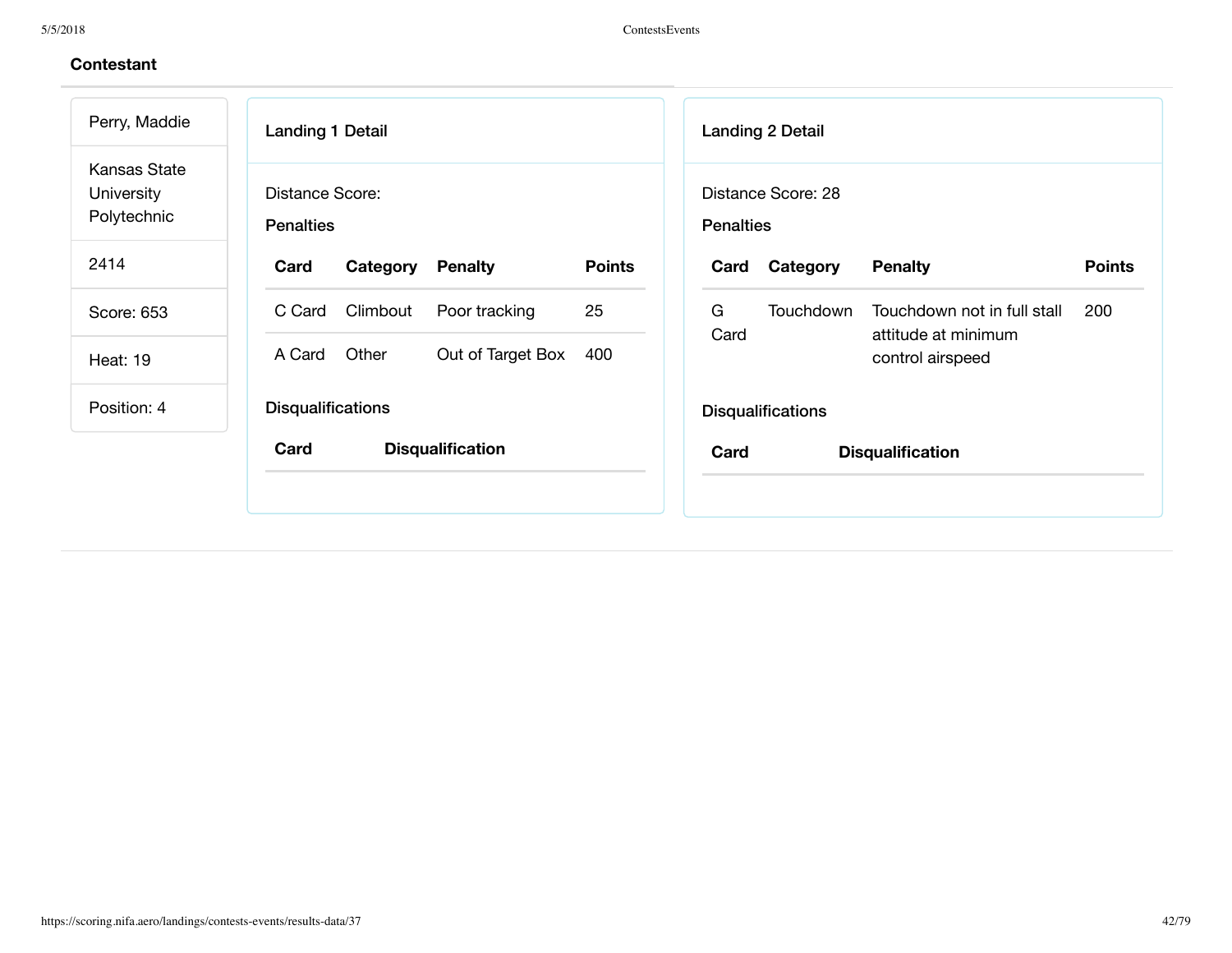| Hinnen, Marc                                     | <b>Landing 1 Detail</b>                             | <b>Landing 2 Detail</b>                             |
|--------------------------------------------------|-----------------------------------------------------|-----------------------------------------------------|
| <b>Kansas State</b><br>University<br>Polytechnic | Distance Score: 21<br><b>Penalties</b>              | Distance Score: 130<br><b>Penalties</b>             |
| 2415                                             | <b>Points</b><br>Card<br>Category<br><b>Penalty</b> | <b>Penalty</b><br><b>Points</b><br>Card<br>Category |
| Score: 351                                       | <b>Disqualifications</b>                            | G Card<br>Touchdown<br>Excessive float<br>200       |
| Heat: 4                                          | Card<br><b>Disqualification</b>                     | <b>Disqualifications</b>                            |
| Position: 1                                      |                                                     | Card<br><b>Disqualification</b>                     |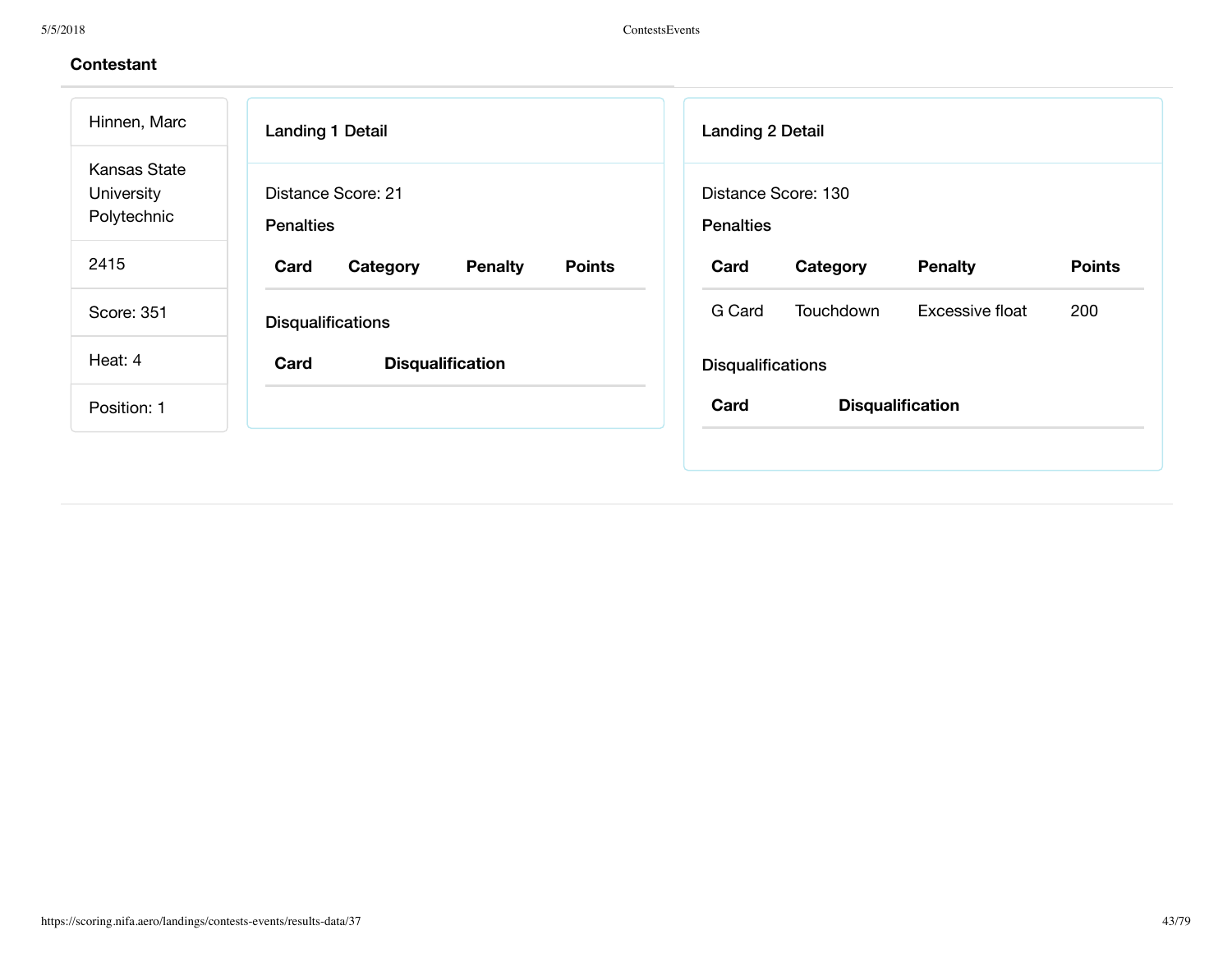| Koenigsman,<br><b>Brent</b>               | <b>Landing 1 Detail</b><br><b>Landing 2 Detail</b>                                                         |
|-------------------------------------------|------------------------------------------------------------------------------------------------------------|
| Kansas State<br>University<br>Polytechnic | Distance Score:<br>Distance Score: 11<br><b>Penalties</b><br><b>Penalties</b>                              |
| 2420                                      | <b>Points</b><br><b>Points</b><br>Card<br>Category<br><b>Penalty</b><br>Card<br>Category<br><b>Penalty</b> |
|                                           | 25<br>$\mathsf C$<br>Poor tracking<br>Climbout<br>25<br>Climbout<br>C Card<br>Poor tracking                |
| Score: 561                                | Card<br>F Card<br>Final Turn<br>Over/Under shooting<br>50                                                  |
| <b>Heat: 13</b>                           | Other<br>Out of Target Box<br>400<br>A                                                                     |
|                                           | Card<br><b>Disqualifications</b>                                                                           |
| Position: 3                               | F<br>Final Turn<br>Over/Under<br>50<br>Card<br><b>Disqualification</b><br>Card<br>shooting                 |
|                                           | <b>Disqualifications</b>                                                                                   |
|                                           | Card<br><b>Disqualification</b>                                                                            |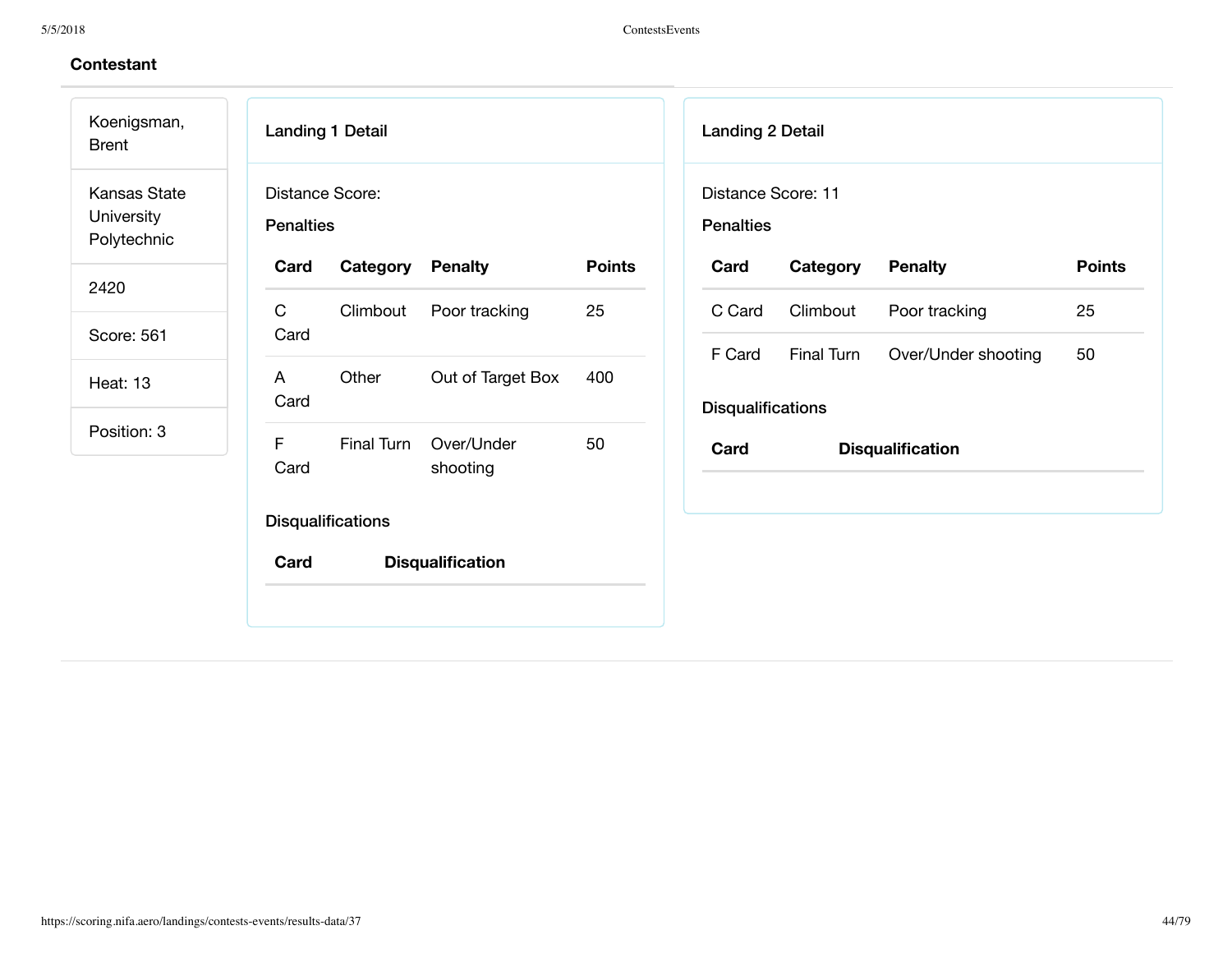| <b>Landing 1 Detail</b><br><b>Landing 2 Detail</b><br>Distance Score:<br>Distance Score: 68<br><b>Penalties</b><br><b>Penalties</b><br><b>Points</b><br>Category<br><b>Penalty</b><br>Card<br>Category<br><b>Penalty</b><br>Card<br>25<br>$\mathsf{C}$<br>Poor tracking<br>Climbout<br>Poor tracking<br>25<br>Climbout<br>$\mathsf{C}$<br>Card<br>Card<br>F<br>50<br>Final Turn<br>Over/Under<br>F.<br><b>Final Turn</b><br>Over/Under<br>50<br>Card<br>shooting<br>Card<br>shooting<br>Other<br>Out of Target Box<br>F<br>Final Approach<br>400<br>Addition of power<br>200<br>A<br>to 100' AGL<br>after reduction<br>Card<br>Card<br>G<br>Touchdown<br>Ballooning<br>50<br><b>Disqualifications</b><br>Card<br><b>Disqualification</b><br>Card<br><b>Disqualifications</b><br>Card<br><b>Disqualification</b> |                 |  |  |  |  |               |
|-----------------------------------------------------------------------------------------------------------------------------------------------------------------------------------------------------------------------------------------------------------------------------------------------------------------------------------------------------------------------------------------------------------------------------------------------------------------------------------------------------------------------------------------------------------------------------------------------------------------------------------------------------------------------------------------------------------------------------------------------------------------------------------------------------------------|-----------------|--|--|--|--|---------------|
| Oklahoma State<br>University<br>2511<br><b>Score: 868</b><br><b>Heat: 15</b><br>Position: 3                                                                                                                                                                                                                                                                                                                                                                                                                                                                                                                                                                                                                                                                                                                     | Pierce, Richard |  |  |  |  |               |
|                                                                                                                                                                                                                                                                                                                                                                                                                                                                                                                                                                                                                                                                                                                                                                                                                 |                 |  |  |  |  |               |
|                                                                                                                                                                                                                                                                                                                                                                                                                                                                                                                                                                                                                                                                                                                                                                                                                 |                 |  |  |  |  |               |
|                                                                                                                                                                                                                                                                                                                                                                                                                                                                                                                                                                                                                                                                                                                                                                                                                 |                 |  |  |  |  | <b>Points</b> |
|                                                                                                                                                                                                                                                                                                                                                                                                                                                                                                                                                                                                                                                                                                                                                                                                                 |                 |  |  |  |  |               |
|                                                                                                                                                                                                                                                                                                                                                                                                                                                                                                                                                                                                                                                                                                                                                                                                                 |                 |  |  |  |  |               |
|                                                                                                                                                                                                                                                                                                                                                                                                                                                                                                                                                                                                                                                                                                                                                                                                                 |                 |  |  |  |  |               |
|                                                                                                                                                                                                                                                                                                                                                                                                                                                                                                                                                                                                                                                                                                                                                                                                                 |                 |  |  |  |  |               |
|                                                                                                                                                                                                                                                                                                                                                                                                                                                                                                                                                                                                                                                                                                                                                                                                                 |                 |  |  |  |  |               |
|                                                                                                                                                                                                                                                                                                                                                                                                                                                                                                                                                                                                                                                                                                                                                                                                                 |                 |  |  |  |  |               |
|                                                                                                                                                                                                                                                                                                                                                                                                                                                                                                                                                                                                                                                                                                                                                                                                                 |                 |  |  |  |  |               |
|                                                                                                                                                                                                                                                                                                                                                                                                                                                                                                                                                                                                                                                                                                                                                                                                                 |                 |  |  |  |  |               |
|                                                                                                                                                                                                                                                                                                                                                                                                                                                                                                                                                                                                                                                                                                                                                                                                                 |                 |  |  |  |  |               |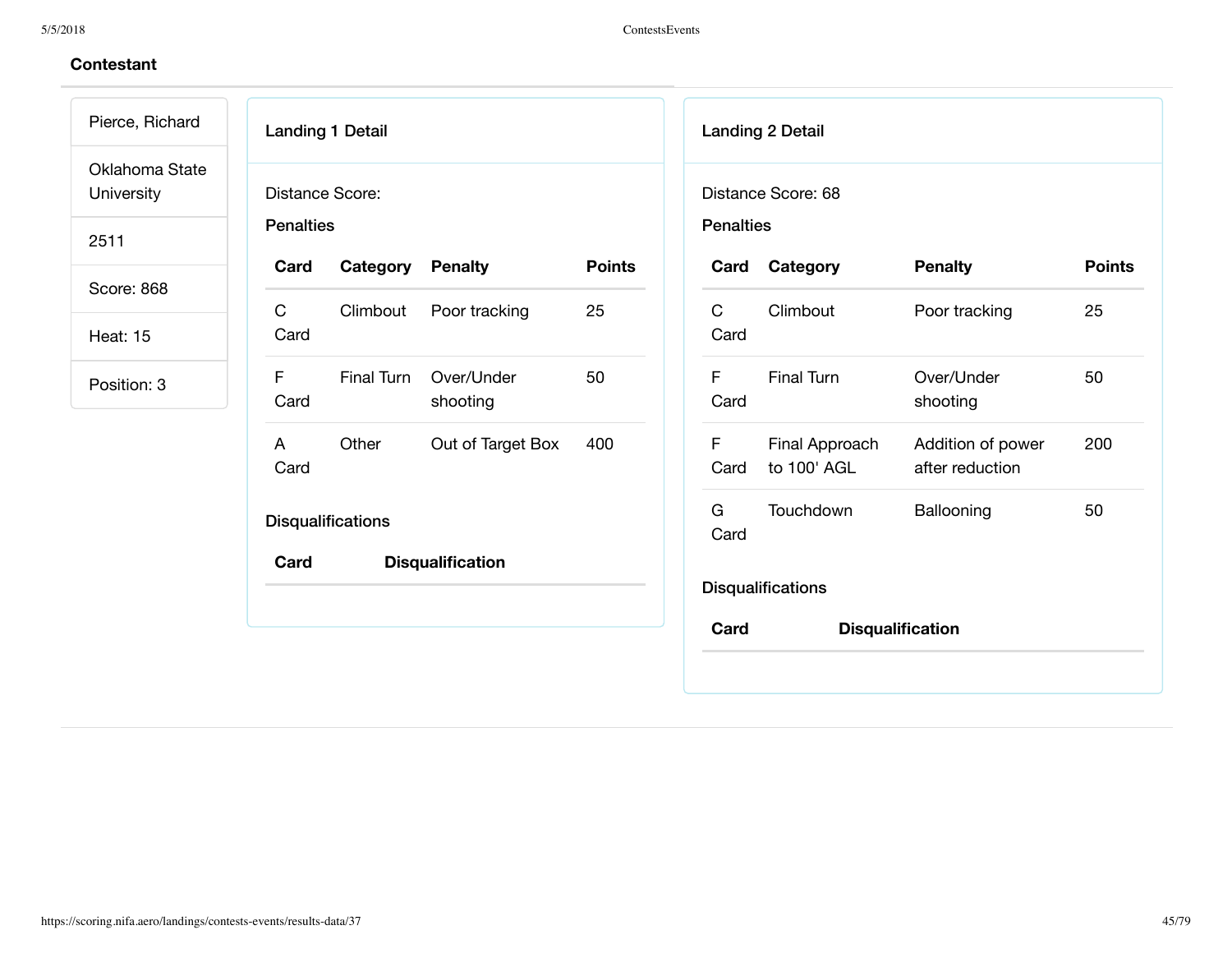| Dunbar,<br>Alexander         | Landing 1 Detail                                    | <b>Landing 2 Detail</b>                                                   |  |  |  |  |
|------------------------------|-----------------------------------------------------|---------------------------------------------------------------------------|--|--|--|--|
| Oklahoma State<br>University | Distance Score: 48<br><b>Penalties</b>              | Distance Score: 30<br><b>Penalties</b>                                    |  |  |  |  |
| 2513                         | Card<br><b>Penalty</b><br><b>Points</b><br>Category | <b>Points</b><br>Category<br><b>Penalty</b><br>Card                       |  |  |  |  |
| Score: 328                   | Touchdown<br>200<br>G Card<br>Dragging              | 25<br>Base Leg<br>E Card<br>Irregular pattern                             |  |  |  |  |
| Heat: 2                      | <b>Disqualifications</b>                            | <b>Landing Roll</b><br><b>Centerline Deviation</b><br>25<br><b>B</b> Card |  |  |  |  |
| Position: 2                  | Card<br><b>Disqualification</b>                     | <b>Disqualifications</b>                                                  |  |  |  |  |
|                              |                                                     | Card<br><b>Disqualification</b>                                           |  |  |  |  |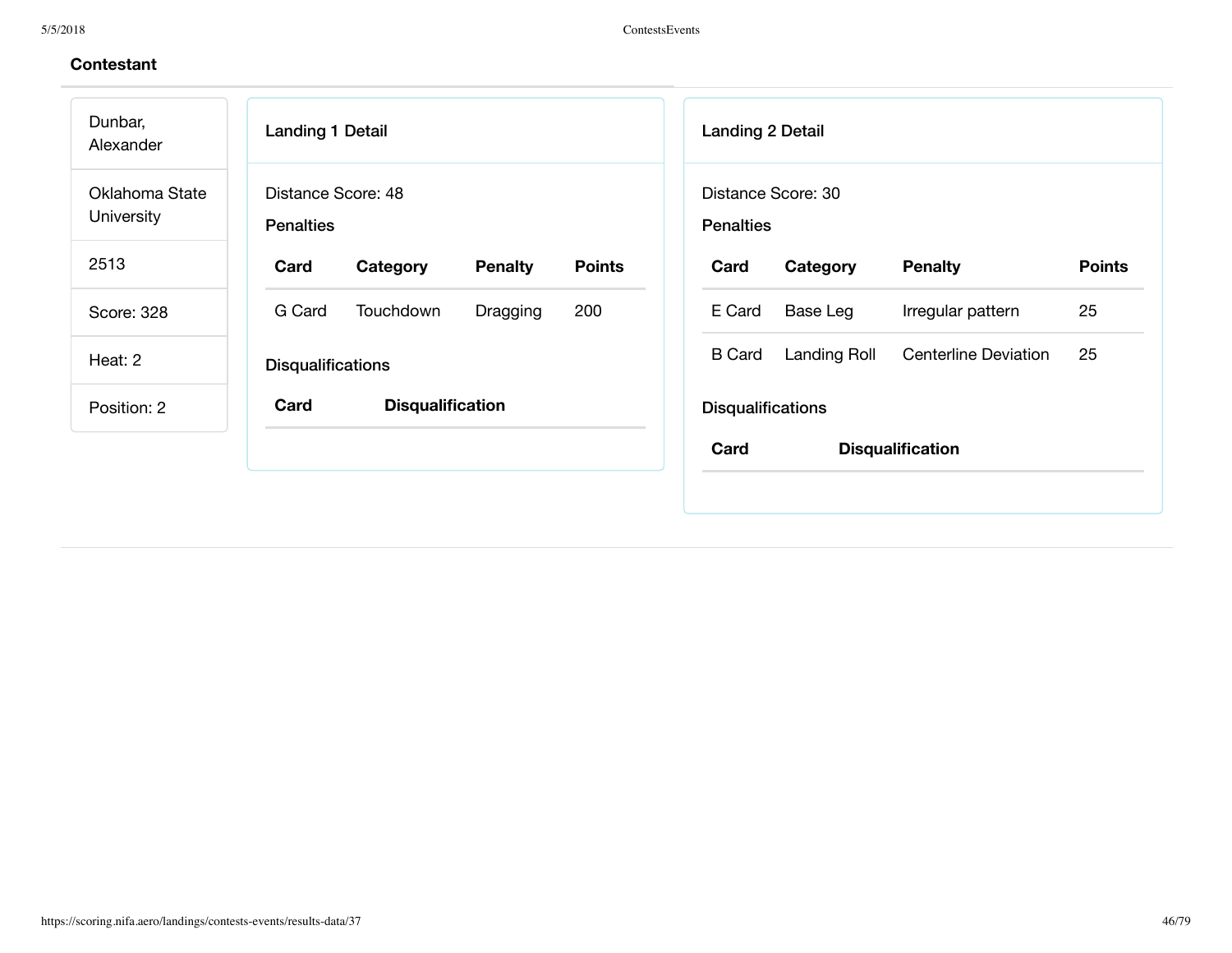| Maroney,<br>Maxwell          | <b>Landing 1 Detail</b>                             | <b>Landing 2 Detail</b>                             |
|------------------------------|-----------------------------------------------------|-----------------------------------------------------|
| Oklahoma State<br>University | Distance Score: 70<br><b>Penalties</b>              | Distance Score: 63<br><b>Penalties</b>              |
| 2523                         | <b>Points</b><br>Card<br>Category<br><b>Penalty</b> | <b>Points</b><br>Card<br>Category<br><b>Penalty</b> |
| <b>Score: 208</b>            | Climbout<br>25<br>C Card<br>Poor tracking           | 25<br>C Card<br>Climbout<br>Poor tracking           |
| Heat: 8                      | <b>Disqualifications</b>                            | 25<br>E Card<br>Base Leg<br>Irregular pattern       |
| Position: 1                  | Card<br><b>Disqualification</b>                     | <b>Disqualifications</b>                            |
|                              |                                                     | Card<br><b>Disqualification</b>                     |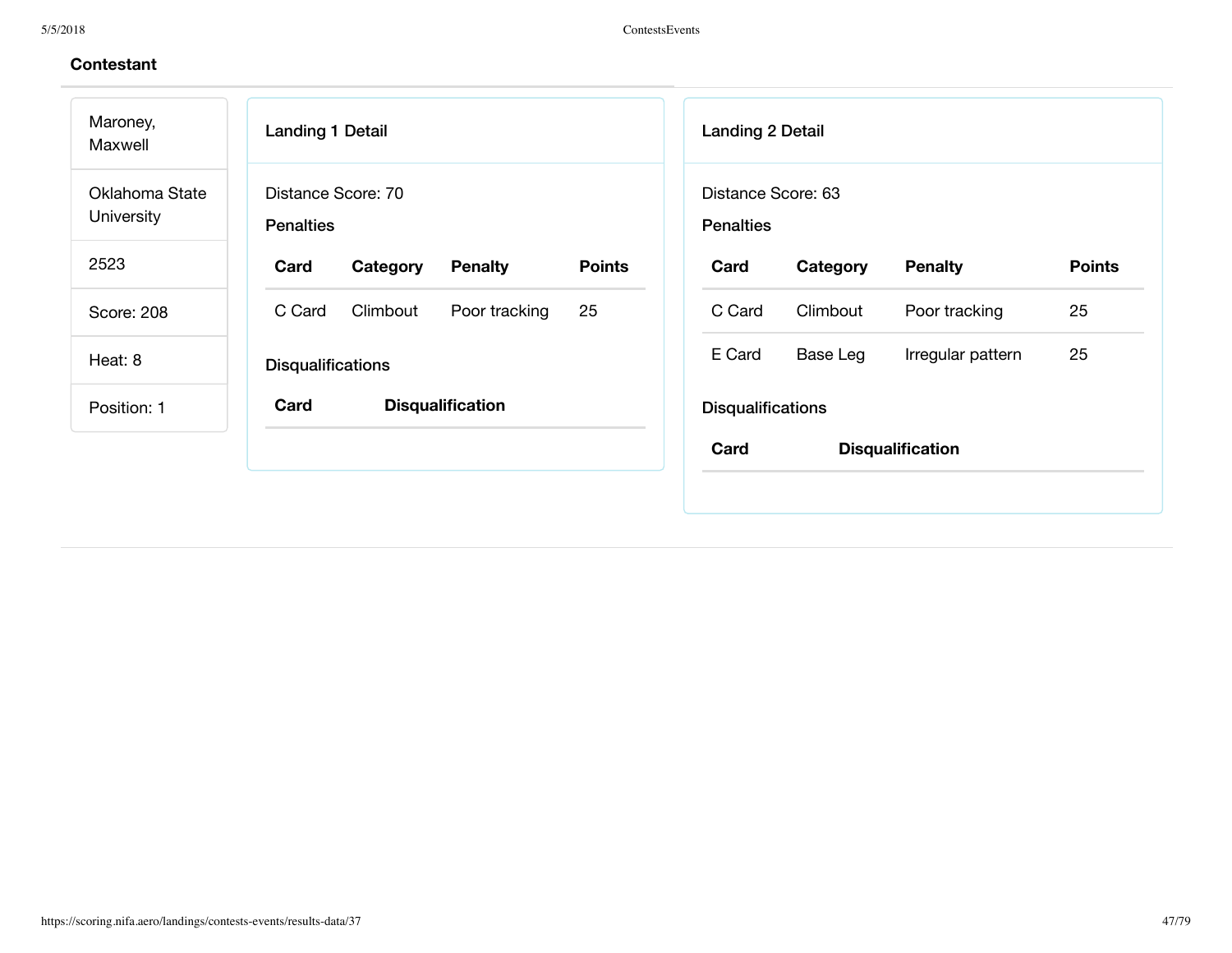| Shiver, Jacob                          |                                 | <b>Landing 1 Detail</b>             |                        |               | <b>Landing 2 Detail</b>             |            |                         |               |
|----------------------------------------|---------------------------------|-------------------------------------|------------------------|---------------|-------------------------------------|------------|-------------------------|---------------|
| Southeastern<br>Oklahoma State<br>Univ |                                 | Distance Score:<br><b>Penalties</b> |                        |               | Distance Score:<br><b>Penalties</b> |            |                         |               |
| 2610                                   | Card                            | Category                            | <b>Penalty</b>         | <b>Points</b> | Card                                | Category   | <b>Penalty</b>          | <b>Points</b> |
| Score: 975                             | $\mathsf{C}$                    | Climbout                            | Poor tracking          | 25            | C Card                              | Climbout   | Poor tracking           | 25            |
| <b>Heat: 13</b>                        | Card                            |                                     |                        |               | E Card                              | Base Leg   | Constant turn to final  | 25            |
| Position: 2                            | A<br>Card                       | Other                               | Out of Target Box      | 400           | A Card                              | Other      | Out of Target Box       | 400           |
|                                        | B                               | Takeoff                             | Improper               | 50            | F Card                              | Final Turn | Over/Under shooting     | 50            |
|                                        | Card                            | Roll                                | Crosswind<br>Technique |               | <b>Disqualifications</b>            |            |                         |               |
|                                        | <b>Disqualifications</b>        |                                     |                        |               | Card                                |            | <b>Disqualification</b> |               |
|                                        | Card<br><b>Disqualification</b> |                                     |                        |               |                                     |            |                         |               |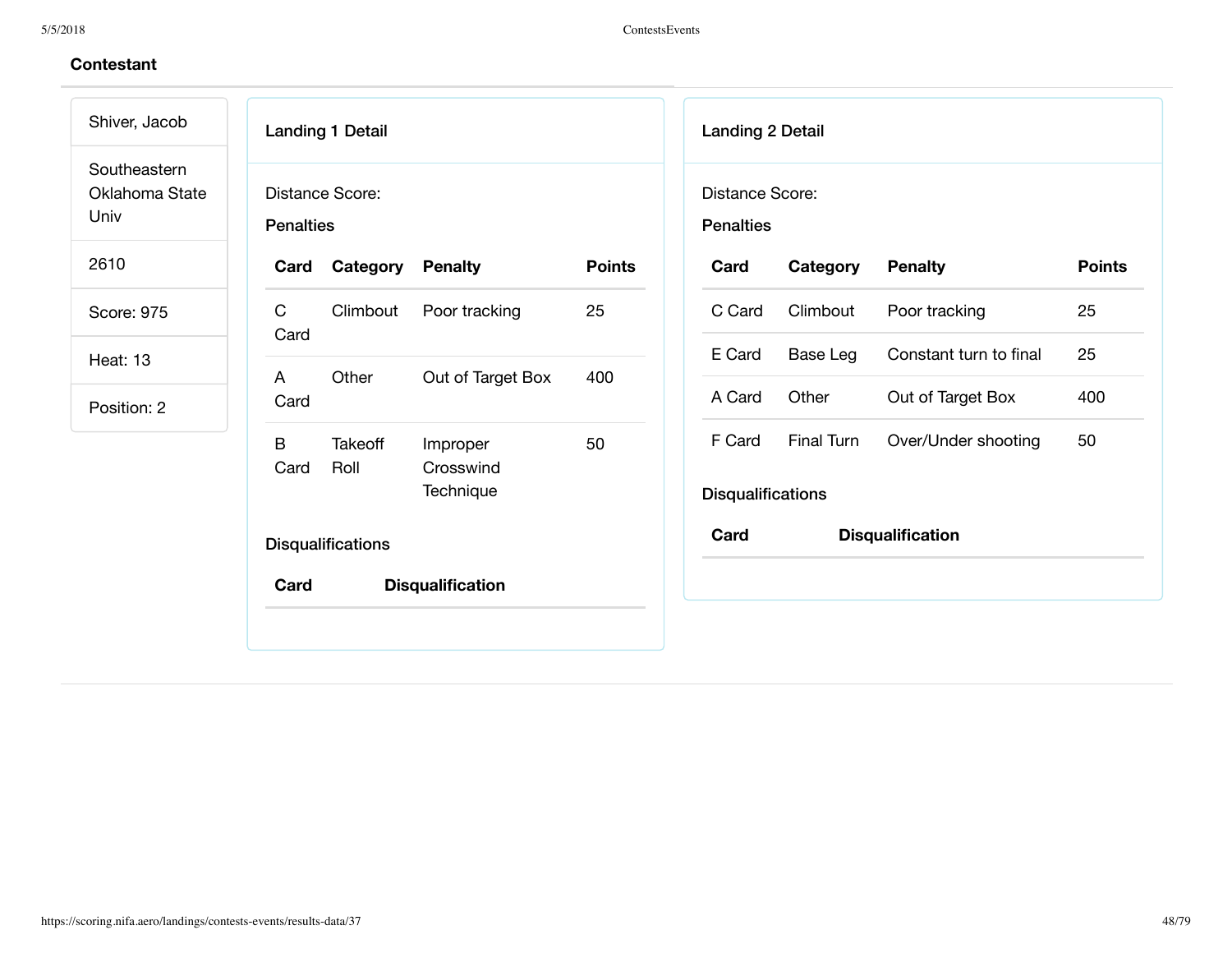| Hammer,<br>Joseph                      | <b>Landing 1 Detail</b>                                                          | <b>Landing 2 Detail</b>                             |
|----------------------------------------|----------------------------------------------------------------------------------|-----------------------------------------------------|
| Southeastern<br>Oklahoma State<br>Univ | Distance Score:<br><b>Penalties</b>                                              | Distance Score: 120<br><b>Penalties</b>             |
| 2612                                   | Category<br><b>Points</b><br><b>Penalty</b><br>Card                              | Card<br><b>Penalty</b><br><b>Points</b><br>Category |
| Score: 770                             | $\mathsf{F}$<br>Final Turn<br>Over/Under<br>50<br>Card<br>shooting               | <b>Disqualifications</b>                            |
| Heat: 5                                | Other<br>Out of Target Box<br>400<br>A<br>Card                                   | Card<br><b>Disqualification</b>                     |
| Position: 2                            | $\mathsf{F}$<br>Final Turn<br>200<br>Rapid/radical<br>change in attitude<br>Card |                                                     |
|                                        | <b>Disqualifications</b>                                                         |                                                     |
|                                        | Card<br><b>Disqualification</b>                                                  |                                                     |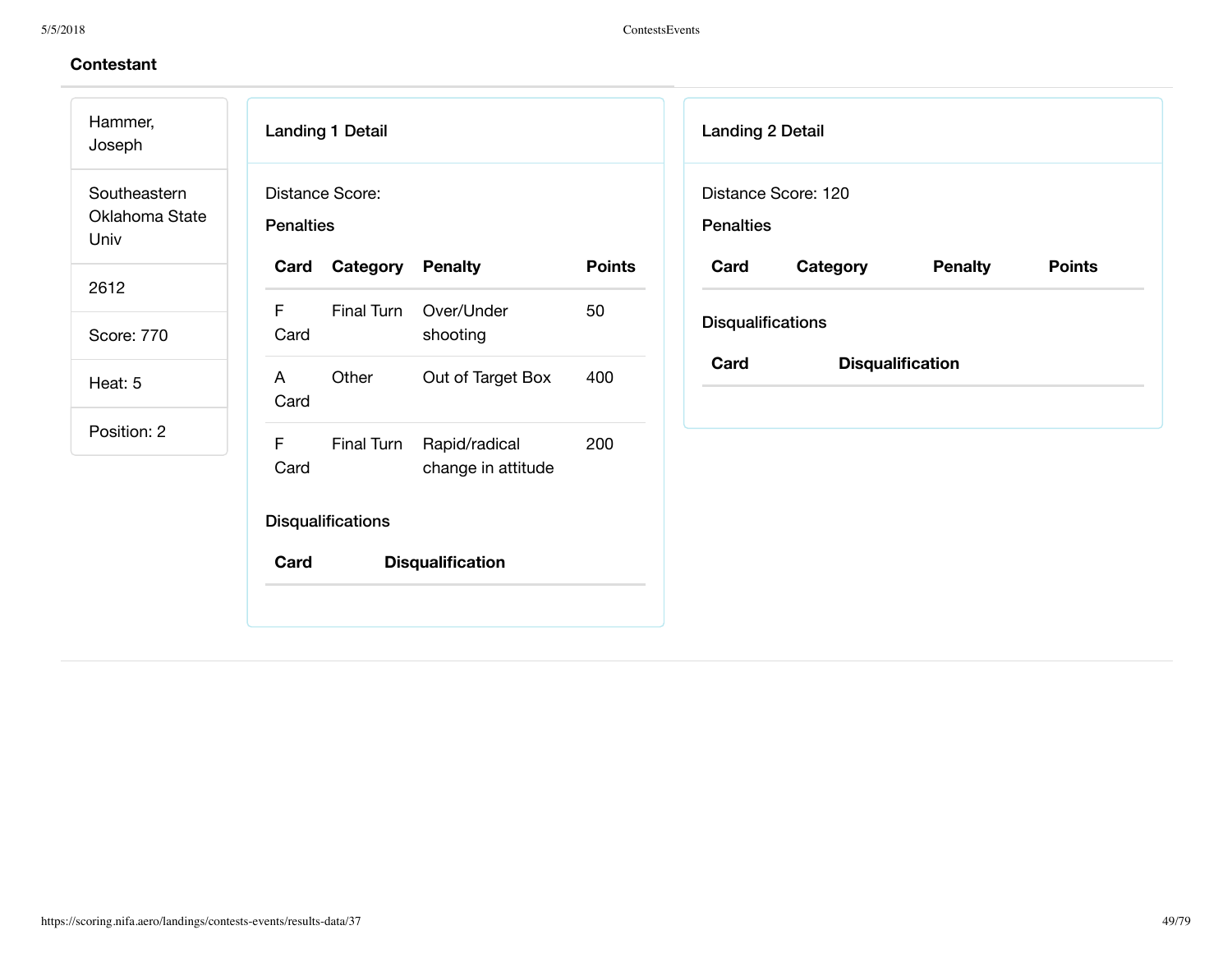| Carson, Luke                           | <b>Landing 1 Detail</b>                                     |            |                        |               | <b>Landing 2 Detail</b>                |                         |                     |               |
|----------------------------------------|-------------------------------------------------------------|------------|------------------------|---------------|----------------------------------------|-------------------------|---------------------|---------------|
| Southeastern<br>Oklahoma State<br>Univ | Distance Score:<br><b>Penalties</b>                         |            |                        |               | Distance Score: 70<br><b>Penalties</b> |                         |                     |               |
| 2619                                   | Card                                                        | Category   | <b>Penalty</b>         | <b>Points</b> | Card                                   | Category                | <b>Penalty</b>      | <b>Points</b> |
| Score: 720                             | F.<br>Card                                                  | Final Turn | Over/Under<br>shooting | 50            | C Card                                 | Climbout                | Poor tracking       | 25            |
| Heat: 21                               |                                                             |            |                        |               | F Card                                 | Final Turn              | Over/Under shooting | 50            |
| Position: 4                            | A<br>Card                                                   | Other      | Out of Target Box      | 400           | G Card                                 | Touchdown               | Bouncing            | 100           |
|                                        | $\mathsf{C}$<br>Card                                        | Climbout   | Poor tracking          | 25            | <b>Disqualifications</b>               |                         |                     |               |
|                                        | <b>Disqualifications</b><br>Card<br><b>Disqualification</b> |            |                        | Card          |                                        | <b>Disqualification</b> |                     |               |
|                                        |                                                             |            |                        |               |                                        |                         |                     |               |
|                                        |                                                             |            |                        |               |                                        |                         |                     |               |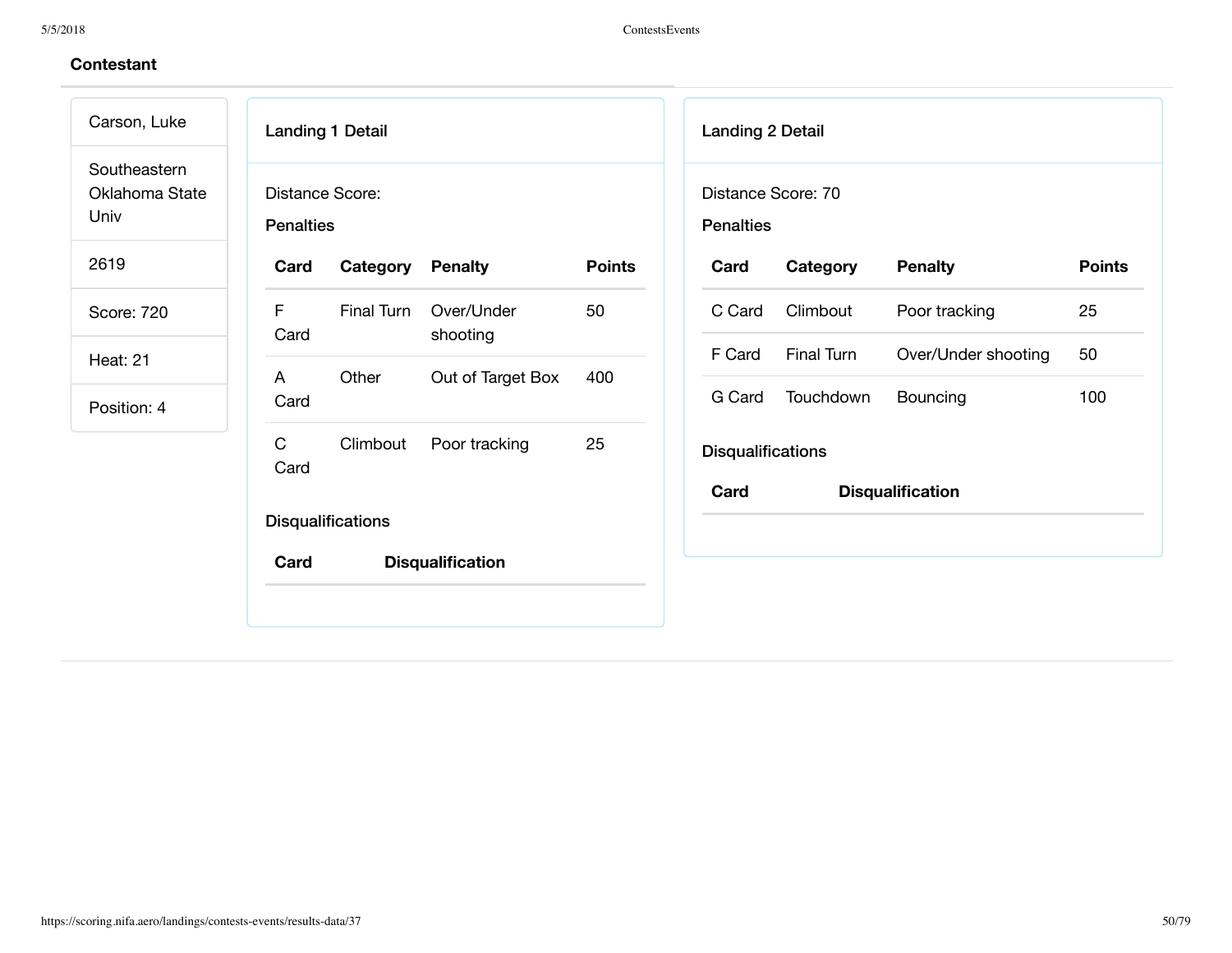| Wier, Philip                         | <b>Landing 1 Detail</b>                             | <b>Landing 2 Detail</b>                                        |
|--------------------------------------|-----------------------------------------------------|----------------------------------------------------------------|
| University of<br>Nebraska -<br>Omaha | Distance Score: 1<br><b>Penalties</b>               | Distance Score: 52<br><b>Penalties</b>                         |
| 2711                                 | <b>Points</b><br>Card<br>Category<br><b>Penalty</b> | <b>Points</b><br>Card<br><b>Penalty</b><br>Category            |
| Score: 253                           | <b>Disqualifications</b>                            | G<br>Power left on at<br>200<br>Touchdown<br>Card<br>touchdown |
| Heat: 1                              | <b>Disqualification</b><br>Card                     |                                                                |
| Position: 4                          |                                                     | <b>Disqualifications</b><br>Card<br><b>Disqualification</b>    |

| Recker, Adam                         | <b>Landing 1 Detail</b>                             | <b>Landing 2 Detail</b>                             |  |  |
|--------------------------------------|-----------------------------------------------------|-----------------------------------------------------|--|--|
| University of<br>Nebraska -<br>Omaha | Distance Score: 130<br><b>Penalties</b>             | Distance Score: 50<br><b>Penalties</b>              |  |  |
| 2712                                 | <b>Points</b><br>Card<br><b>Penalty</b><br>Category | <b>Points</b><br>Card<br>Category<br><b>Penalty</b> |  |  |
| Score: 180                           | <b>Disqualifications</b>                            | <b>Disqualifications</b>                            |  |  |
| Heat: 9                              | Card<br><b>Disqualification</b>                     | Card<br><b>Disqualification</b>                     |  |  |
| Position: 4                          |                                                     |                                                     |  |  |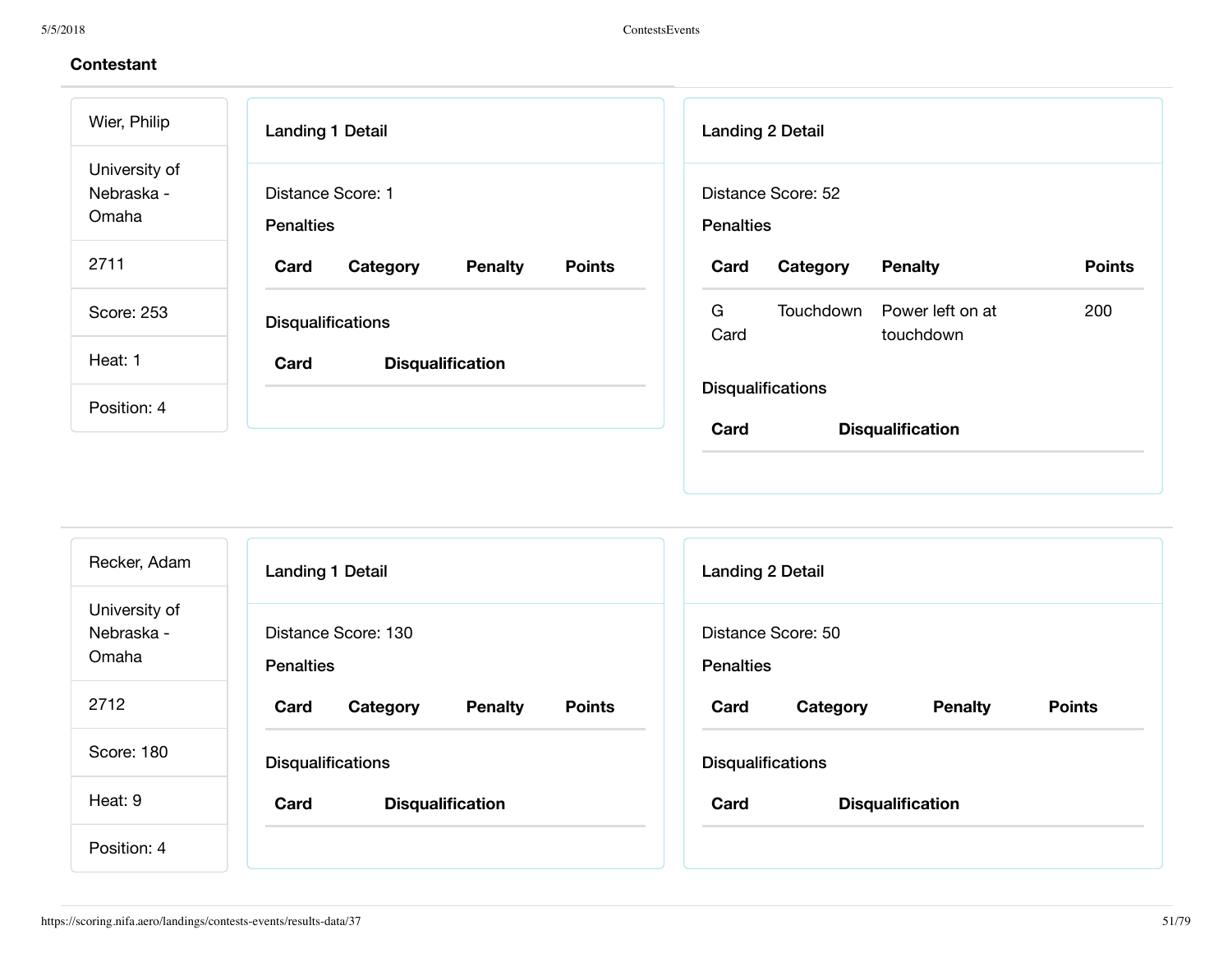| Beller, Tate                         | <b>Landing 1 Detail</b>                             | <b>Landing 2 Detail</b>                             |
|--------------------------------------|-----------------------------------------------------|-----------------------------------------------------|
| University of<br>Nebraska -<br>Omaha | Distance Score: 38<br><b>Penalties</b>              | Distance Score: 15<br><b>Penalties</b>              |
| 2714                                 | <b>Points</b><br>Card<br>Category<br><b>Penalty</b> | <b>Points</b><br>Card<br>Category<br><b>Penalty</b> |
| Score: 253                           | <b>Disqualifications</b>                            | G Card<br>Touchdown<br>200<br>Dragging              |
| Heat: 16                             | Card<br><b>Disqualification</b>                     | <b>Disqualifications</b>                            |
| Position: 1                          |                                                     | Card<br><b>Disqualification</b>                     |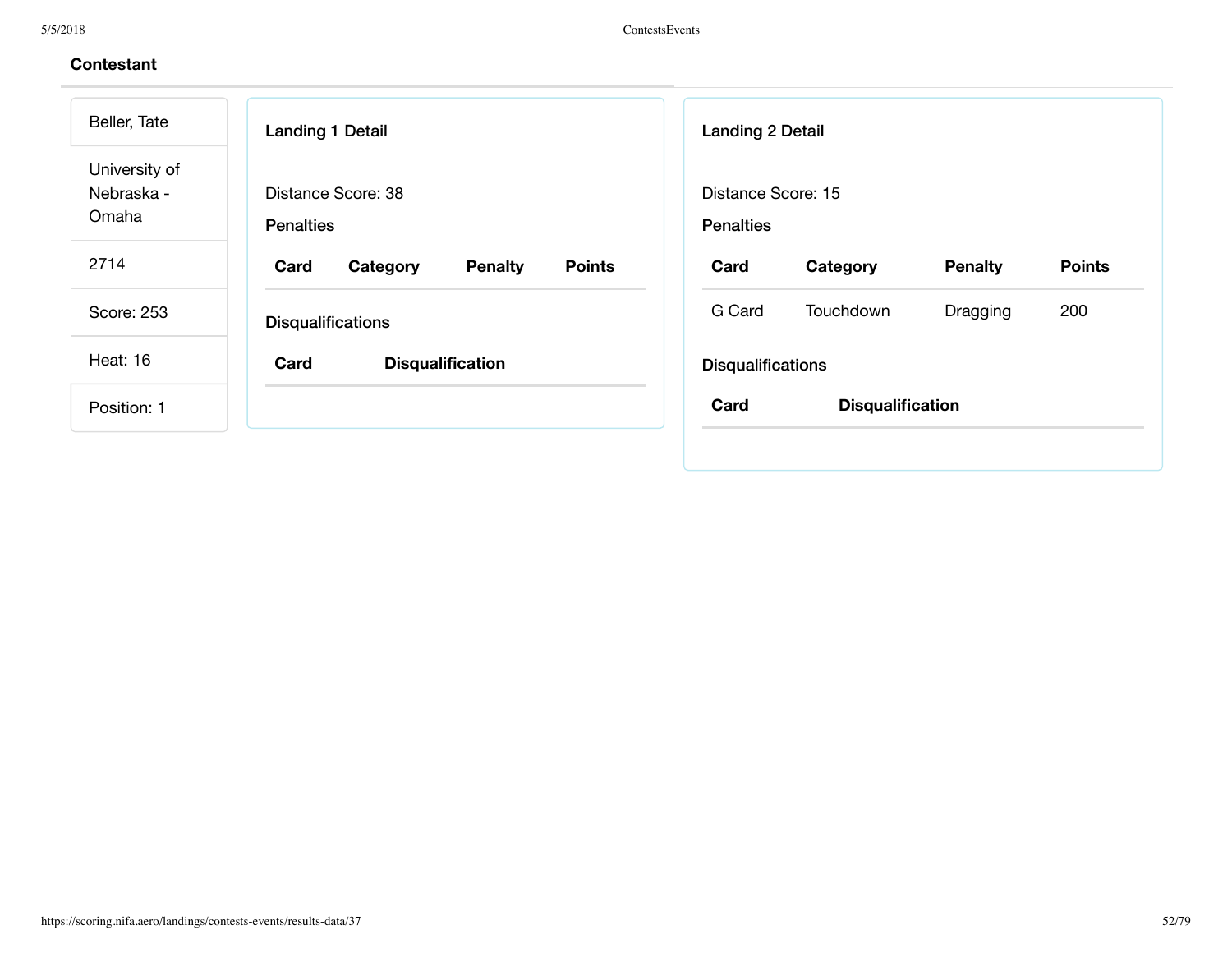Ericsson, William

Bridgewater State University Landing 1 Detail

2810

Score: 1000

Heat: 15

Position: 2

|                          | Distance Score:<br><b>Penalties</b> |                                         |               |  |  |  |  |  |
|--------------------------|-------------------------------------|-----------------------------------------|---------------|--|--|--|--|--|
| Card                     | Category                            | <b>Penalty</b>                          | <b>Points</b> |  |  |  |  |  |
| C<br>Card                | Climbout                            | Poor tracking                           | 25            |  |  |  |  |  |
| G.<br>Card               | Touchdown                           | Go-around<br>(own fault)                | 300           |  |  |  |  |  |
| A<br>Card                | Other                               | Did Not Land                            | O             |  |  |  |  |  |
| F<br>Card                | Final<br>Approach to<br>100' AGL    | Addition of<br>power after<br>reduction | 200           |  |  |  |  |  |
| <b>Disqualifications</b> |                                     |                                         |               |  |  |  |  |  |
| Card                     |                                     | <b>Disqualification</b>                 |               |  |  |  |  |  |
|                          |                                     |                                         |               |  |  |  |  |  |

Landing 2 Detail

Distance Score:

Penalties

| Card                            | Category     | <b>Penalty</b>              | <b>Points</b> |  |  |  |
|---------------------------------|--------------|-----------------------------|---------------|--|--|--|
| A Card                          | Other        | Out of Target Box           | 400           |  |  |  |
| F Card                          | Final Turn   | Over/Under shooting         | 50            |  |  |  |
| <b>B</b> Card                   | Landing Roll | <b>Centerline Deviation</b> | 25            |  |  |  |
| <b>Disqualifications</b>        |              |                             |               |  |  |  |
| Card<br><b>Disqualification</b> |              |                             |               |  |  |  |
|                                 |              |                             |               |  |  |  |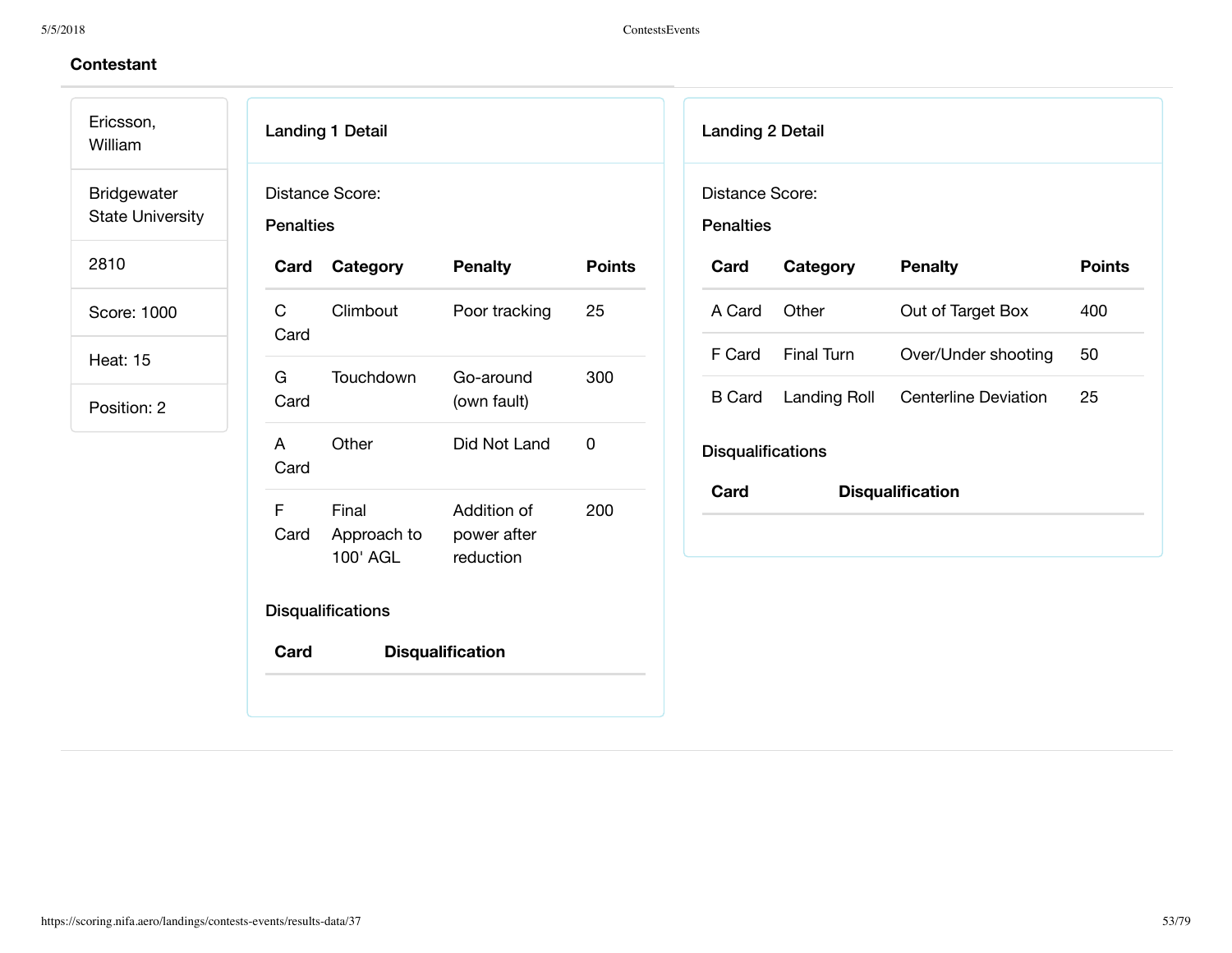## **Contestant**

Hackett, Ryan Bridgewater

State University

2813

Score: 975

Heat: 1

Position: 1

| Distance Score: |
|-----------------|

Landing 1 Detail

Penalties

|  | Card      | Category                         | <b>Penalty</b>                          | <b>Points</b> |
|--|-----------|----------------------------------|-----------------------------------------|---------------|
|  | F<br>Card | <b>Final Turn</b>                | Over/Under<br>shooting                  | 50            |
|  | G<br>Card | Touchdown                        | Go-around<br>(own fault)                | 300           |
|  | F<br>Card | Final<br>Approach to<br>100' AGL | Addition of<br>power after<br>reduction | 200           |
|  | A<br>Card | Other                            | Did Not Land                            | O             |
|  |           | <b>Disqualifications</b>         |                                         |               |

# **Card Disqualification**

| <b>Landing 2 Detail</b> |  |
|-------------------------|--|
|                         |  |

Distance Score:

Penalties

| Card                            | Category | <b>Penalty</b>    | <b>Points</b> |  |  |  |
|---------------------------------|----------|-------------------|---------------|--|--|--|
| A Card                          | Other    | Out of Target Box | 400           |  |  |  |
| C Card                          | Climbout | Poor tracking     | 25            |  |  |  |
| <b>Disqualifications</b>        |          |                   |               |  |  |  |
| Card<br><b>Disqualification</b> |          |                   |               |  |  |  |
|                                 |          |                   |               |  |  |  |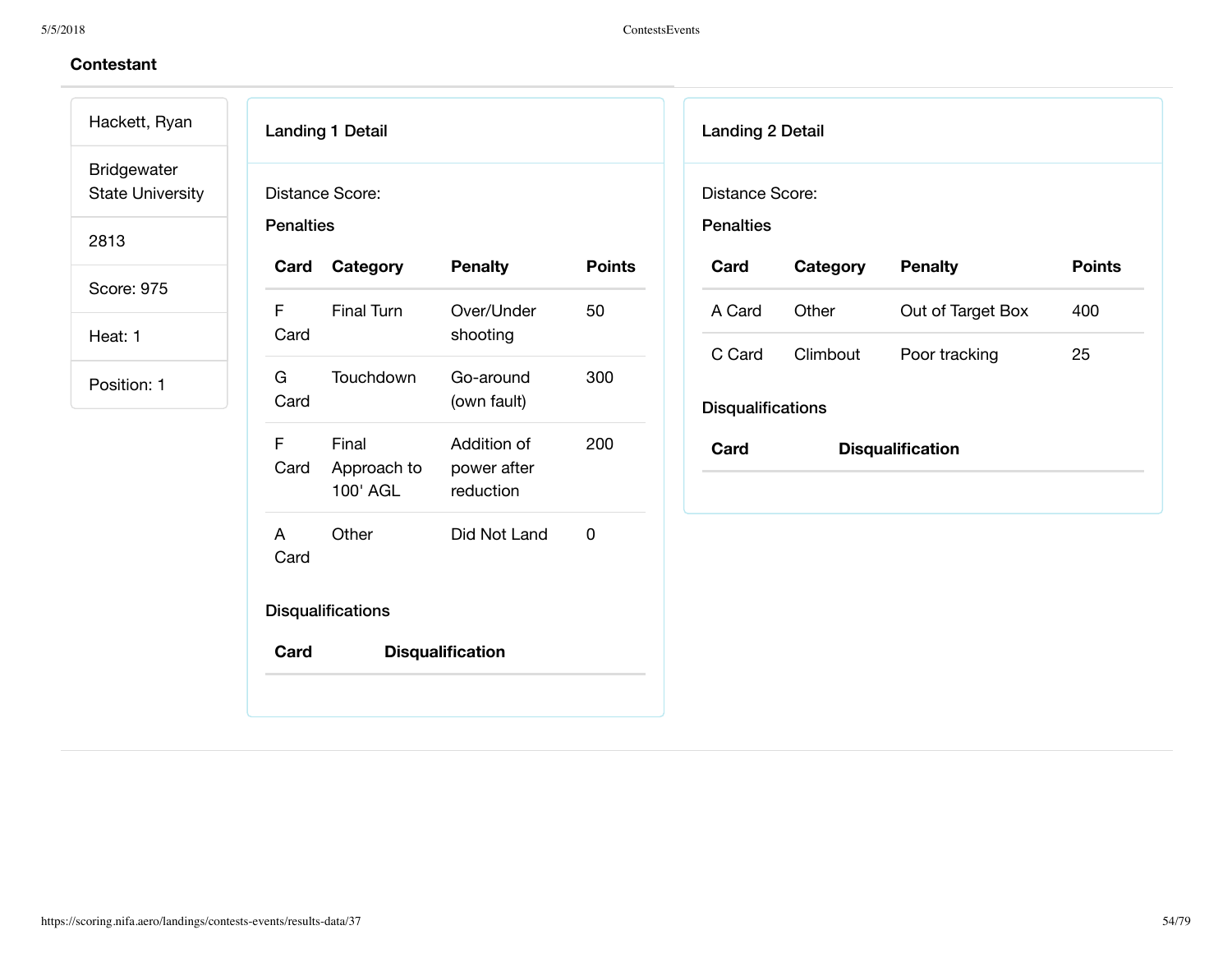| Rainey, Katelyn                               | <b>Landing 1 Detail</b>                                   | <b>Landing 2 Detail</b>                     |
|-----------------------------------------------|-----------------------------------------------------------|---------------------------------------------|
| <b>Bridgewater</b><br><b>State University</b> | Distance Score:                                           | Distance Score:                             |
| 2820                                          | <b>Penalties</b>                                          | <b>Penalties</b>                            |
| Score: 825                                    | <b>Points</b><br><b>Penalty</b><br>Category<br>Card       | Category<br><b>Penalty</b><br>Card          |
| Heat: 9                                       | F<br>Final Turn<br>Over/Under<br>50<br>Card<br>shooting   | F Card<br>Final Turn<br>Over/Under shooting |
|                                               |                                                           | Out of Target Box<br>A Card<br>Other        |
| Position: 3                                   | Other<br>$\mathbf 0$<br>Did Not Land<br>A<br>Card         | C Card<br>Climbout<br>Poor tracking         |
|                                               | G<br>Go-around (own<br>Touchdown<br>300<br>Card<br>fault) | <b>Disqualifications</b>                    |
|                                               | <b>Disqualifications</b>                                  | <b>Disqualification</b><br>Card             |
|                                               | Card<br><b>Disqualification</b>                           |                                             |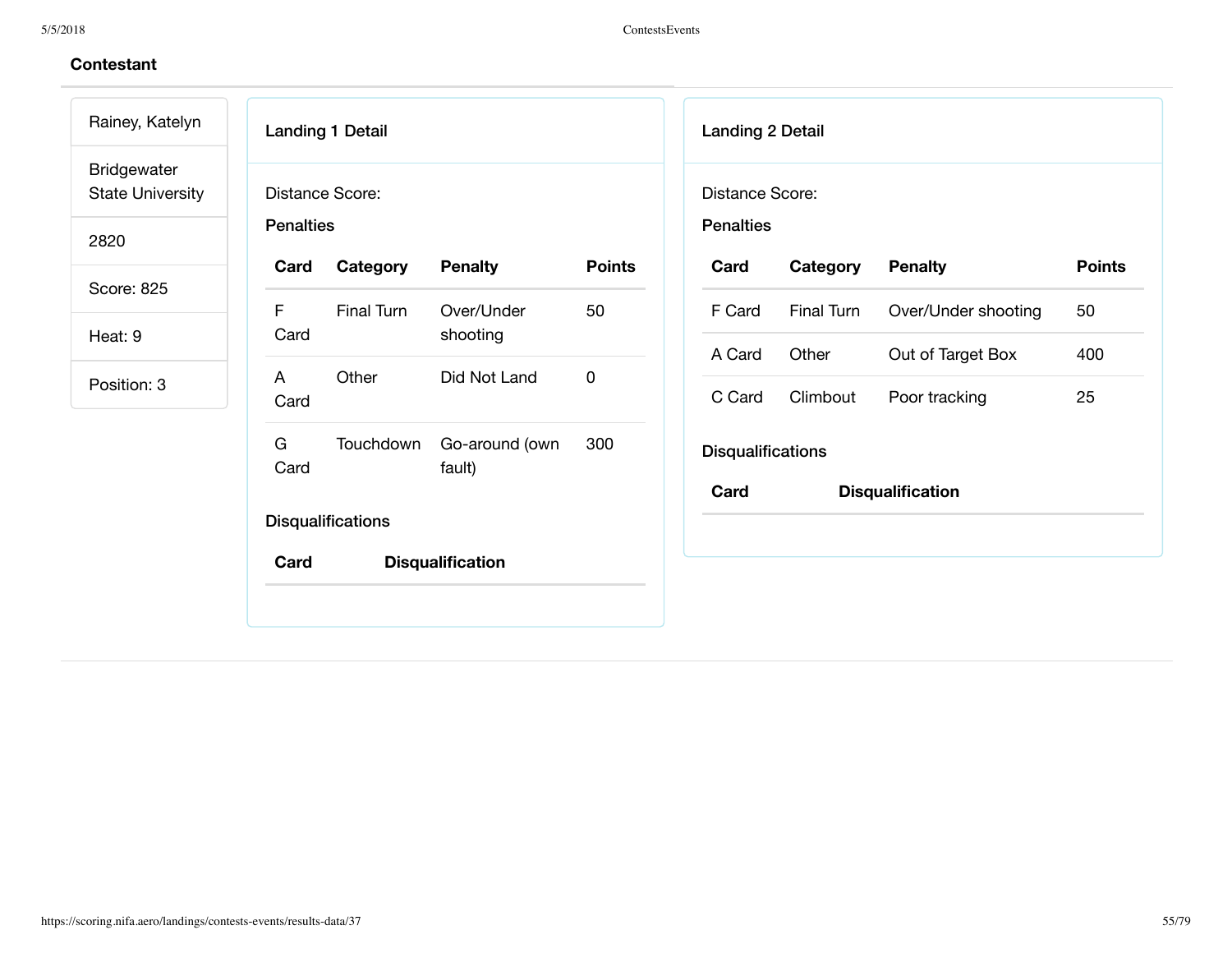| Hole, Frederick                        | <b>Landing 1 Detail</b>             |                          |                         |               | <b>Landing 2 Detail</b>                |                         |                |               |
|----------------------------------------|-------------------------------------|--------------------------|-------------------------|---------------|----------------------------------------|-------------------------|----------------|---------------|
| Rensselaer<br>Polytechnic<br>Institute | Distance Score:<br><b>Penalties</b> |                          |                         |               | Distance Score: 70<br><b>Penalties</b> |                         |                |               |
| 2910                                   | Card                                | Category                 | <b>Penalty</b>          | <b>Points</b> | Card                                   | Category                | <b>Penalty</b> | <b>Points</b> |
| Score: 720                             | $\mathsf{C}$<br>Card                | Climbout                 | Poor tracking           | 25            | C Card                                 | Climbout                | Poor tracking  | 25            |
| <b>Heat: 12</b>                        | $\mathsf{A}$                        | Other                    | Out of Target           | 400           | G Card                                 | Touchdown               | Bouncing       | 100           |
| Position: 3                            | Card                                |                          | Box                     |               | <b>Disqualifications</b>               |                         |                |               |
|                                        | G<br>Card                           | Touchdown                | Bouncing                | 100           | Card                                   | <b>Disqualification</b> |                |               |
|                                        |                                     | <b>Disqualifications</b> |                         |               |                                        |                         |                |               |
|                                        | Card                                |                          | <b>Disqualification</b> |               |                                        |                         |                |               |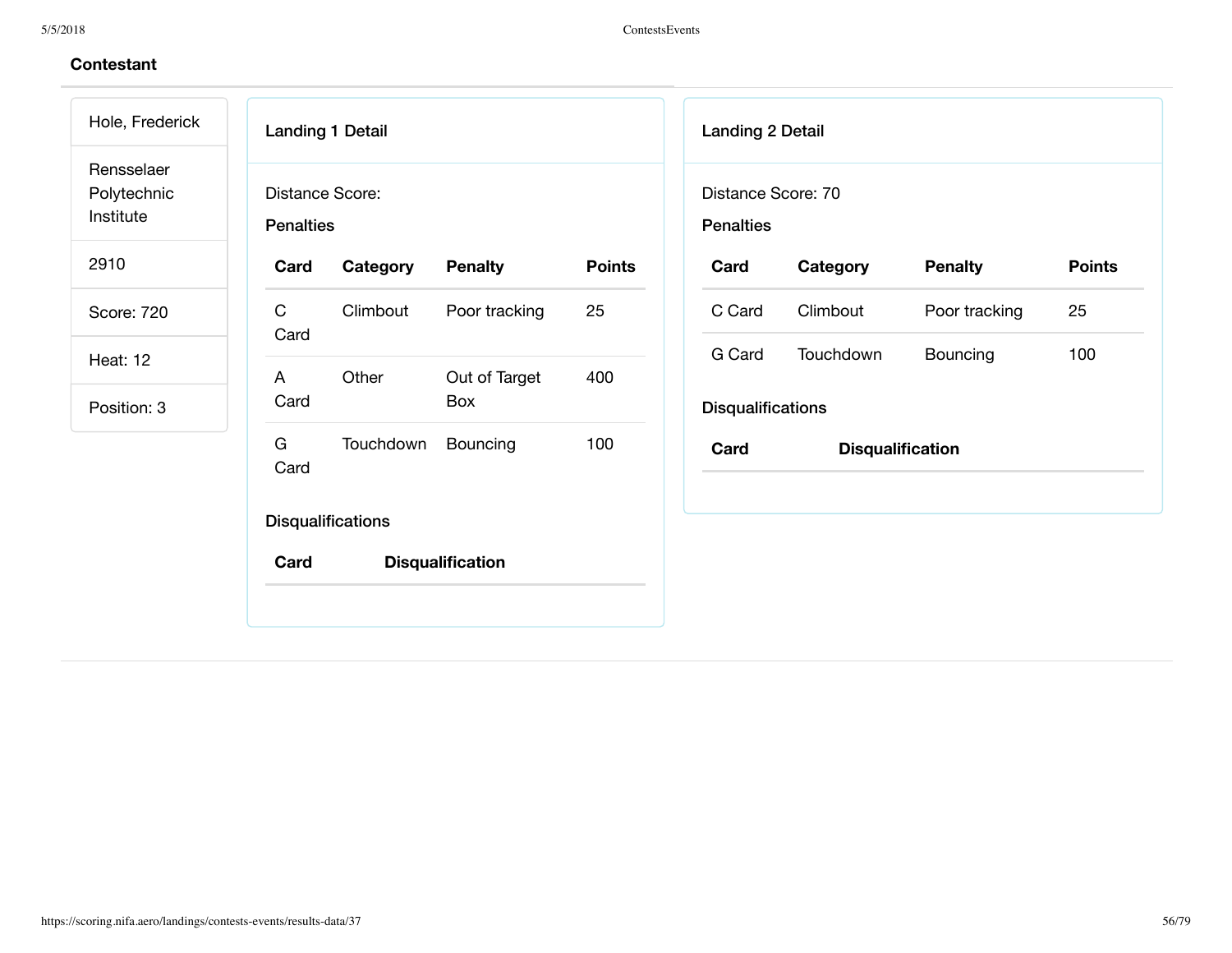| Krasinski, Justin                      | <b>Landing 1 Detail</b>                           |                     | <b>Landing 2 Detail</b>                |                         |                |               |
|----------------------------------------|---------------------------------------------------|---------------------|----------------------------------------|-------------------------|----------------|---------------|
| Rensselaer<br>Polytechnic<br>Institute | Distance Score: 45<br><b>Penalties</b>            |                     | Distance Score: 68<br><b>Penalties</b> |                         |                |               |
| 2911                                   | <b>Penalty</b><br>Category<br>Card                | <b>Points</b>       | Card                                   | Category                | <b>Penalty</b> | <b>Points</b> |
| Score: 613                             | Final Turn<br>F<br>Over/Under<br>Card<br>shooting | 50                  | G Card                                 | Touchdown               | Dragging       | 200           |
| Heat: 6                                | G<br>Touchdown<br>Dragging                        | 200                 | C Card                                 | Climbout                | Poor tracking  | 25            |
| Position: 3                            | Card                                              |                     | <b>Disqualifications</b>               |                         |                |               |
|                                        | $\mathsf{C}$<br>Climbout<br>Card                  | Poor tracking<br>25 | Card                                   | <b>Disqualification</b> |                |               |
|                                        | <b>Disqualifications</b>                          |                     |                                        |                         |                |               |
|                                        | Card<br><b>Disqualification</b>                   |                     |                                        |                         |                |               |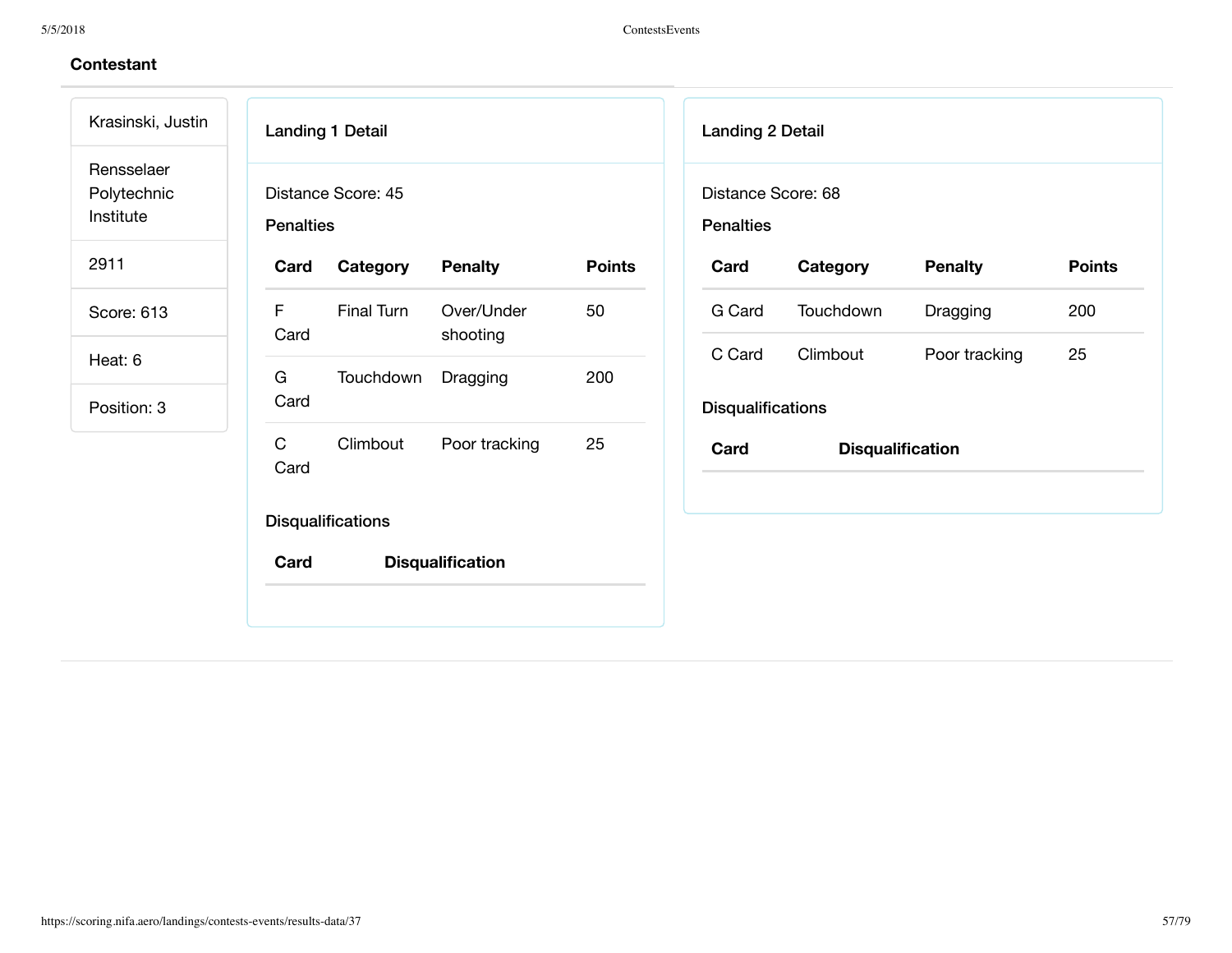| Carnighan,<br>Andrew               | <b>Landing 1 Detail</b>                                                  | <b>Landing 2 Detail</b>                                                             |
|------------------------------------|--------------------------------------------------------------------------|-------------------------------------------------------------------------------------|
| Indiana State<br><b>University</b> | Distance Score: 120<br><b>Penalties</b>                                  | Distance Score:<br><b>Penalties</b>                                                 |
| 3014                               | Category<br><b>Penalty</b><br><b>Points</b><br>Card                      | Category<br><b>Points</b><br><b>Penalty</b><br>Card                                 |
| Score: 995                         | G<br>Touchdown not in<br>Touchdown<br>200<br>Card<br>full stall attitude | G<br>Touchdown<br>Touchdown not in full stall<br>200<br>Card<br>attitude at minimum |
| Heat: 6                            | at minimum                                                               | control airspeed                                                                    |
| Position: 4                        | control airspeed<br>E<br>25<br>Base Leg<br>Irregular pattern             | Other<br>400<br>Out of Target Box<br>A<br>Card                                      |
|                                    | Card                                                                     | $\mathsf{C}$<br>Climbout<br>Poor tracking<br>25                                     |
|                                    | $\mathsf{C}$<br>Climbout<br>Poor tracking<br>25<br>Card                  | Card                                                                                |
|                                    | <b>Disqualifications</b><br>Card<br><b>Disqualification</b>              | <b>Disqualifications</b><br>Card<br><b>Disqualification</b>                         |
|                                    |                                                                          |                                                                                     |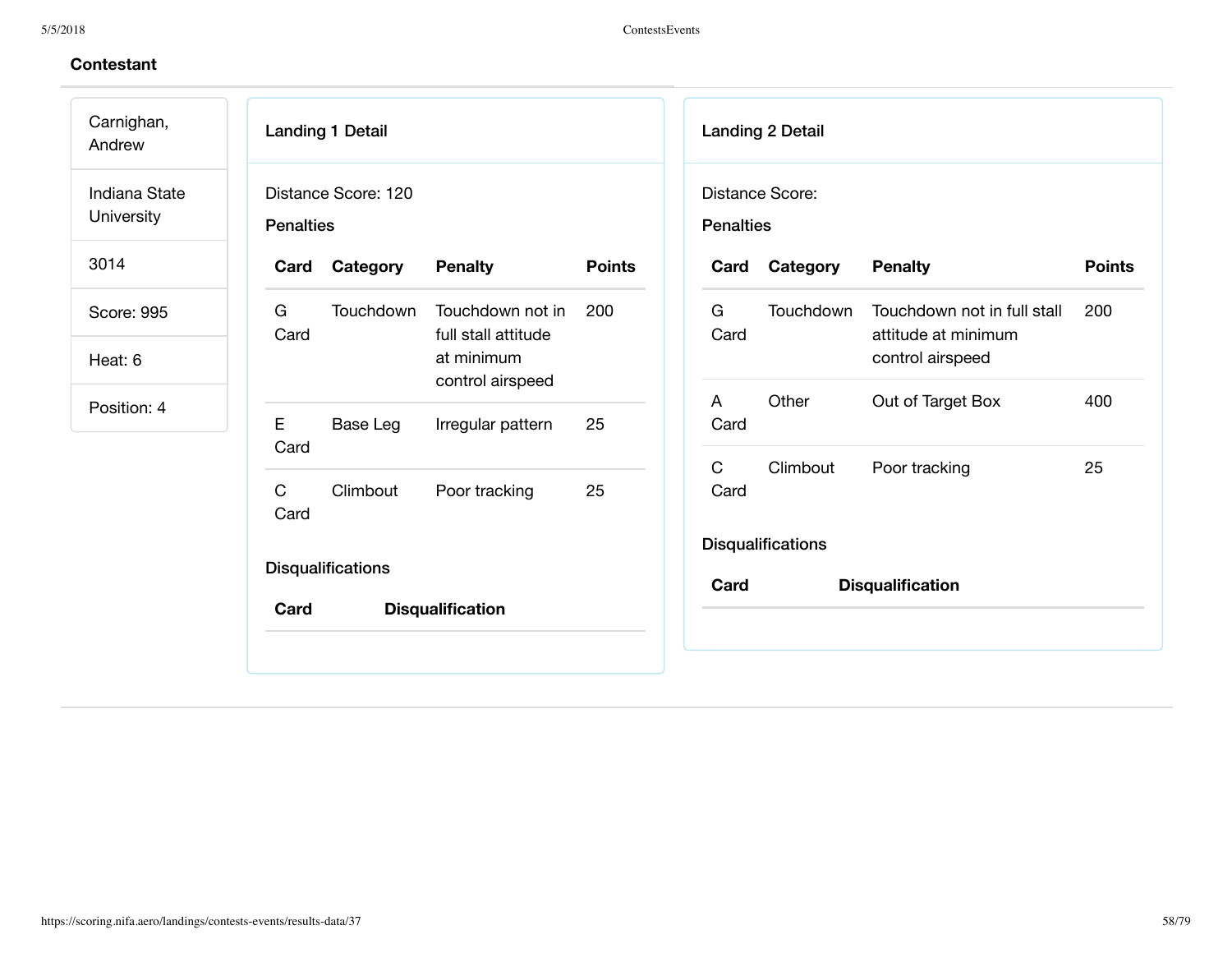| McMurray, Alex              |                  | <b>Landing 1 Detail</b>  |                                                                           |               |                  | <b>Landing 2 Detail</b>           |                                                                        |               |
|-----------------------------|------------------|--------------------------|---------------------------------------------------------------------------|---------------|------------------|-----------------------------------|------------------------------------------------------------------------|---------------|
| Indiana State<br>University |                  | Distance Score: 52       |                                                                           |               |                  | Distance Score:                   |                                                                        |               |
| 3028                        | <b>Penalties</b> |                          |                                                                           |               | <b>Penalties</b> |                                   |                                                                        |               |
| Score: 2152                 | Card             | Category                 | <b>Penalty</b>                                                            | <b>Points</b> | Card             | Category                          | <b>Penalty</b>                                                         | <b>Points</b> |
| Heat: 11                    | E<br>Card        | Base Leg                 | Too late                                                                  | 400           | G<br>Card        | Touchdown                         | Three-point touchdown<br>(tricycle gear aircraft<br>ONLY)              | 400           |
| Position: 4                 | G<br>Card        | Touchdown                | Three-point<br>touchdown<br>(tricycle gear<br>aircraft ONLY)              | 400           | G<br>Card        | Touchdown                         | Touchdown not in full stall<br>attitude at minimum<br>control airspeed | 200           |
|                             | G<br>Card        | Touchdown                | Touchdown not in<br>full stall attitude<br>at minimum<br>control airspeed | 200           | A<br>Card        | Other<br><b>Disqualifications</b> | Out of Target Box                                                      | 400           |
|                             | G<br>Card        | Touchdown                | Bouncing                                                                  | 100           | Card             |                                   | <b>Disqualification</b>                                                |               |
|                             |                  | <b>Disqualifications</b> |                                                                           |               |                  |                                   |                                                                        |               |
|                             | Card             |                          | <b>Disqualification</b>                                                   |               |                  |                                   |                                                                        |               |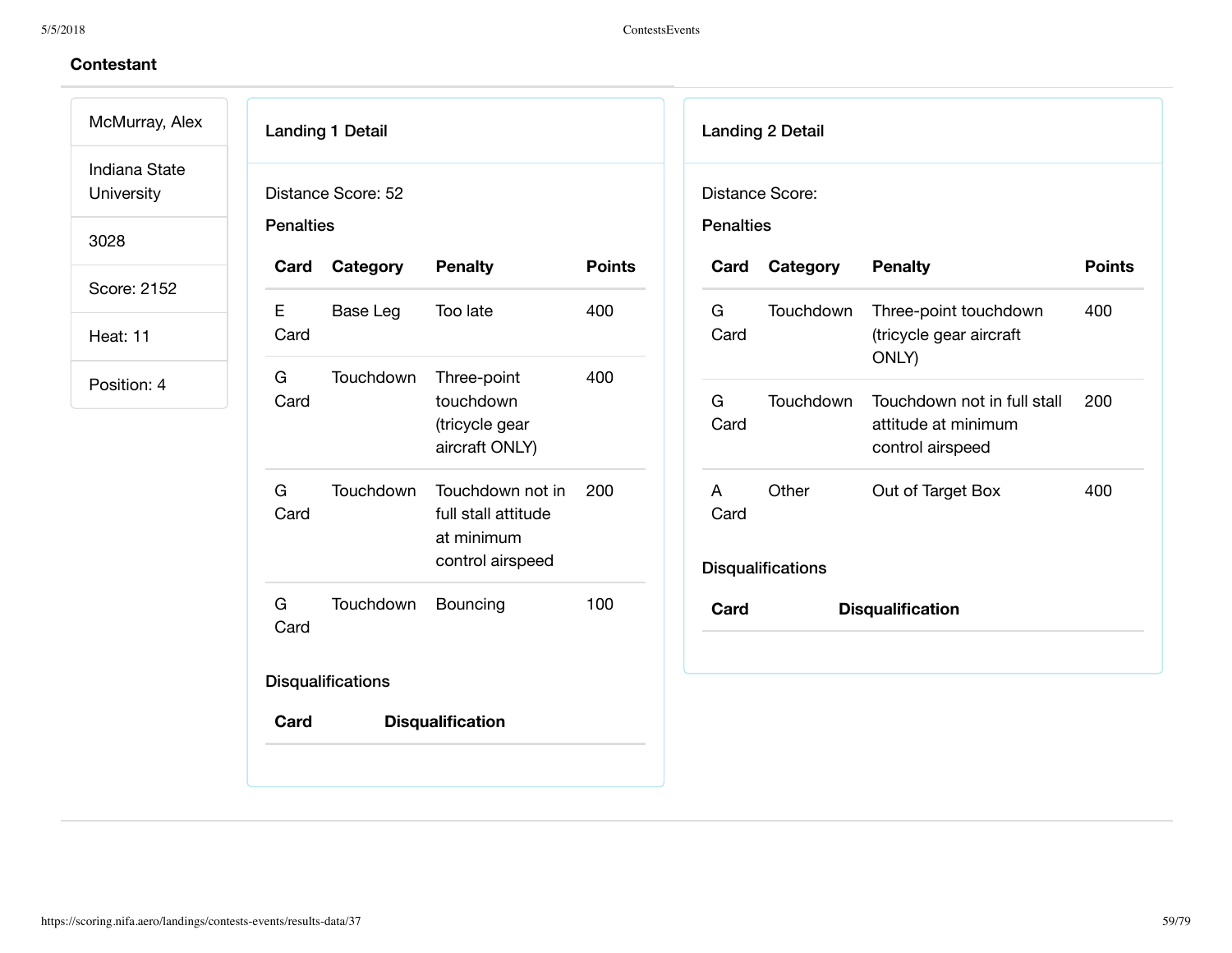### **Contestant**

Warren, Calvin Lewis University

3119

Score: 1500

Heat: 14

Position: 2

Landing 1 Detail

Penalties

| Card      | Category                               | <b>Penalty</b>                         | <b>Points</b> |
|-----------|----------------------------------------|----------------------------------------|---------------|
| A<br>Card | Other                                  | Out of Target<br>Box                   | 400           |
| F<br>Card | <b>Final Turn</b>                      | Rapid/radical<br>change in<br>attitude | 200           |
| G<br>Card | Final<br>Approach<br>below 100'<br>AGL | Diving for the<br>line                 | 400           |
|           | <b>Disqualifications</b>               |                                        |               |
| Card      |                                        | <b>Disqualification</b>                |               |

Landing 2 Detail Distance Score:

Penalties

| Card       | Category                 | <b>Penalty</b>                   | <b>Points</b> |
|------------|--------------------------|----------------------------------|---------------|
| A<br>Card  | Other                    | Out of Target Box                | 400           |
| G.<br>Card | Touchdown                | Landing off runway<br>centerline | 100           |
|            | <b>Disqualifications</b> |                                  |               |
| Card       |                          | <b>Disqualification</b>          |               |
|            |                          |                                  |               |
|            |                          |                                  |               |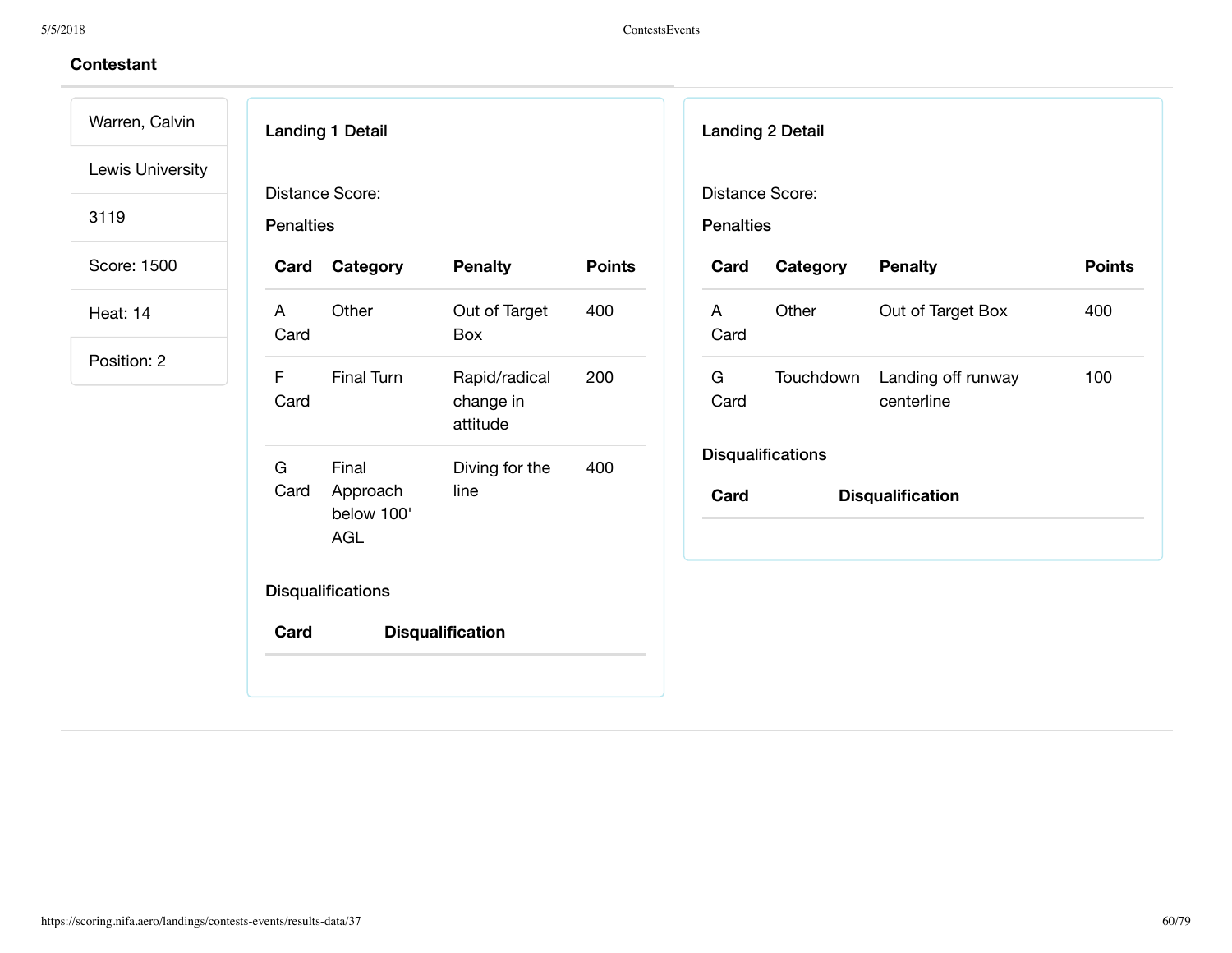| Zieba, Jane      | <b>Landing 1 Detail</b>                             | <b>Landing 2 Detail</b>                             |
|------------------|-----------------------------------------------------|-----------------------------------------------------|
| Lewis University | Distance Score:                                     | <b>Distance Score:</b>                              |
| 3121             | <b>Penalties</b>                                    | <b>Penalties</b>                                    |
| Score: 800       | <b>Points</b><br>Card<br>Category<br><b>Penalty</b> | <b>Penalty</b><br><b>Points</b><br>Card<br>Category |
| <b>Heat: 21</b>  | Other<br>Out of Target Box<br>A Card<br>400         | Other<br>Out of Target Box<br>A Card<br>400         |
| Position: 1      | <b>Disqualifications</b>                            | <b>Disqualifications</b>                            |
|                  | Card<br><b>Disqualification</b>                     | Card<br><b>Disqualification</b>                     |
|                  |                                                     |                                                     |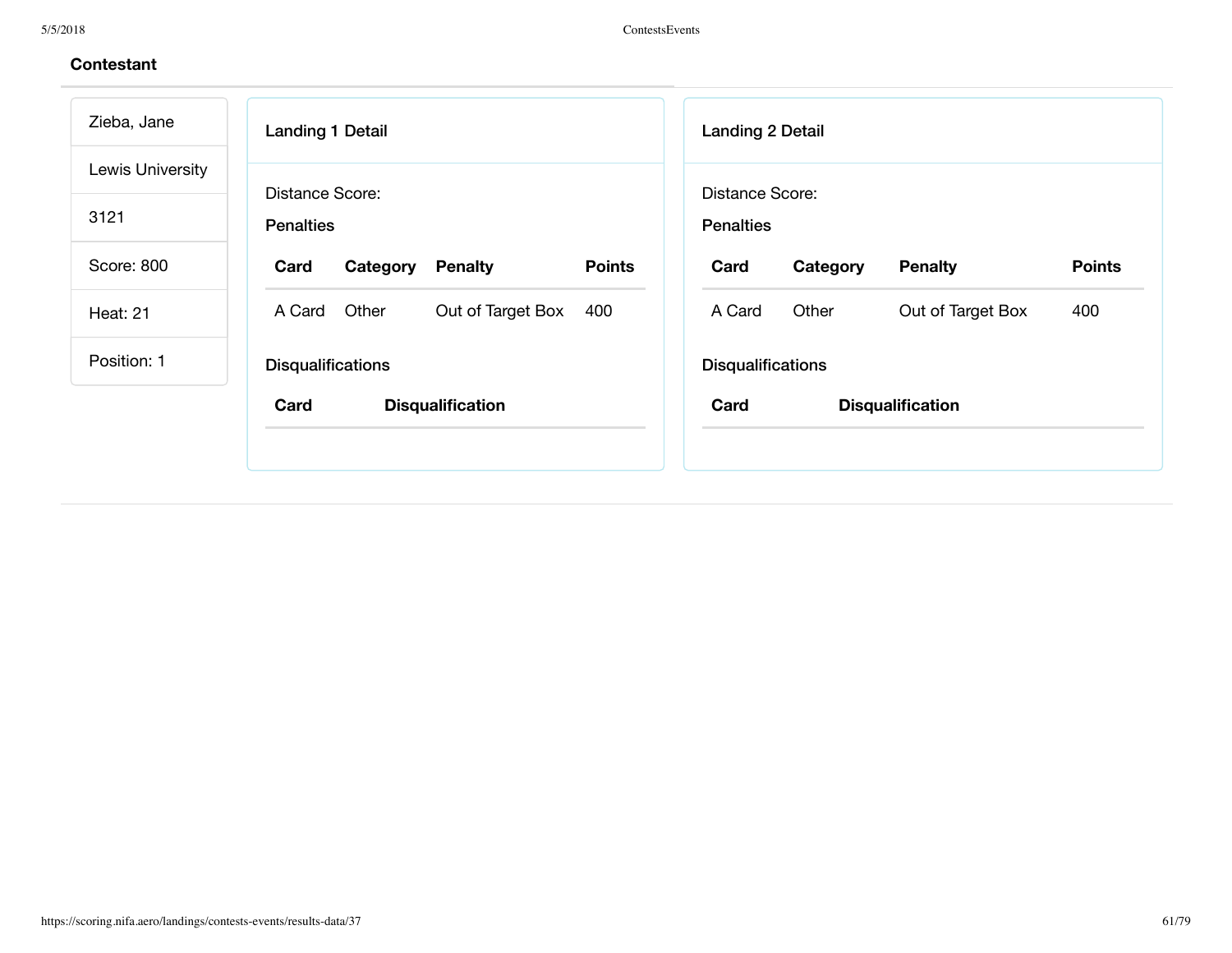| Sanchez,<br>Raymond | Landing 1 Detail                     |               | <b>Landing 2 Detail</b>  |          |                         |               |
|---------------------|--------------------------------------|---------------|--------------------------|----------|-------------------------|---------------|
| Lewis University    | Distance Score:                      |               | Distance Score:          |          |                         |               |
| 3122                | <b>Penalties</b>                     |               | <b>Penalties</b>         |          |                         |               |
|                     | <b>Penalty</b><br>Card<br>Category   | <b>Points</b> | Card                     | Category | <b>Penalty</b>          | <b>Points</b> |
| Score: 825          | Climbout<br>Poor tracking<br>C Card  | 25            | A Card                   | Other    | Out of Target Box       | 400           |
| Heat: 7             | Other<br>A Card<br>Out of Target Box | 400           |                          |          |                         |               |
| Position: 2         |                                      |               | <b>Disqualifications</b> |          |                         |               |
|                     | <b>Disqualifications</b>             |               | Card                     |          | <b>Disqualification</b> |               |
|                     | Card<br><b>Disqualification</b>      |               |                          |          |                         |               |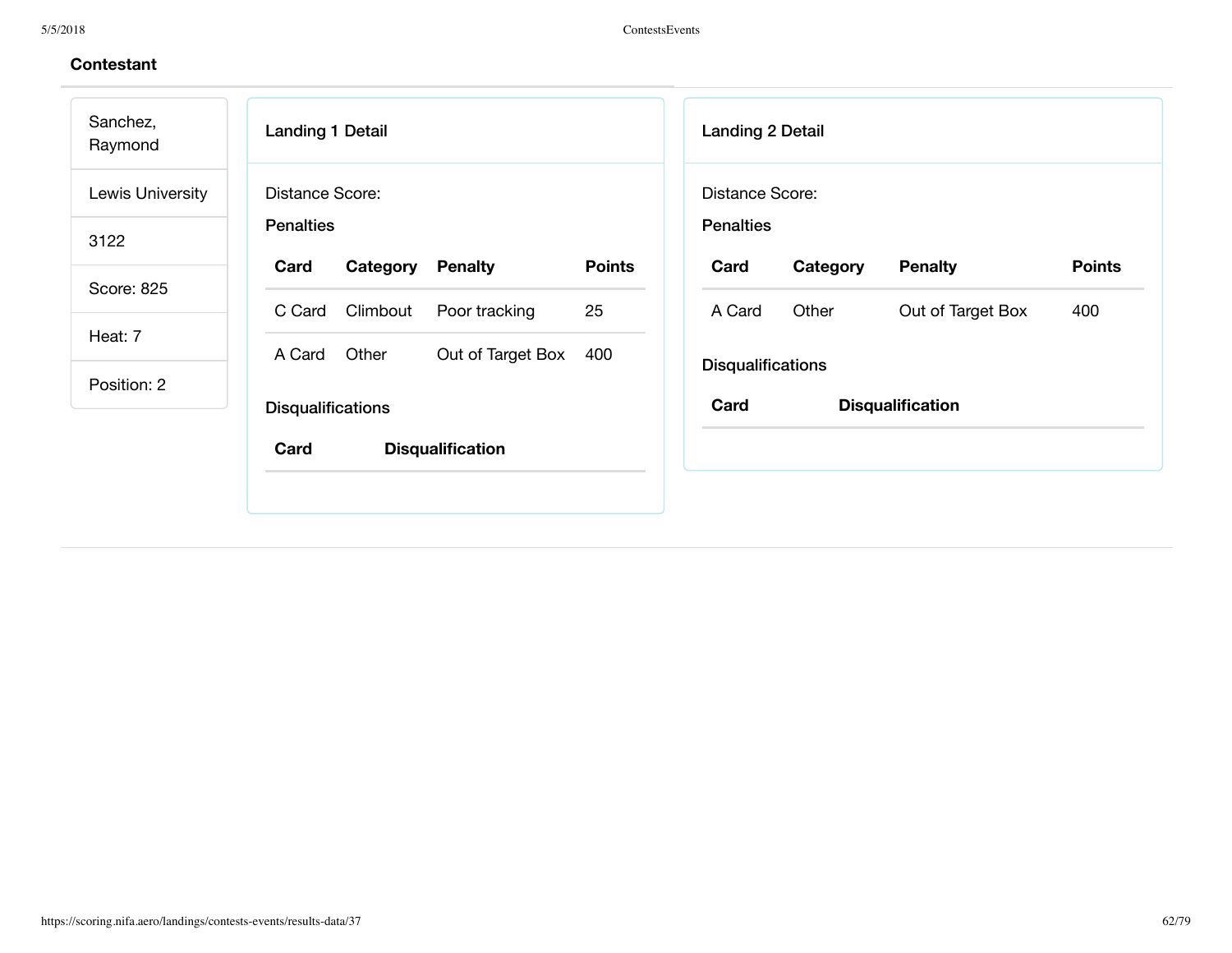| Kay, Robert                     | <b>Landing 1 Detail</b>  |          |                         |               | <b>Landing 2 Detail</b>  |          |                         |               |
|---------------------------------|--------------------------|----------|-------------------------|---------------|--------------------------|----------|-------------------------|---------------|
| Southern Illinois<br>University | Distance Score:          |          |                         |               | Distance Score: 155      |          |                         |               |
| 3210                            | <b>Penalties</b>         |          |                         |               | <b>Penalties</b>         |          |                         |               |
|                                 | Card                     | Category | <b>Penalty</b>          | <b>Points</b> | Card                     | Category | <b>Penalty</b>          | <b>Points</b> |
| Score: 605                      | A Card                   | Other    | Out of Target Box       | 400           | C Card                   | Climbout | Poor tracking           | 25            |
| <b>Heat: 19</b>                 | C Card                   | Climbout | Poor tracking           | 25            |                          |          |                         |               |
| Position: 2                     |                          |          |                         |               | <b>Disqualifications</b> |          |                         |               |
|                                 | <b>Disqualifications</b> |          |                         |               | Card                     |          | <b>Disqualification</b> |               |
|                                 | Card                     |          | <b>Disqualification</b> |               |                          |          |                         |               |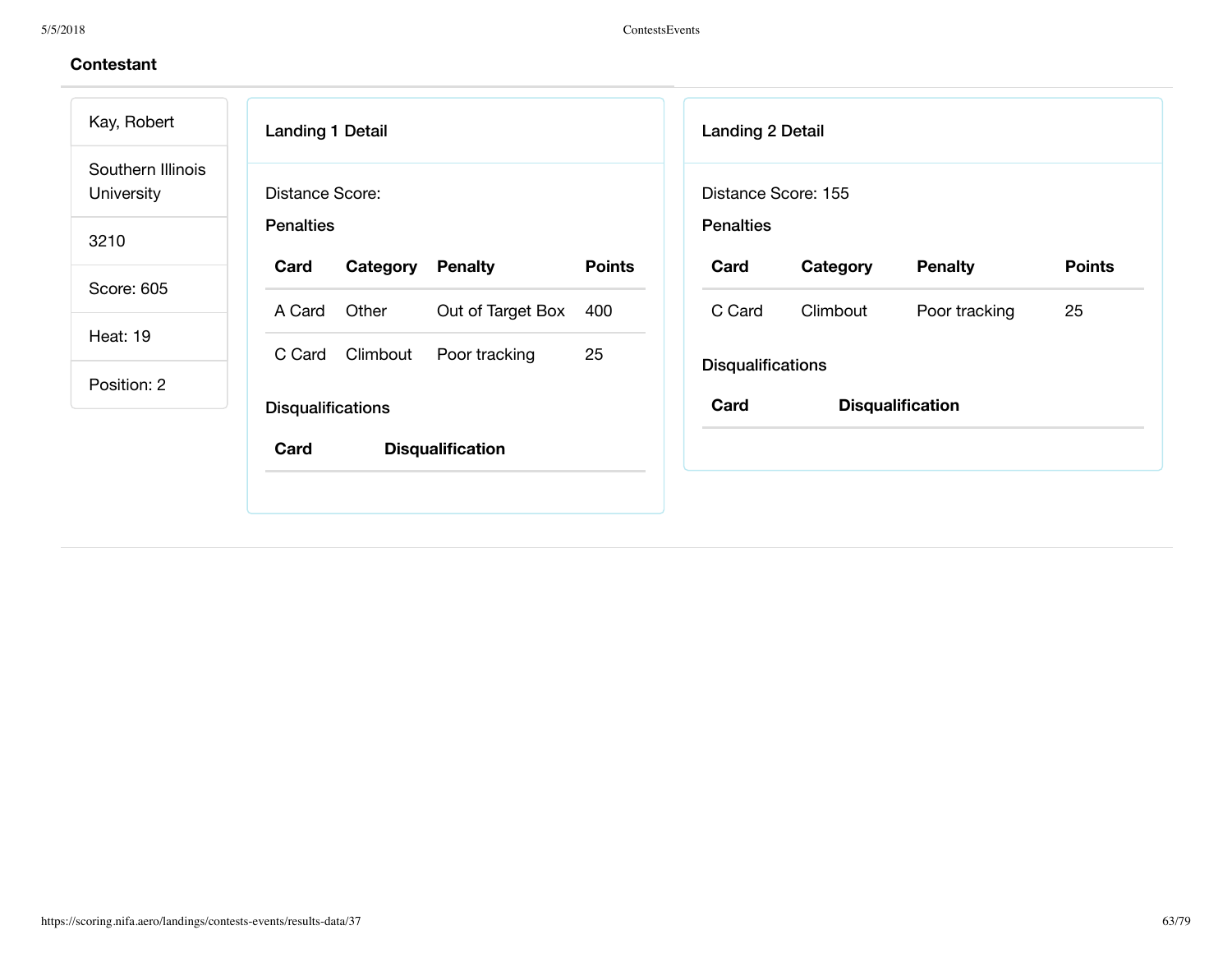| Medernach,<br>Trent             | <b>Landing 1 Detail</b>                             | <b>Landing 2 Detail</b>                             |  |  |  |
|---------------------------------|-----------------------------------------------------|-----------------------------------------------------|--|--|--|
| Southern Illinois<br>University | Distance Score: 25<br><b>Penalties</b>              | Distance Score: 63<br><b>Penalties</b>              |  |  |  |
| 3217                            | <b>Points</b><br>Card<br><b>Penalty</b><br>Category | <b>Points</b><br>Card<br><b>Penalty</b><br>Category |  |  |  |
| Score: 88                       | <b>Disqualifications</b>                            | <b>Disqualifications</b>                            |  |  |  |
| Heat: 7                         | Card<br><b>Disqualification</b>                     | Card<br><b>Disqualification</b>                     |  |  |  |
| Position: 4                     |                                                     |                                                     |  |  |  |

| Ezell, Jonathan                 | <b>Landing 1 Detail</b>                             | <b>Landing 2 Detail</b>                             |
|---------------------------------|-----------------------------------------------------|-----------------------------------------------------|
| Southern Illinois<br>University | Distance Score: 58                                  | Distance Score: 10                                  |
| 3219                            | <b>Penalties</b>                                    | <b>Penalties</b>                                    |
| Score: 68                       | <b>Points</b><br>Card<br>Category<br><b>Penalty</b> | <b>Points</b><br><b>Penalty</b><br>Card<br>Category |
| <b>Heat: 12</b>                 | <b>Disqualifications</b>                            | <b>Disqualifications</b>                            |
| Position: 1                     | Card<br><b>Disqualification</b>                     | Card<br><b>Disqualification</b>                     |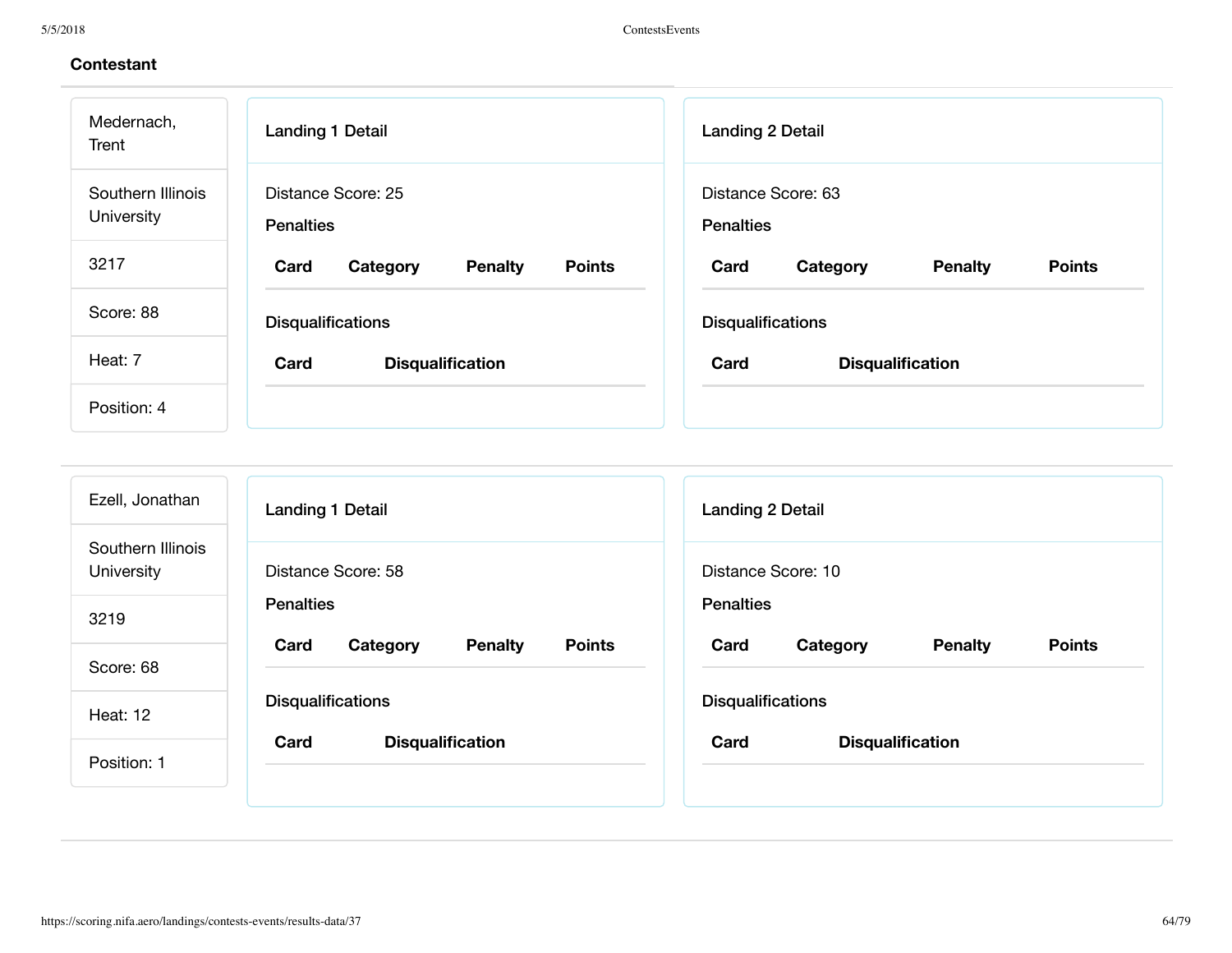| Sherringham,<br>Thomas | <b>Landing 1 Detail</b><br><b>Landing 2 Detail</b>                                                         |
|------------------------|------------------------------------------------------------------------------------------------------------|
| Purdue<br>University   | Distance Score: 10<br>Distance Score: 85<br><b>Penalties</b><br><b>Penalties</b>                           |
| 3314                   | <b>Points</b><br>Card<br><b>Penalty</b><br><b>Points</b><br>Card<br>Category<br><b>Penalty</b><br>Category |
| Score: 145             | 25<br>Climbout<br>25<br>C Card<br>C Card<br>Poor tracking<br>Climbout<br>Poor tracking                     |
| Heat: 20               | <b>Disqualifications</b><br><b>Disqualifications</b>                                                       |
| Position: 1            | <b>Disqualification</b><br><b>Disqualification</b><br>Card<br>Card                                         |
|                        |                                                                                                            |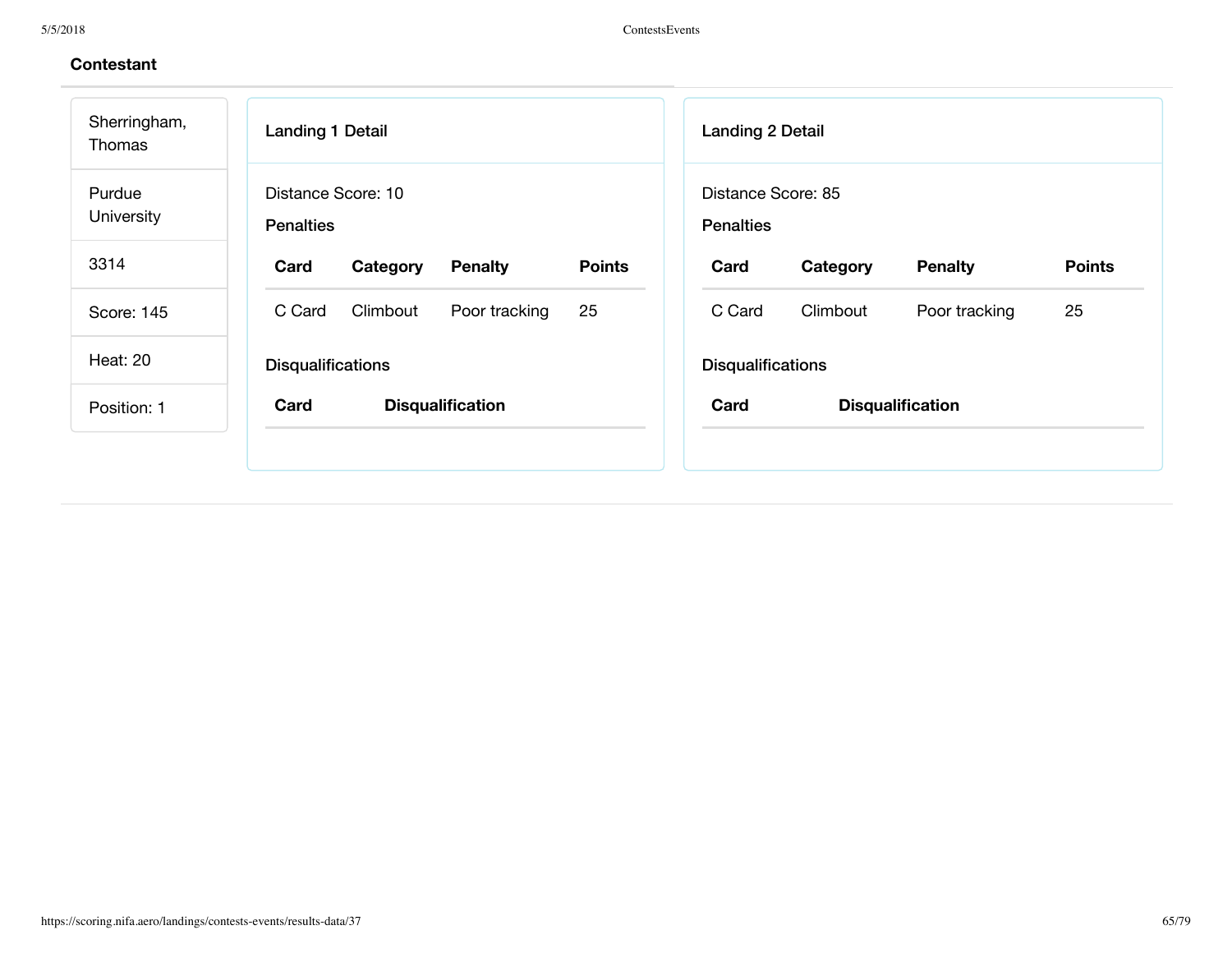Malcomb, Austin

Purdue

University

3317

Score: 1040

Heat: 2

Position: 4

| Distance Score: |
|-----------------|

Landing 1 Detail

Penalties

| Card       | Category                         | <b>Penalty</b>                          | <b>Points</b> |
|------------|----------------------------------|-----------------------------------------|---------------|
| G.<br>Card | Touchdown                        | Go-around<br>(own fault)                | 300           |
| A<br>Card  | Other                            | Did Not Land                            | O             |
| F<br>Card  | Final<br>Approach to<br>100' AGL | Addition of<br>power after<br>reduction | 200           |
| C<br>Card  | Climbout                         | Poor tracking                           | 25            |
|            | Disqualifications                |                                         |               |
| Card       |                                  | <b>Disqualification</b>                 |               |

Landing 2 Detail

Distance Score: 65

Penalties

| Card                            | Category         | <b>Penalty</b>      | <b>Points</b> |  |  |
|---------------------------------|------------------|---------------------|---------------|--|--|
| F Card                          | Final Turn       | Over/Under shooting | 50            |  |  |
| D Card                          | Downwind         | Wide downwind       | 200           |  |  |
| G Card                          | <b>Touchdown</b> | Dragging            | 200           |  |  |
| <b>Disqualifications</b>        |                  |                     |               |  |  |
| Card<br><b>Disqualification</b> |                  |                     |               |  |  |
|                                 |                  |                     |               |  |  |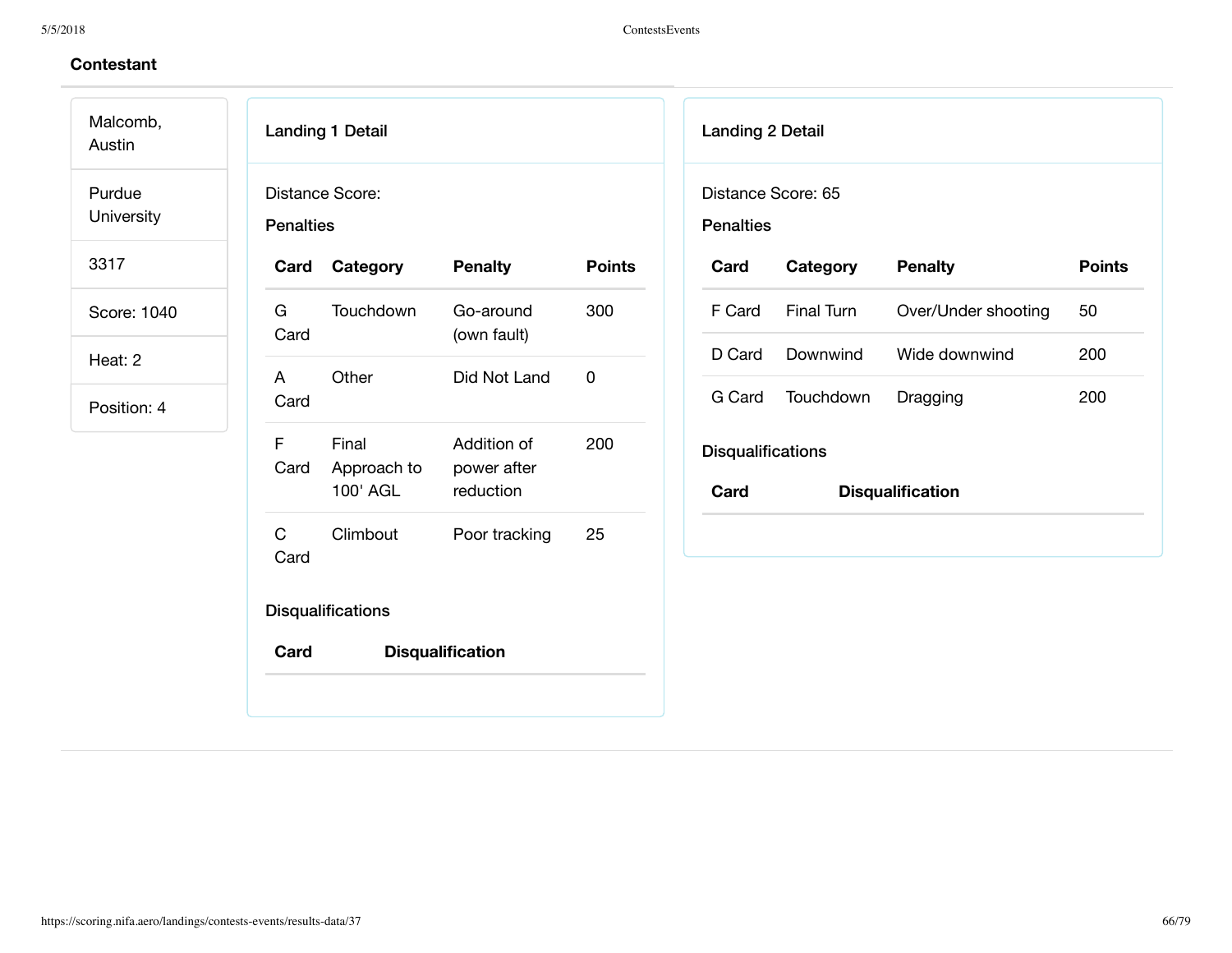Landing 1 Detail Distance Score: 24 **Penalties Card Category Penalty Points** C Card Climbout Poor tracking 25 F Card Final Turn Over/Under shooting 50 B Card Landing Roll **Centerline** Deviation 25 **Disqualifications Card Disqualification** Landing 2 Detail Distance Score: 11 **Penalties Card Category Penalty Points Disqualifications Card Disqualification** Apple, Nathan Purdue University 3319 Score: 135 Heat: 13 Position: 4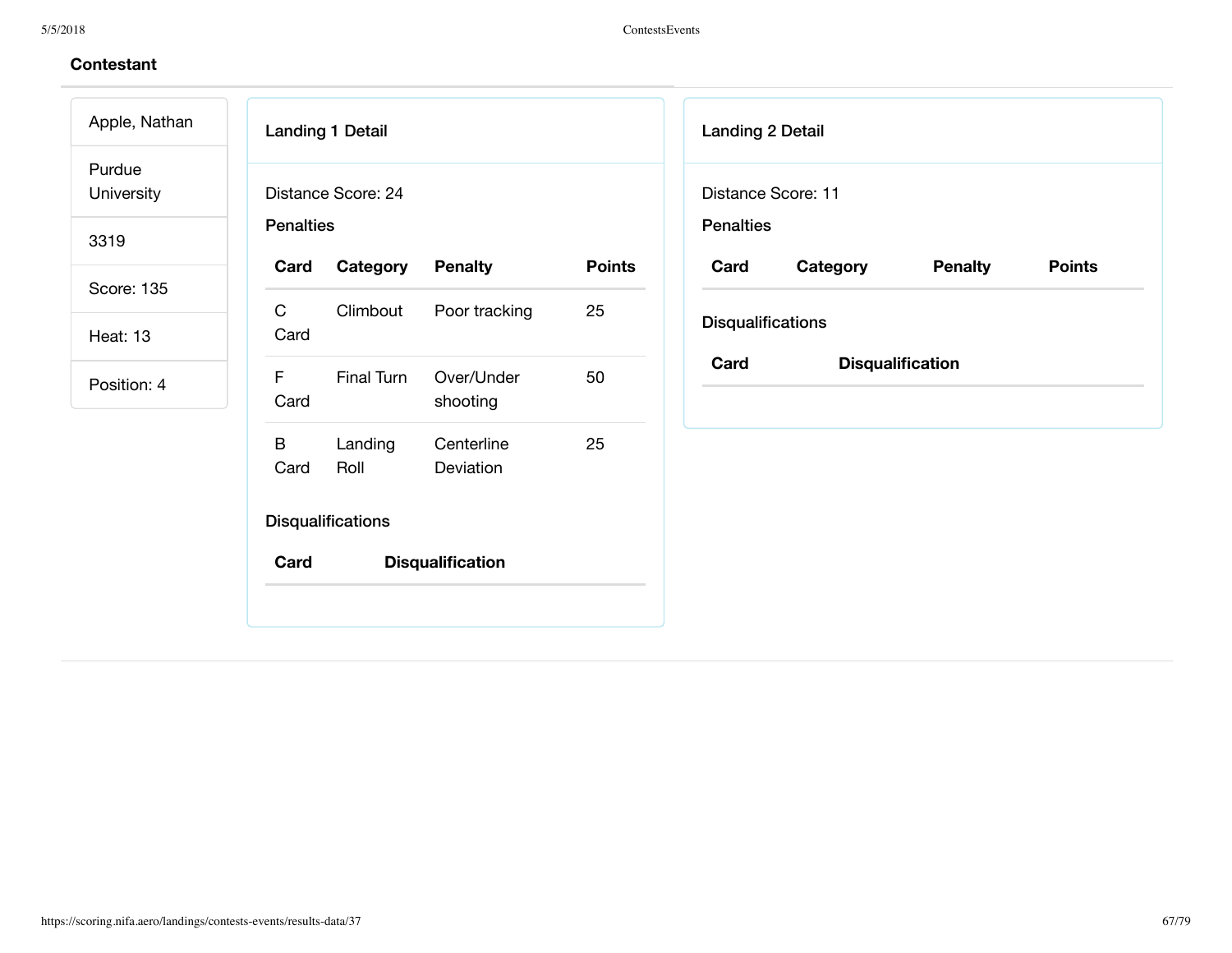| McDonald,<br>Hampton | <b>Landing 1 Detail</b><br><b>Landing 2 Detail</b>                                                         |
|----------------------|------------------------------------------------------------------------------------------------------------|
| Auburn<br>University | Distance Score:<br>Distance Score: 10<br><b>Penalties</b><br><b>Penalties</b>                              |
| 3410                 | <b>Points</b><br>Card<br><b>Penalty</b><br><b>Points</b><br>Card<br>Category<br>Category<br><b>Penalty</b> |
| Score: 410           | Other<br>Out of Target Box<br>A Card<br>400<br><b>Disqualifications</b>                                    |
| Heat: 1              | Card<br><b>Disqualification</b><br><b>Disqualifications</b>                                                |
| Position: 3          | Card<br><b>Disqualification</b>                                                                            |
|                      |                                                                                                            |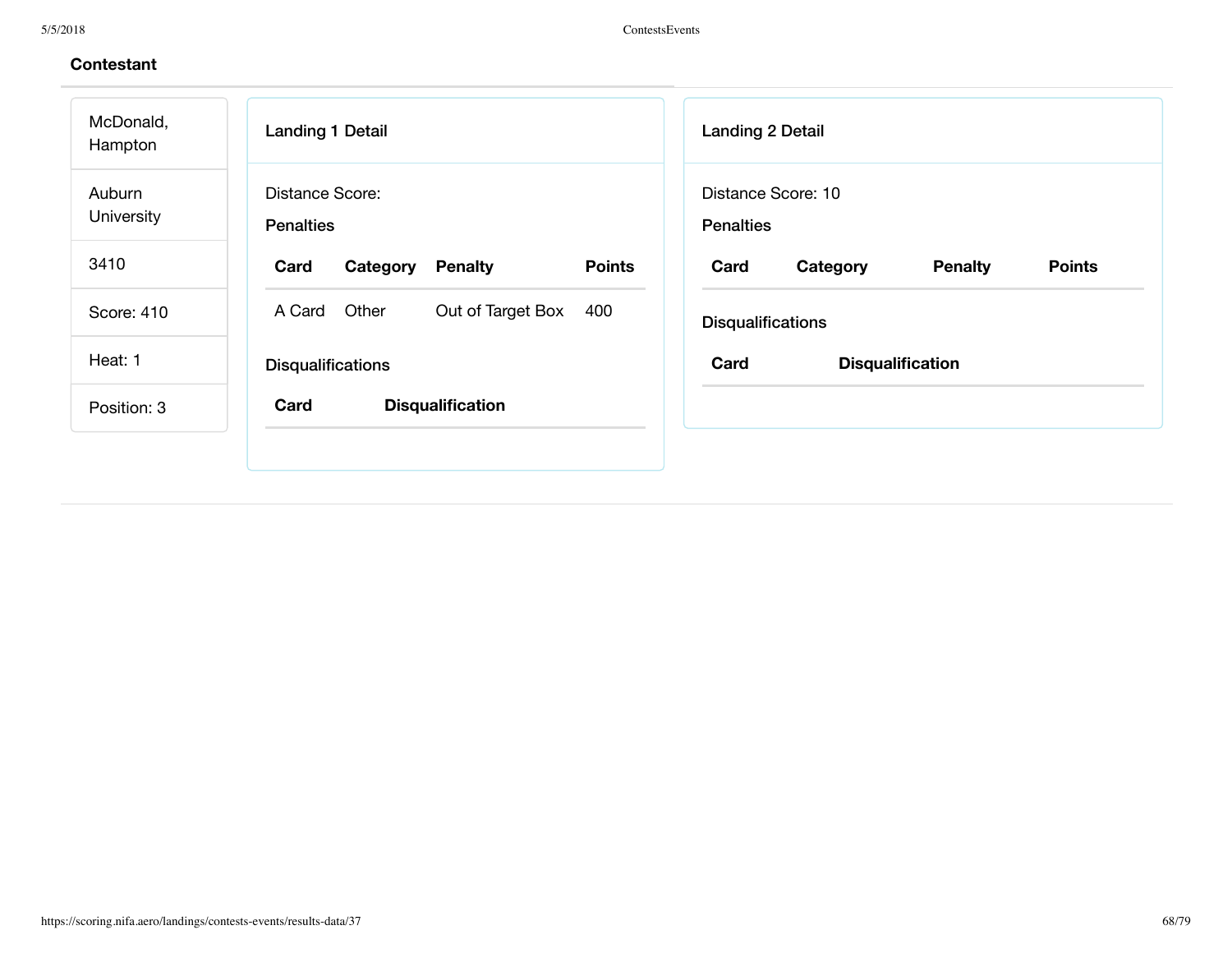| Scialdone,<br>Nicholas | <b>Landing 1 Detail</b>                             | Landing 2 Detail                                                                           |
|------------------------|-----------------------------------------------------|--------------------------------------------------------------------------------------------|
| Auburn<br>University   | Distance Score: 24<br><b>Penalties</b>              | Distance Score:<br><b>Penalties</b>                                                        |
| 3422                   | <b>Points</b><br>Card<br>Category<br><b>Penalty</b> | Category<br><b>Penalty</b><br><b>Points</b><br>Card                                        |
| Score: 924             | <b>Disqualifications</b>                            | Other<br>Out of Target Box<br>400<br>A<br>Card                                             |
| Heat: 9<br>Position: 1 | Card<br><b>Disqualification</b>                     | G<br>Touchdown<br>Bouncing<br>100<br>Card                                                  |
|                        |                                                     | G<br>Touchdown<br>Three-point touchdown<br>400<br>Card<br>(tricycle gear aircraft<br>ONLY) |
|                        |                                                     | <b>Disqualifications</b>                                                                   |
|                        |                                                     | <b>Disqualification</b><br>Card                                                            |
|                        |                                                     |                                                                                            |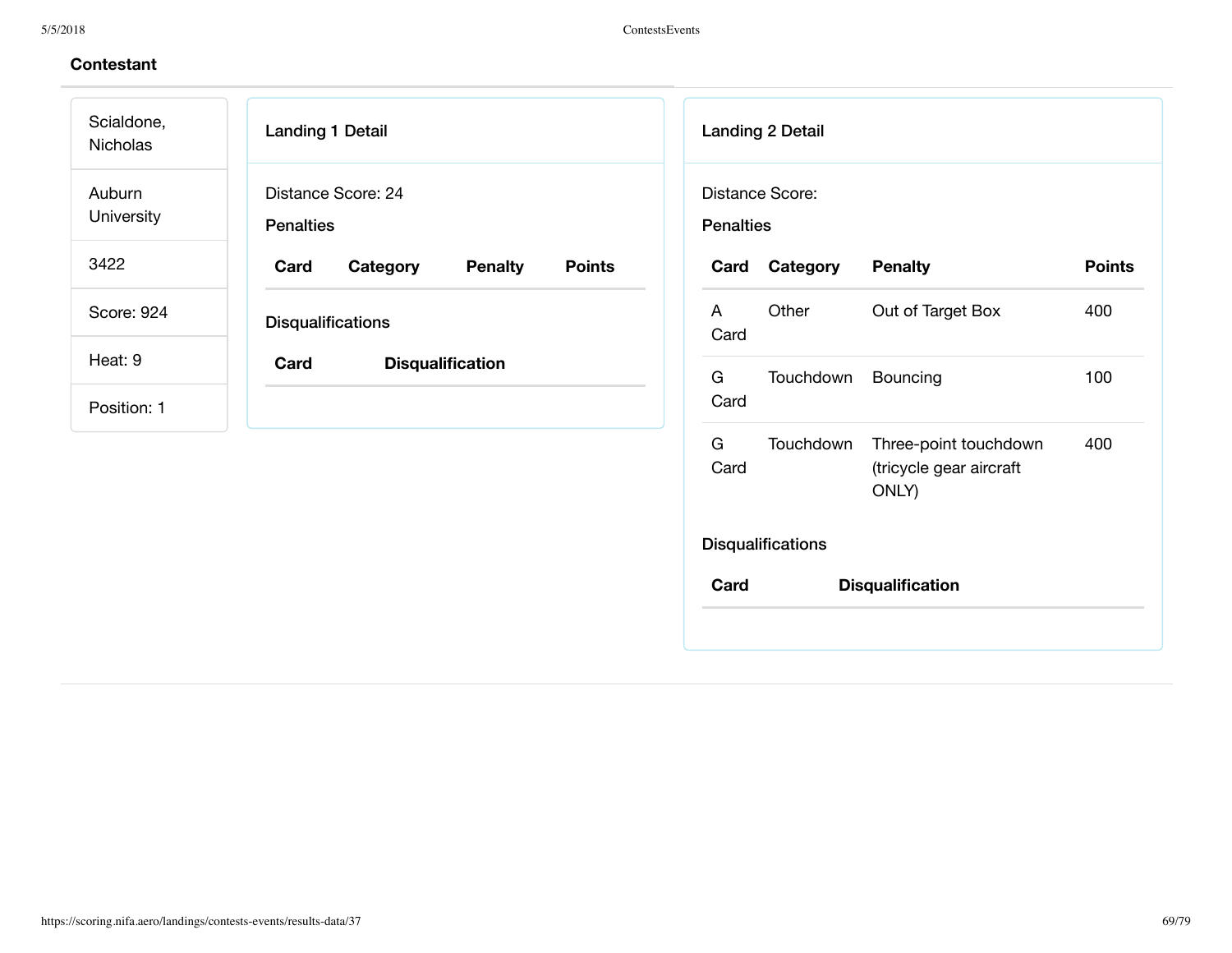| Auburn          |                                     |               |                          |                         | <b>Landing 2 Detail</b> |               |  |  |
|-----------------|-------------------------------------|---------------|--------------------------|-------------------------|-------------------------|---------------|--|--|
| University      | Distance Score: 55                  |               | Distance Score: 110      |                         |                         |               |  |  |
| 3423            | <b>Penalties</b>                    |               | <b>Penalties</b>         |                         |                         |               |  |  |
|                 | Card<br>Category<br><b>Penalty</b>  | <b>Points</b> | Card                     | Category                | <b>Penalty</b>          | <b>Points</b> |  |  |
| Score: 190      | Climbout<br>C Card<br>Poor tracking | 25            |                          |                         |                         |               |  |  |
| <b>Heat: 20</b> |                                     |               | <b>Disqualifications</b> |                         |                         |               |  |  |
| Position: 3     | <b>Disqualifications</b>            |               | Card                     | <b>Disqualification</b> |                         |               |  |  |
|                 | Card<br><b>Disqualification</b>     |               |                          |                         |                         |               |  |  |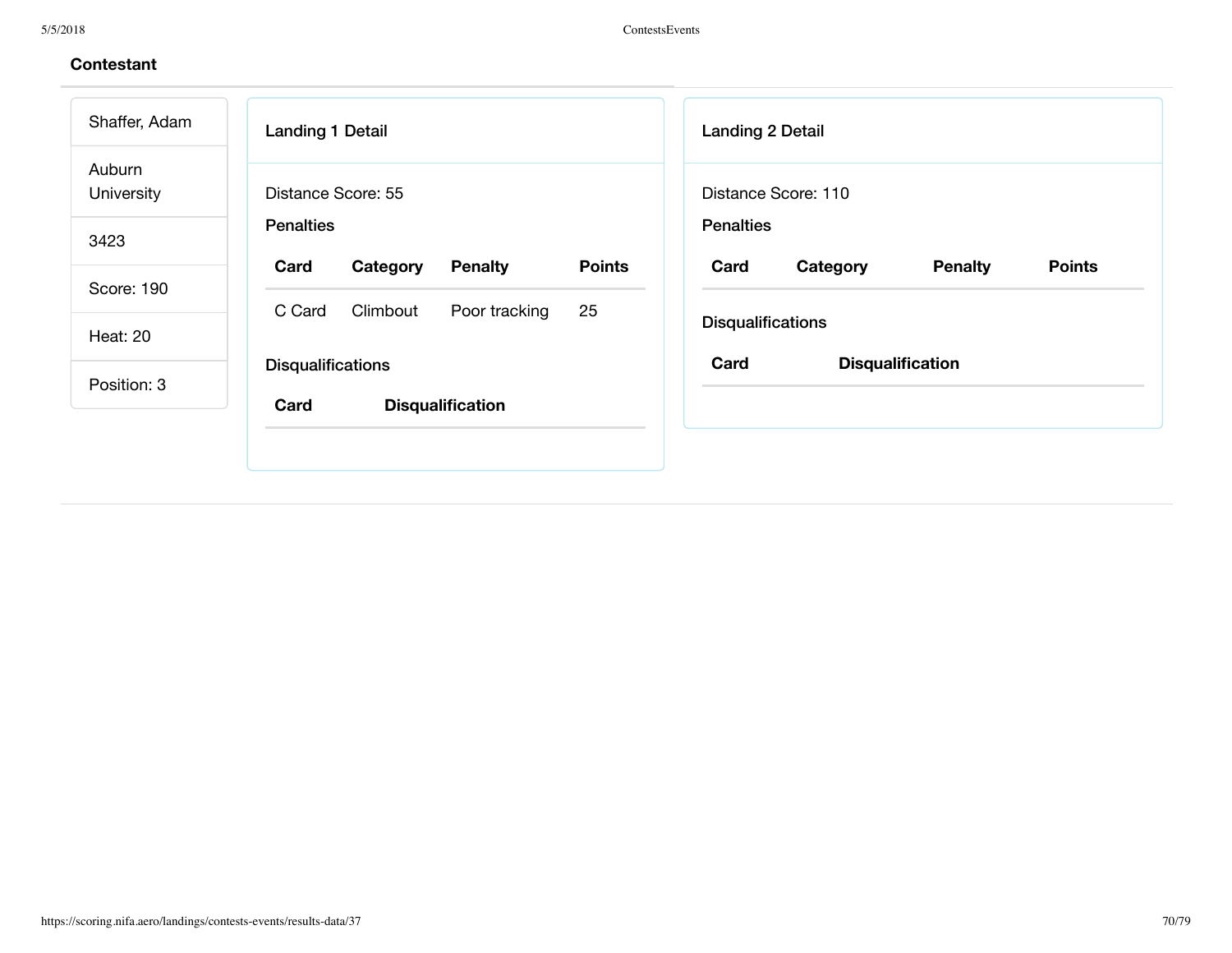| Benson,<br>Michael                              | <b>Landing 1 Detail</b>                             | <b>Landing 2 Detail</b>                             |
|-------------------------------------------------|-----------------------------------------------------|-----------------------------------------------------|
| <b>Embry Riddle</b><br>Aero. Univ. -<br>Daytona | Distance Score: 90<br><b>Penalties</b>              | Distance Score:<br><b>Penalties</b>                 |
| 3510                                            | <b>Points</b><br>Card<br><b>Penalty</b><br>Category | <b>Penalty</b><br>Card<br><b>Points</b><br>Category |
|                                                 | <b>Disqualifications</b>                            | Other<br>Out of Target Box<br>A Card<br>400         |
| Score: 490                                      |                                                     |                                                     |
| Heat: 5                                         | Card<br><b>Disqualification</b>                     | <b>Disqualifications</b>                            |
|                                                 |                                                     | Card<br><b>Disqualification</b>                     |
| Position: 3                                     |                                                     |                                                     |
|                                                 |                                                     |                                                     |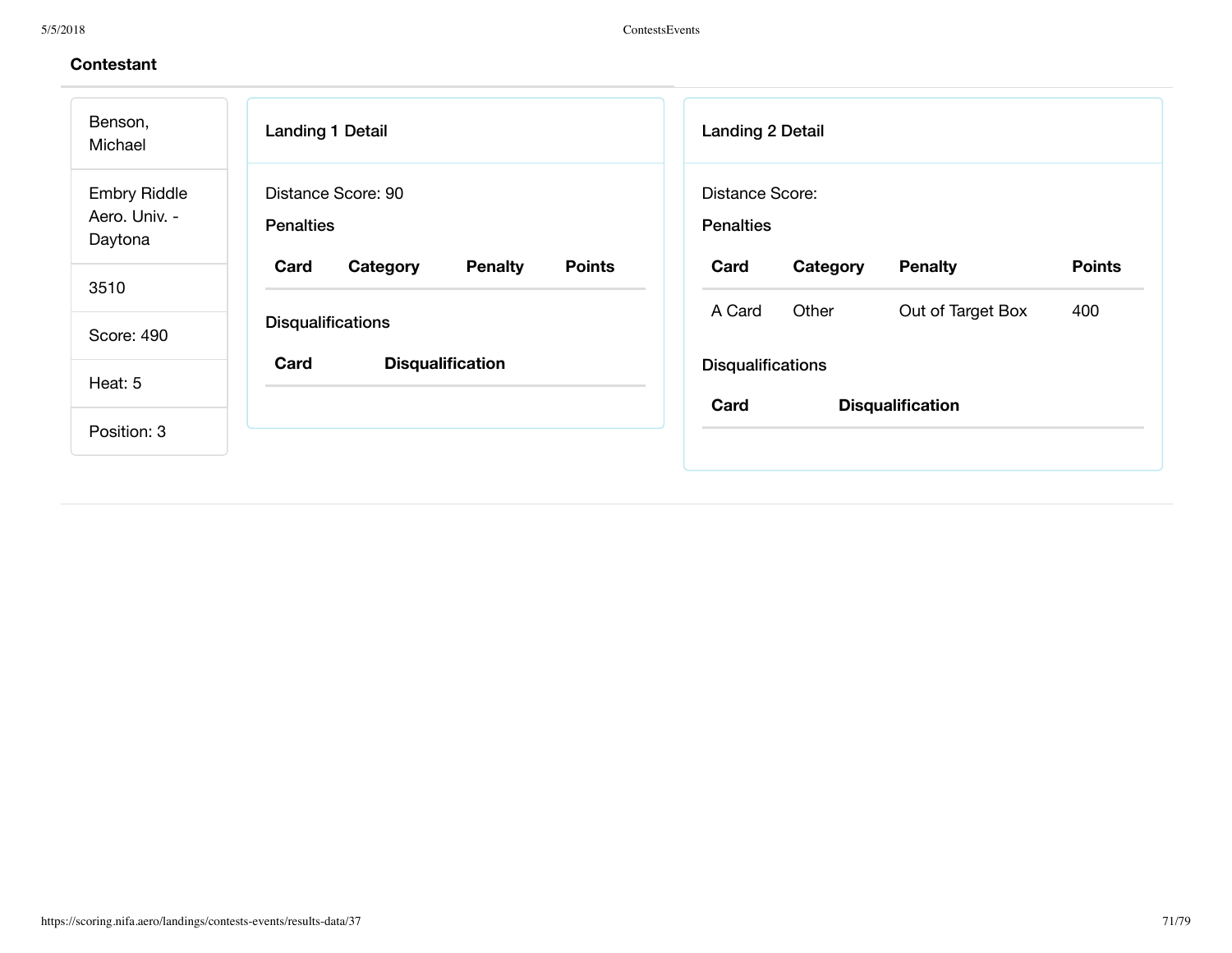| <b>Landing 1 Detail</b>             |          |                                    |                                       | <b>Landing 2 Detail</b> |          |                          |                         |
|-------------------------------------|----------|------------------------------------|---------------------------------------|-------------------------|----------|--------------------------|-------------------------|
| Distance Score:<br><b>Penalties</b> |          |                                    | Distance Score: 9<br><b>Penalties</b> |                         |          |                          |                         |
| Card                                | Category | <b>Penalty</b>                     | <b>Points</b>                         | Card                    | Category | <b>Penalty</b>           | <b>Points</b>           |
|                                     | Climbout | Poor tracking                      | 25                                    |                         |          |                          |                         |
| A Card                              | Other    | Out of Target Box                  | 400                                   | Card                    |          |                          |                         |
|                                     |          |                                    |                                       |                         |          |                          |                         |
| Card                                |          |                                    |                                       |                         |          |                          |                         |
|                                     |          | C Card<br><b>Disqualifications</b> | <b>Disqualification</b>               |                         |          | <b>Disqualifications</b> | <b>Disqualification</b> |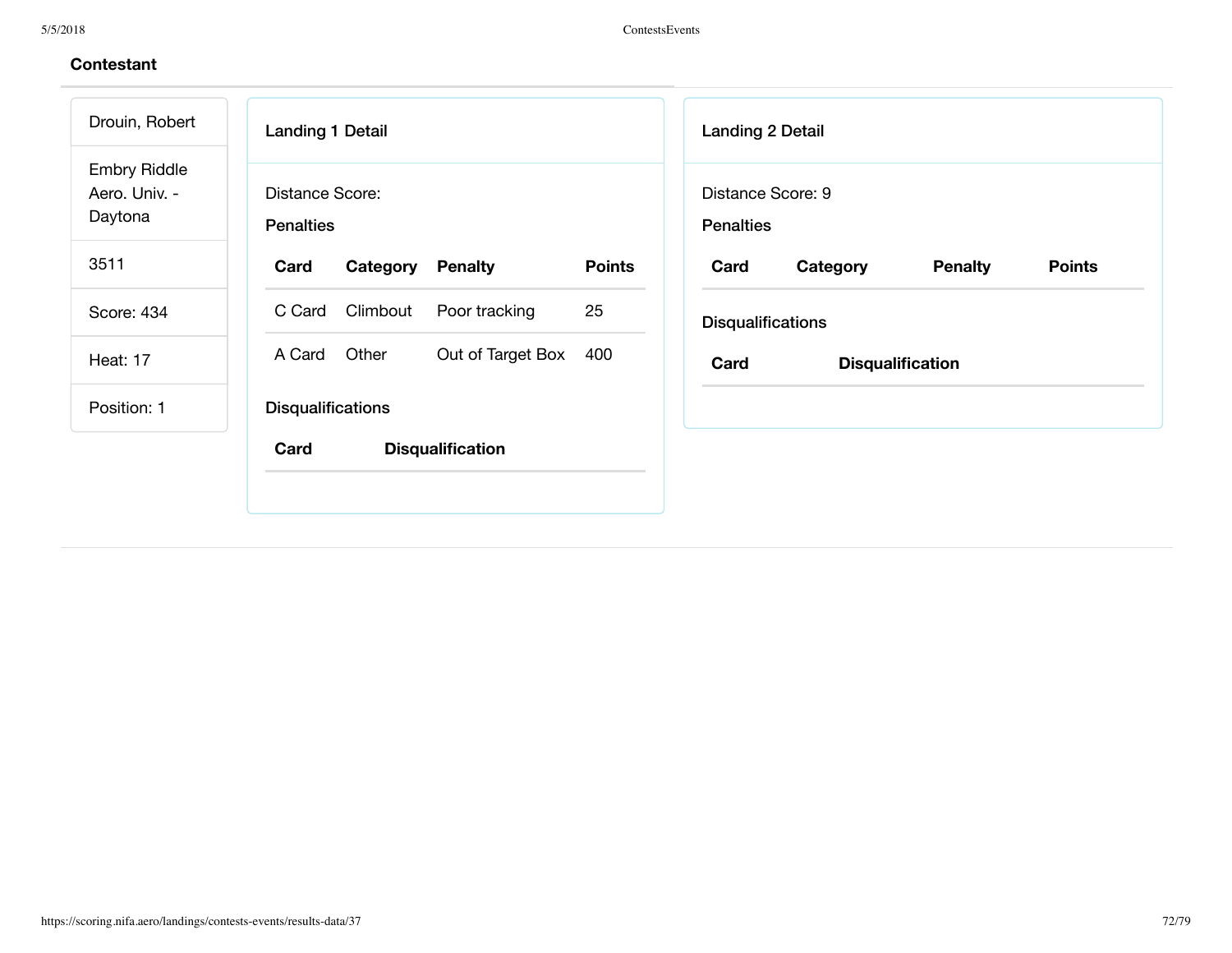| Suarez, Joshua                                  | <b>Landing 1 Detail</b>                             | <b>Landing 2 Detail</b>                             |  |  |  |
|-------------------------------------------------|-----------------------------------------------------|-----------------------------------------------------|--|--|--|
| <b>Embry Riddle</b><br>Aero. Univ. -<br>Daytona | Distance Score: 80<br><b>Penalties</b>              | Distance Score: 70<br><b>Penalties</b>              |  |  |  |
| 3514                                            | <b>Points</b><br>Card<br>Category<br><b>Penalty</b> | <b>Points</b><br><b>Penalty</b><br>Card<br>Category |  |  |  |
| Score: 175                                      | <b>Disqualifications</b>                            | C Card<br>Climbout<br>25<br>Poor tracking           |  |  |  |
| <b>Heat: 10</b>                                 | Card<br><b>Disqualification</b>                     | <b>Disqualifications</b>                            |  |  |  |
| Position: 2                                     |                                                     | <b>Disqualification</b><br>Card                     |  |  |  |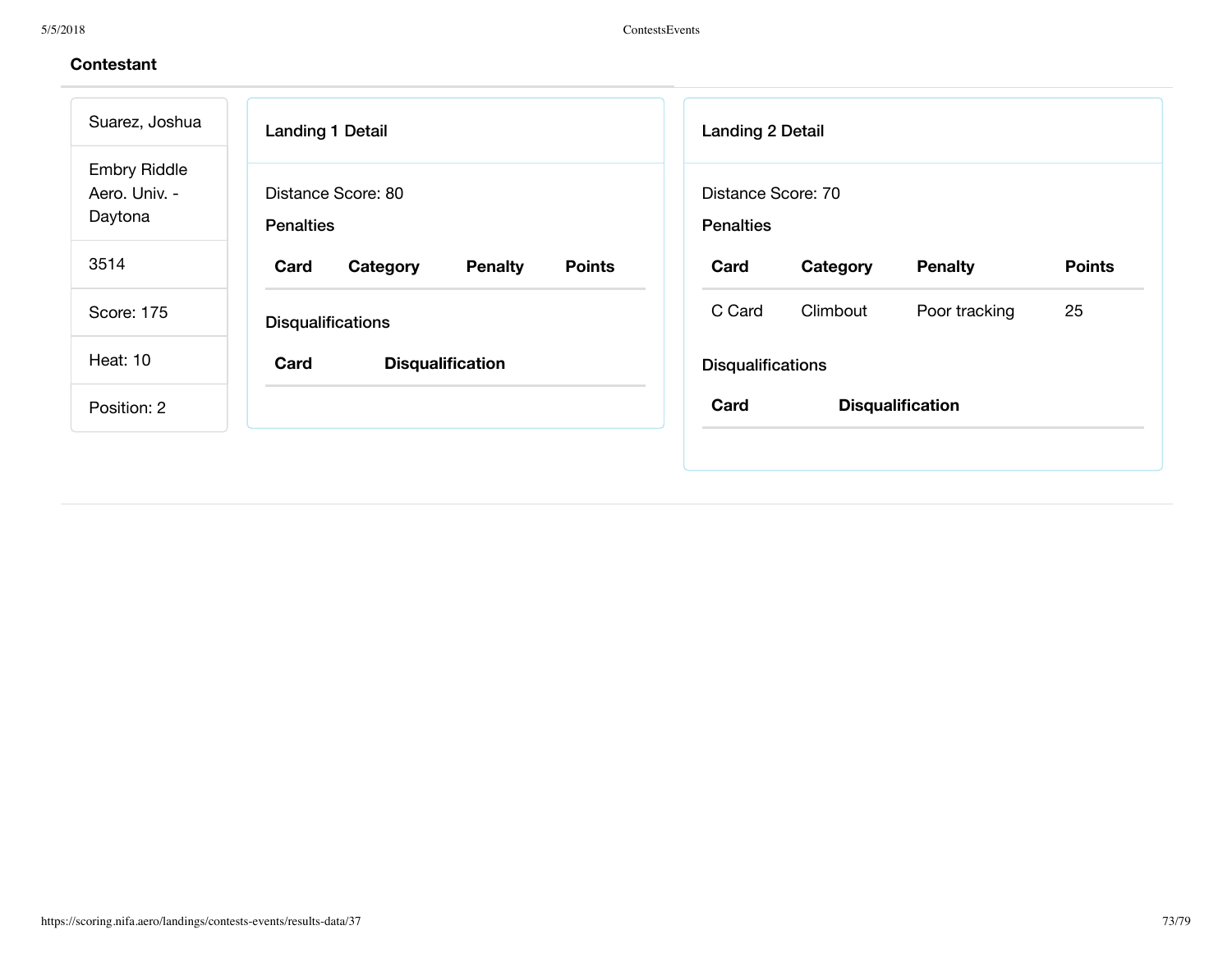5/5/2018 ContestsEvents

| McMahon, Kyle                      | Landing 1 Detail         |          |                         |               | <b>Landing 2 Detail</b>  |          |                         |               |
|------------------------------------|--------------------------|----------|-------------------------|---------------|--------------------------|----------|-------------------------|---------------|
| Florida Institute<br>of Technology | Distance Score:          |          |                         |               | Distance Score:          |          |                         |               |
| 3611                               | <b>Penalties</b>         |          |                         |               | <b>Penalties</b>         |          |                         |               |
|                                    | Card                     | Category | <b>Penalty</b>          | <b>Points</b> | Card                     | Category | <b>Penalty</b>          | <b>Points</b> |
| Score: 850                         | C Card                   | Climbout | Poor tracking           | 25            | C Card                   | Climbout | Poor tracking           | 25            |
| <b>Heat: 15</b>                    | A Card                   | Other    | Out of Target Box       | 400           | A Card                   | Other    | Out of Target Box       | 400           |
| Position: 4                        | <b>Disqualifications</b> |          |                         |               | <b>Disqualifications</b> |          |                         |               |
|                                    | Card                     |          | <b>Disqualification</b> |               | Card                     |          | <b>Disqualification</b> |               |
|                                    |                          |          |                         |               |                          |          |                         |               |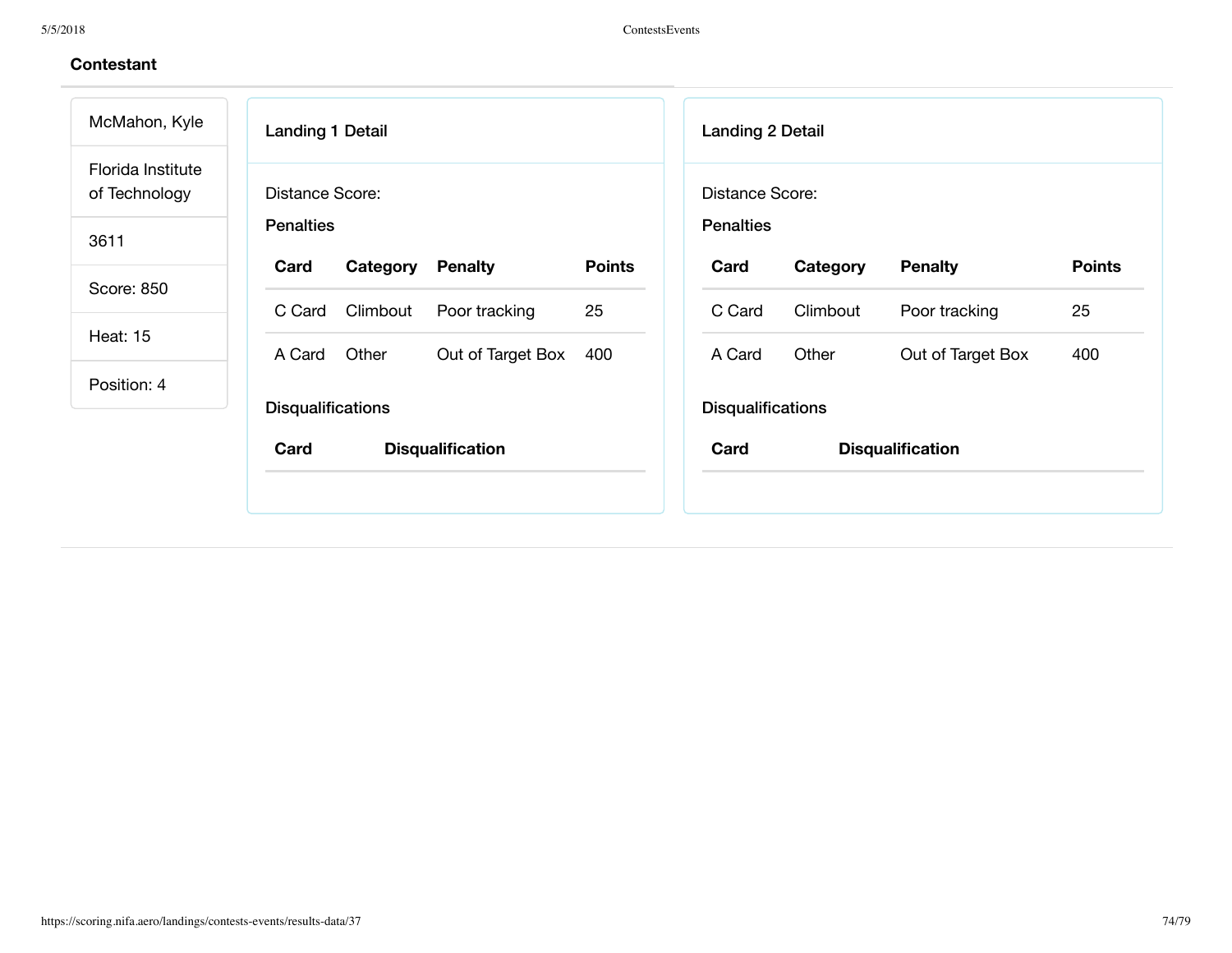| Salazar,<br>Michaela               | Landing 1 Detail<br>Landing 2 Detail                                                                       |
|------------------------------------|------------------------------------------------------------------------------------------------------------|
| Florida Institute<br>of Technology | Distance Score:<br>Distance Score:<br><b>Penalties</b><br><b>Penalties</b>                                 |
| 3615                               | <b>Penalty</b><br><b>Penalty</b><br>Card<br>Category<br><b>Points</b><br>Card<br>Category<br><b>Points</b> |
| Score: DQ                          | Other<br>Out of Target Box<br>Other<br>Out of Target Box<br>A Card<br>400<br>A Card<br>400                 |
| <b>Heat: 10</b>                    | 25<br>Climbout<br>Poor tracking<br>C Card<br><b>Disqualifications</b>                                      |
| Position: 3                        | <b>Disqualification</b><br>Card<br><b>Disqualifications</b>                                                |
|                                    | Card<br><b>Disqualification</b>                                                                            |
|                                    | G Card<br>Excessively hard landing                                                                         |
|                                    |                                                                                                            |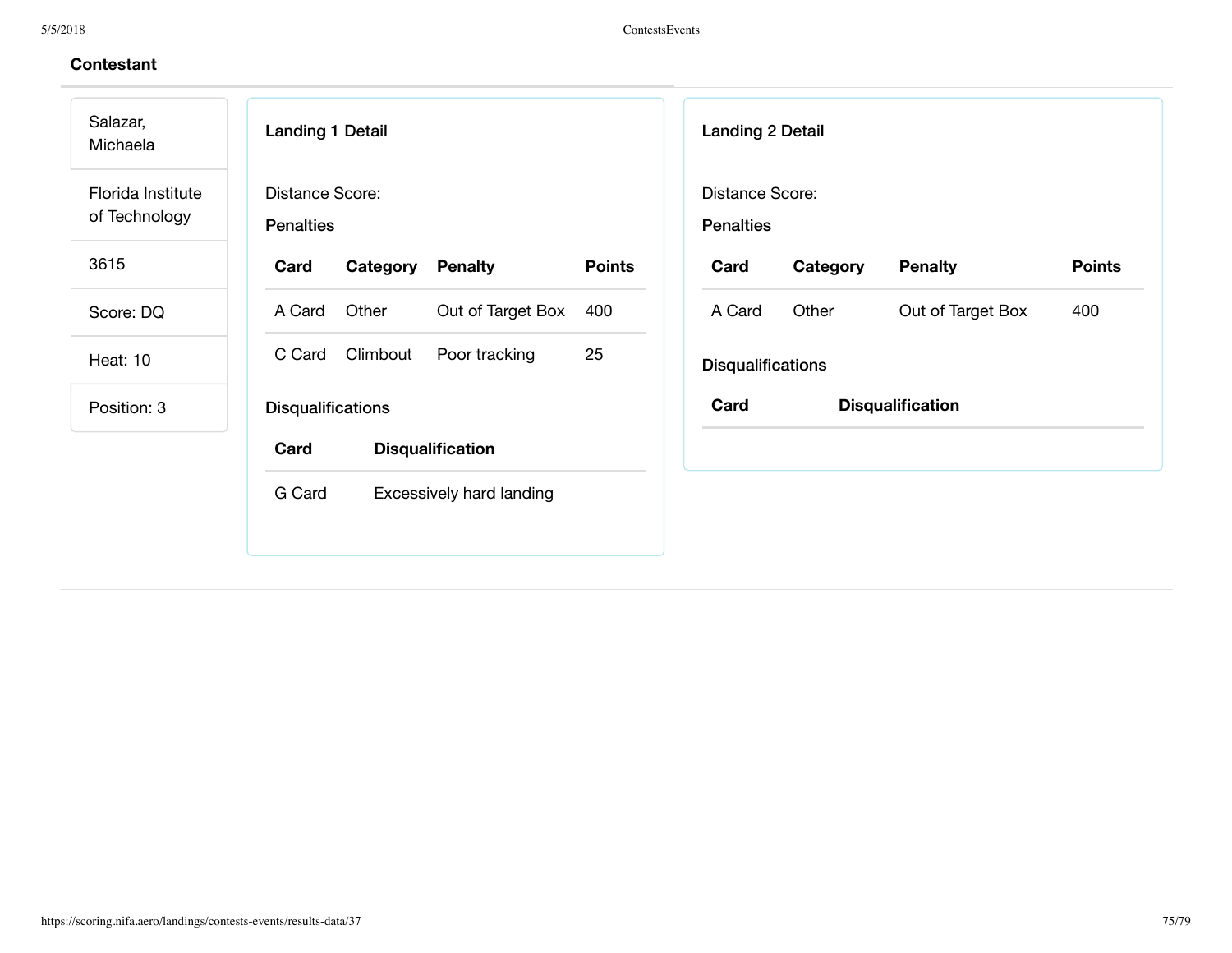| Distance Score:<br><b>Penalties</b>     |                |                                              | Distance Score: 98       |           |                |                                     |
|-----------------------------------------|----------------|----------------------------------------------|--------------------------|-----------|----------------|-------------------------------------|
|                                         |                |                                              |                          |           |                |                                     |
|                                         |                |                                              | <b>Penalties</b>         |           |                |                                     |
| Card<br>Category                        | <b>Penalty</b> | <b>Points</b>                                | Card                     | Category  | <b>Penalty</b> | <b>Points</b>                       |
| Other<br>A Card                         |                | 400                                          | G Card                   | Touchdown |                | 100                                 |
|                                         |                |                                              |                          |           |                |                                     |
| <b>Disqualifications</b><br>Position: 1 |                |                                              | <b>Disqualifications</b> |           |                |                                     |
| Card                                    |                |                                              | Card                     |           |                |                                     |
|                                         |                |                                              |                          |           |                |                                     |
|                                         |                | Out of Target Box<br><b>Disqualification</b> |                          |           |                | Bouncing<br><b>Disqualification</b> |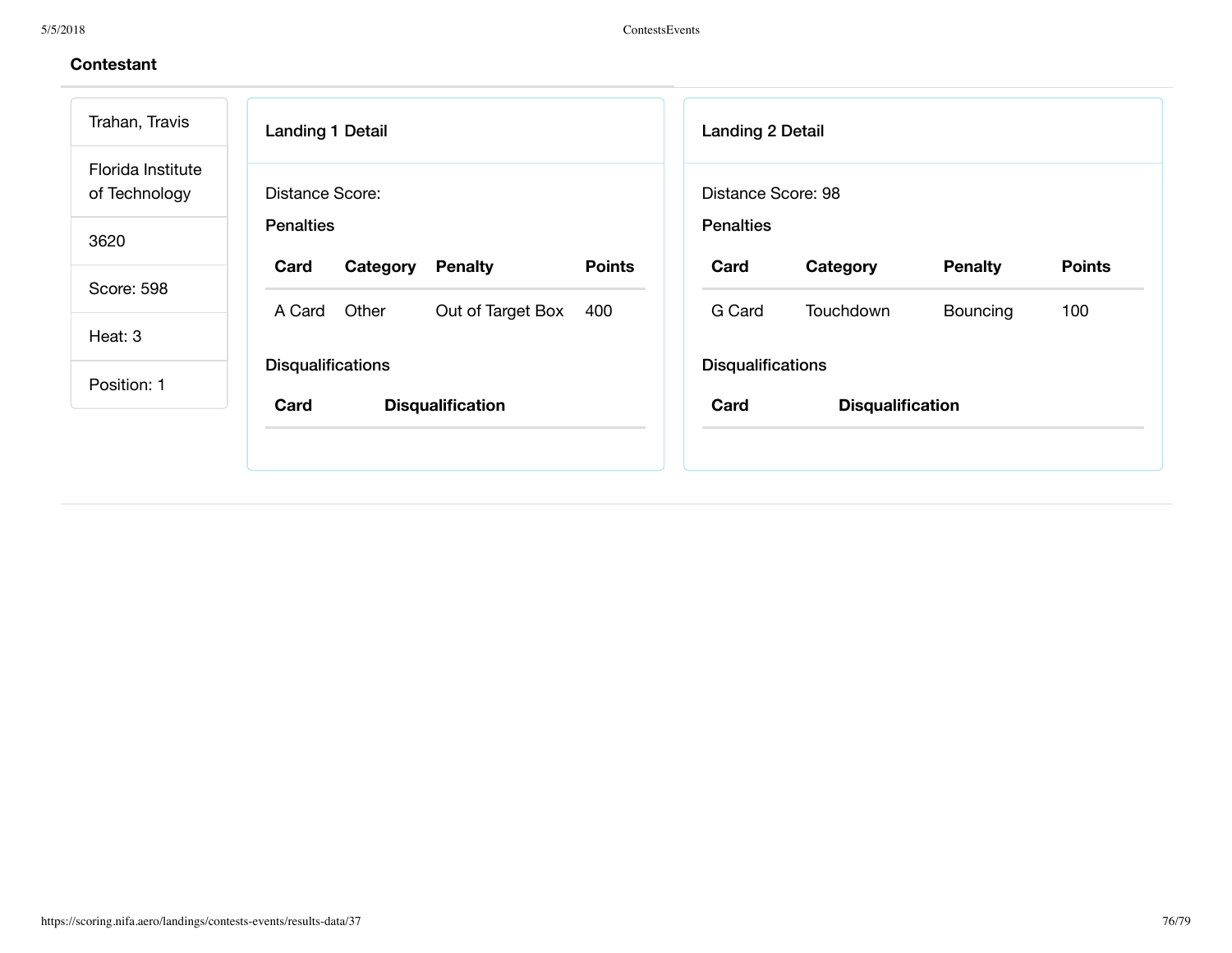### 5/5/2018 ContestsEvents

## **Contestant**

Landing 1 Detail Distance Score: **Penalties Card Category Penalty Points** A Card Other Out of Target Box 400 G Card Touchdown Improper Crosswind **Technique** 200 G Card Touchdown Touchdown not in full stall attitude at minimum control airspeed 200 B Card Landing Roll **Centerline** Deviation 25 **Disqualifications Card Disqualification** Landing 2 Detail Distance Score: 31 **Penalties Card Category Penalty Points** G Card Touchdown Three-point touchdown (tricycle gear aircraft ONLY) 400 G Card Touchdown Touchdown not in full stall attitude at minimum control airspeed 200 **Disqualifications Card Disqualification** Page, Russell Liberty University - Lynchburg 3715 Score: 1456 Heat: 14 Position: 4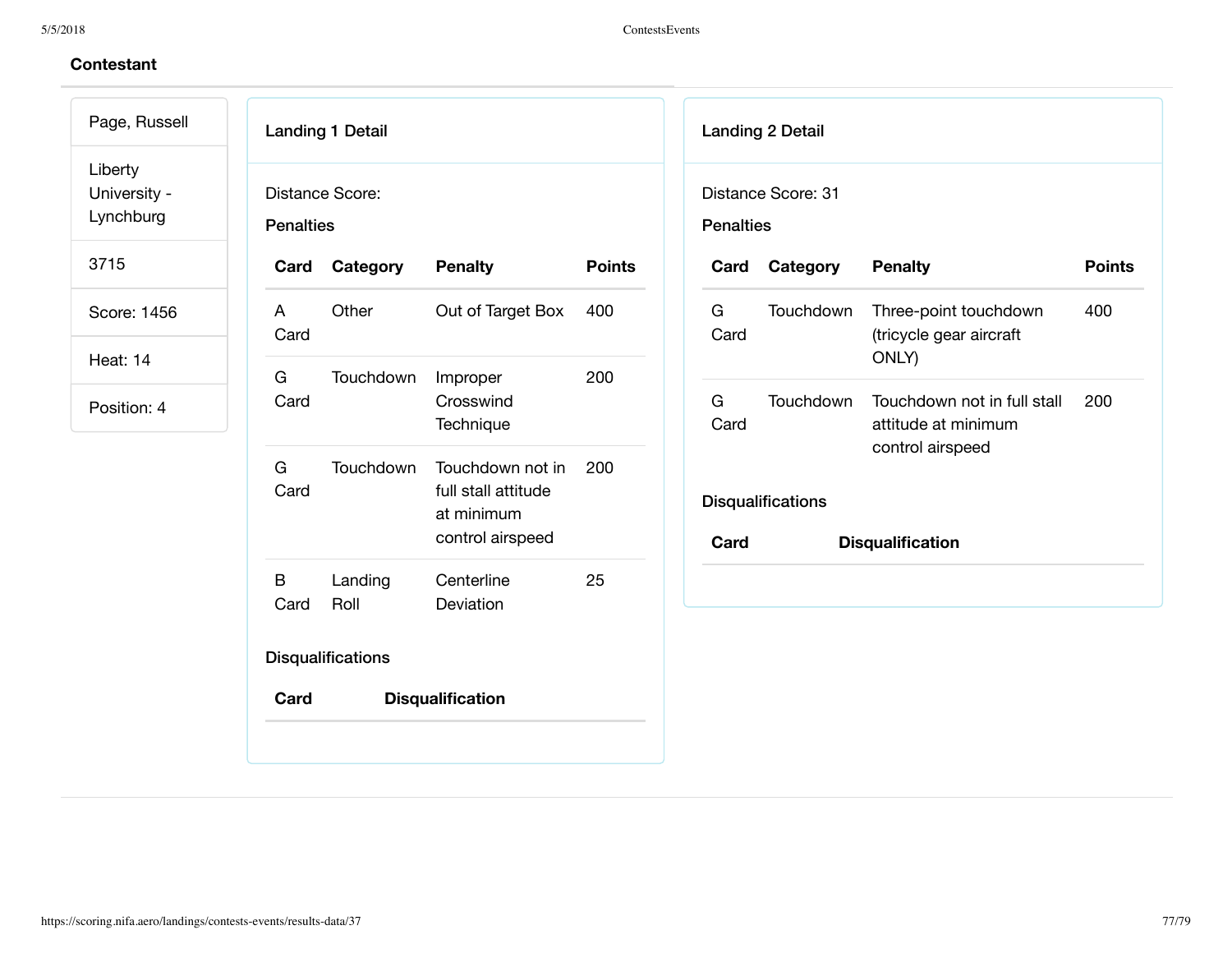| <b>Landing 1 Detail</b>                                 | <b>Landing 2 Detail</b>                                              |
|---------------------------------------------------------|----------------------------------------------------------------------|
| Distance Score: 195<br><b>Penalties</b>                 | Distance Score: 29<br><b>Penalties</b>                               |
| <b>Penalty</b><br>Card<br>Category                      | <b>Points</b><br><b>Penalty</b><br><b>Points</b><br>Card<br>Category |
| F<br>Final Turn<br>Over/Under<br>50<br>Card<br>shooting | C Card<br>Climbout<br>Poor tracking<br>25                            |
| Touchdown<br>Bouncing<br>G<br>Card                      | <b>Disqualifications</b><br>Card<br><b>Disqualification</b>          |
| $\mathsf C$<br>25<br>Climbout<br>Poor tracking<br>Card  |                                                                      |
| <b>Disqualifications</b>                                |                                                                      |
| Card<br><b>Disqualification</b>                         |                                                                      |
|                                                         | 100                                                                  |